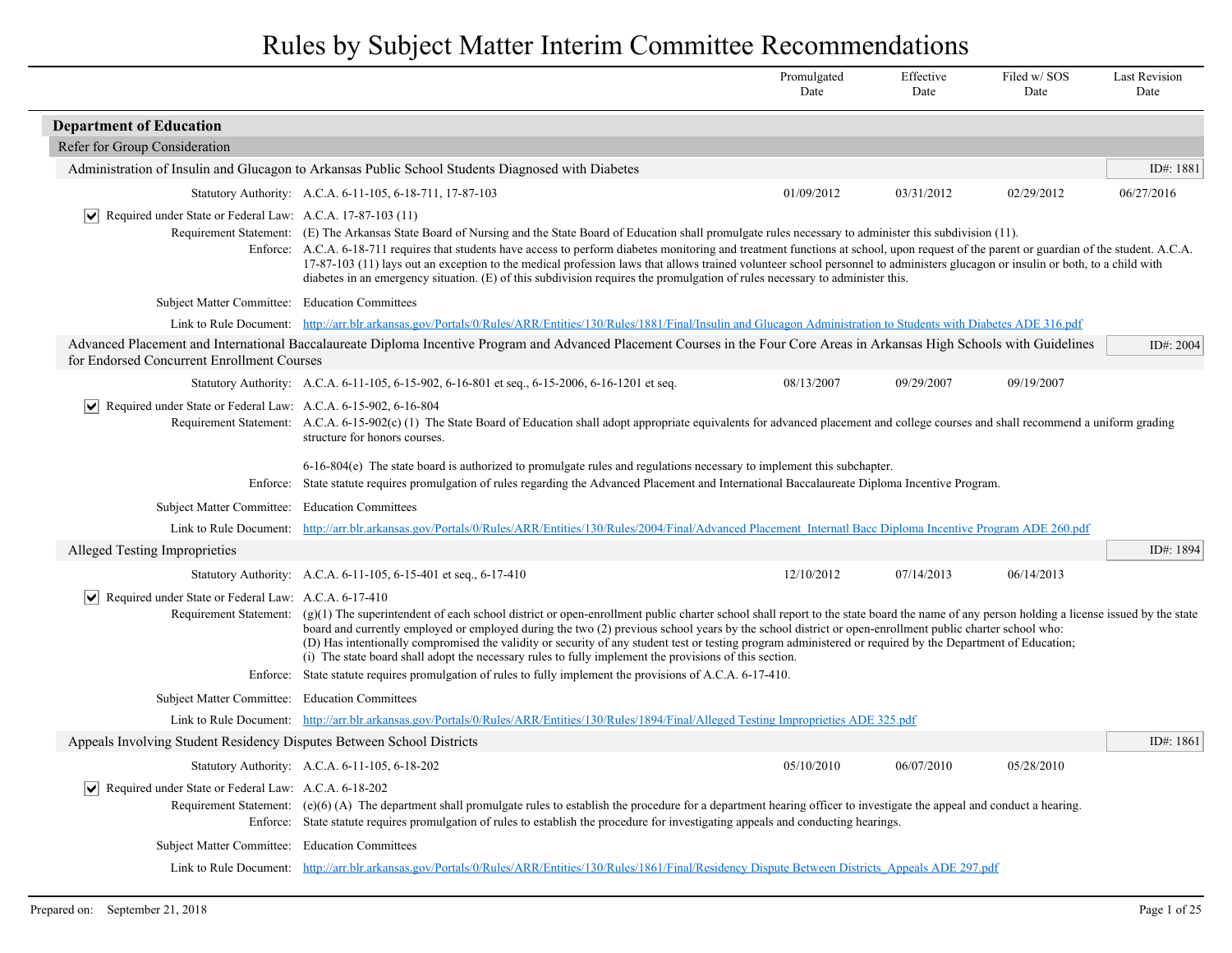| Arkansas Alternative Pay Program<br>ID#: 1837<br>10/08/2007<br>Statutory Authority: A.C.A. 6-17-119<br>11/16/2007<br>11/06/2007<br>$ \mathbf{v} $ Required under State or Federal Law: A.C.A. 6-17-119<br>Requirement Statement: (c) The department shall promulgate the rules necessary for the proper implementation of this section.<br>Enforce: State statute requires promulgation of rules for the proper implementation of this program.<br>Subject Matter Committee: Education Committees<br>Link to Rule Document: http://arr.blr.arkansas.gov/Portals/0/Rules/ARR/Entities/130/Rules/1837/Final/Alternative Pay Programs ADE 276.pdf<br>Arkansas Better Chance Program<br>ID#: $2036$<br>Statutory Authority: A.C.A. 6-11-105, 6-45-101 et seq.<br>07/09/2007<br>08/25/2007<br>08/15/2007<br>10/06/2012<br>$ \mathbf{v} $ Required under State or Federal Law: A.C.A. 6-45-105<br>Requirement Statement: (a) (1) (A) The Department of Education shall establish the Arkansas Better Chance Program to assist in the establishment and funding of the appropriate early childhood programs<br>for children from birth through five (5) years of age.<br>(2) (A) Beginning with the 1991-1992 school year, the department shall award grants or contracts to appropriate early childhood programs selected by the department in<br>accordance with specified programmatic standards.<br>(B) (i) These standards will be developed by the department, with the advice and assistance of the Arkansas Early Childhood Commission.<br>(ii) Standards for funding the Home Instruction for Parents of Preschool Youngsters will be developed in conjunction with the Arkansas HIPPY Advisory Board.<br>$\cdots$<br>(b) The programmatic standards and other rules and regulations necessary for the implementation of the Arkansas Better Chance Program shall be adopted by the State Board of<br>Education in accordance with the provisions of the Arkansas Administrative Procedure Act, § 25-15-201 et seq.<br>(2) The department may contract with the Division of Child Care and Early Childhood Education to administer the Arkansas Better Chance Program.<br>Enforce: State statute requires the Department create the Arkansas Better Chance Program and also requires that the standards, rules, and regulations needed for the implementation of the<br>program be adopted by the State Board of Education.<br>Subject Matter Committee: Education Committees<br>Link to Rule Document: http://arr.blr.arkansas.gov/Portals/0/Rules/ARR/Entities/130/Rules/2036/Final/Arkansas Better Chance Program ADE 257.pdf<br>Arkansas Financial Accounting and Reporting System and Annual Training Requirements<br>ID#: 1829<br>01/14/2017<br>Statutory Authority: A.C.A. 6-11-105, 6-11-128, 6-13-620, 6-17-410, 6-20-1805, 6-20-2002, 6-20-2004, 6-<br>09/10/2007<br>10/22/2007<br>10/12/2007<br>20-2104, 6-20-2201 et seq., 6-23-105, 26-26-1907, 26-80-101<br>$ \mathbf{v} $ Required under State or Federal Law: A.C.A. 6-20-1805<br>Requirement Statement: (a) The State Board of Education shall establish by rules or regulations appropriate training and continuing education requirements for individuals whose job responsibilities<br>include preparing a budget or classifying, recording, or reporting receipts or expenditures of a school or school district.<br>(b) The state board shall establish rules or regulations to assure the proficiency of school employees or other individuals to properly classify, record, and report the fiscal<br>transactions of schools or school districts.<br>(c) If the state board determines that a school or school district is not properly recording or reporting the fiscal transactions or budget of the school district, the superintendent and<br>school district board of directors may be required to appear before the state board to explain why the school or school district has not complied with the fiscal recording and<br>reporting requirements.<br>State statute requires the State Board of Education establish by rules or regulations the training and continuing education requirements for individuals whose job responsibilities<br>Enforce:<br>include preparing a budget or classifying, recording, or reporting receipts or expenditures of a school or school district. State statute also requires that the State Board establish rules<br>or regulations to assure the proficiency of school employees or other individuals to properly classify, record, and report the fiscal transactions of schools or school districts.<br>Subject Matter Committee: Education Committees<br>Link to Rule Document: http://arr.blr.arkansas.gov/Portals/0/Rules/ARR/Entities/130/Rules/1829/Final/Financial Accounting and Reporting System Annual Training Requirements ADE 264.pdf |  | Promulgated<br>Date | Effective<br>Date | Filed w/SOS<br>Date | <b>Last Revision</b><br>Date |  |  |  |
|-------------------------------------------------------------------------------------------------------------------------------------------------------------------------------------------------------------------------------------------------------------------------------------------------------------------------------------------------------------------------------------------------------------------------------------------------------------------------------------------------------------------------------------------------------------------------------------------------------------------------------------------------------------------------------------------------------------------------------------------------------------------------------------------------------------------------------------------------------------------------------------------------------------------------------------------------------------------------------------------------------------------------------------------------------------------------------------------------------------------------------------------------------------------------------------------------------------------------------------------------------------------------------------------------------------------------------------------------------------------------------------------------------------------------------------------------------------------------------------------------------------------------------------------------------------------------------------------------------------------------------------------------------------------------------------------------------------------------------------------------------------------------------------------------------------------------------------------------------------------------------------------------------------------------------------------------------------------------------------------------------------------------------------------------------------------------------------------------------------------------------------------------------------------------------------------------------------------------------------------------------------------------------------------------------------------------------------------------------------------------------------------------------------------------------------------------------------------------------------------------------------------------------------------------------------------------------------------------------------------------------------------------------------------------------------------------------------------------------------------------------------------------------------------------------------------------------------------------------------------------------------------------------------------------------------------------------------------------------------------------------------------------------------------------------------------------------------------------------------------------------------------------------------------------------------------------------------------------------------------------------------------------------------------------------------------------------------------------------------------------------------------------------------------------------------------------------------------------------------------------------------------------------------------------------------------------------------------------------------------------------------------------------------------------------------------------------------------------------------------------------------------------------------------------------------------------------------------------------------------------------------------------------------------------------------------------------------------------------------------------------------------------------------------------------------------------------------------------------------------------------------------------------------------------------------------------------------------------------------------------------------------------------------------------------------------------------------------------------------------------------------------------------------------------------------------------------------------------------------------------------------------------------------------------------------------------------------------------------------------------------------------------------------------------------------------------------------------------------------------------------------------------------------------------------------------------------------------------------------------------------|--|---------------------|-------------------|---------------------|------------------------------|--|--|--|
|                                                                                                                                                                                                                                                                                                                                                                                                                                                                                                                                                                                                                                                                                                                                                                                                                                                                                                                                                                                                                                                                                                                                                                                                                                                                                                                                                                                                                                                                                                                                                                                                                                                                                                                                                                                                                                                                                                                                                                                                                                                                                                                                                                                                                                                                                                                                                                                                                                                                                                                                                                                                                                                                                                                                                                                                                                                                                                                                                                                                                                                                                                                                                                                                                                                                                                                                                                                                                                                                                                                                                                                                                                                                                                                                                                                                                                                                                                                                                                                                                                                                                                                                                                                                                                                                                                                                                                                                                                                                                                                                                                                                                                                                                                                                                                                                                                                                               |  |                     |                   |                     |                              |  |  |  |
|                                                                                                                                                                                                                                                                                                                                                                                                                                                                                                                                                                                                                                                                                                                                                                                                                                                                                                                                                                                                                                                                                                                                                                                                                                                                                                                                                                                                                                                                                                                                                                                                                                                                                                                                                                                                                                                                                                                                                                                                                                                                                                                                                                                                                                                                                                                                                                                                                                                                                                                                                                                                                                                                                                                                                                                                                                                                                                                                                                                                                                                                                                                                                                                                                                                                                                                                                                                                                                                                                                                                                                                                                                                                                                                                                                                                                                                                                                                                                                                                                                                                                                                                                                                                                                                                                                                                                                                                                                                                                                                                                                                                                                                                                                                                                                                                                                                                               |  |                     |                   |                     |                              |  |  |  |
|                                                                                                                                                                                                                                                                                                                                                                                                                                                                                                                                                                                                                                                                                                                                                                                                                                                                                                                                                                                                                                                                                                                                                                                                                                                                                                                                                                                                                                                                                                                                                                                                                                                                                                                                                                                                                                                                                                                                                                                                                                                                                                                                                                                                                                                                                                                                                                                                                                                                                                                                                                                                                                                                                                                                                                                                                                                                                                                                                                                                                                                                                                                                                                                                                                                                                                                                                                                                                                                                                                                                                                                                                                                                                                                                                                                                                                                                                                                                                                                                                                                                                                                                                                                                                                                                                                                                                                                                                                                                                                                                                                                                                                                                                                                                                                                                                                                                               |  |                     |                   |                     |                              |  |  |  |
|                                                                                                                                                                                                                                                                                                                                                                                                                                                                                                                                                                                                                                                                                                                                                                                                                                                                                                                                                                                                                                                                                                                                                                                                                                                                                                                                                                                                                                                                                                                                                                                                                                                                                                                                                                                                                                                                                                                                                                                                                                                                                                                                                                                                                                                                                                                                                                                                                                                                                                                                                                                                                                                                                                                                                                                                                                                                                                                                                                                                                                                                                                                                                                                                                                                                                                                                                                                                                                                                                                                                                                                                                                                                                                                                                                                                                                                                                                                                                                                                                                                                                                                                                                                                                                                                                                                                                                                                                                                                                                                                                                                                                                                                                                                                                                                                                                                                               |  |                     |                   |                     |                              |  |  |  |
|                                                                                                                                                                                                                                                                                                                                                                                                                                                                                                                                                                                                                                                                                                                                                                                                                                                                                                                                                                                                                                                                                                                                                                                                                                                                                                                                                                                                                                                                                                                                                                                                                                                                                                                                                                                                                                                                                                                                                                                                                                                                                                                                                                                                                                                                                                                                                                                                                                                                                                                                                                                                                                                                                                                                                                                                                                                                                                                                                                                                                                                                                                                                                                                                                                                                                                                                                                                                                                                                                                                                                                                                                                                                                                                                                                                                                                                                                                                                                                                                                                                                                                                                                                                                                                                                                                                                                                                                                                                                                                                                                                                                                                                                                                                                                                                                                                                                               |  |                     |                   |                     |                              |  |  |  |
|                                                                                                                                                                                                                                                                                                                                                                                                                                                                                                                                                                                                                                                                                                                                                                                                                                                                                                                                                                                                                                                                                                                                                                                                                                                                                                                                                                                                                                                                                                                                                                                                                                                                                                                                                                                                                                                                                                                                                                                                                                                                                                                                                                                                                                                                                                                                                                                                                                                                                                                                                                                                                                                                                                                                                                                                                                                                                                                                                                                                                                                                                                                                                                                                                                                                                                                                                                                                                                                                                                                                                                                                                                                                                                                                                                                                                                                                                                                                                                                                                                                                                                                                                                                                                                                                                                                                                                                                                                                                                                                                                                                                                                                                                                                                                                                                                                                                               |  |                     |                   |                     |                              |  |  |  |
|                                                                                                                                                                                                                                                                                                                                                                                                                                                                                                                                                                                                                                                                                                                                                                                                                                                                                                                                                                                                                                                                                                                                                                                                                                                                                                                                                                                                                                                                                                                                                                                                                                                                                                                                                                                                                                                                                                                                                                                                                                                                                                                                                                                                                                                                                                                                                                                                                                                                                                                                                                                                                                                                                                                                                                                                                                                                                                                                                                                                                                                                                                                                                                                                                                                                                                                                                                                                                                                                                                                                                                                                                                                                                                                                                                                                                                                                                                                                                                                                                                                                                                                                                                                                                                                                                                                                                                                                                                                                                                                                                                                                                                                                                                                                                                                                                                                                               |  |                     |                   |                     |                              |  |  |  |
|                                                                                                                                                                                                                                                                                                                                                                                                                                                                                                                                                                                                                                                                                                                                                                                                                                                                                                                                                                                                                                                                                                                                                                                                                                                                                                                                                                                                                                                                                                                                                                                                                                                                                                                                                                                                                                                                                                                                                                                                                                                                                                                                                                                                                                                                                                                                                                                                                                                                                                                                                                                                                                                                                                                                                                                                                                                                                                                                                                                                                                                                                                                                                                                                                                                                                                                                                                                                                                                                                                                                                                                                                                                                                                                                                                                                                                                                                                                                                                                                                                                                                                                                                                                                                                                                                                                                                                                                                                                                                                                                                                                                                                                                                                                                                                                                                                                                               |  |                     |                   |                     |                              |  |  |  |
|                                                                                                                                                                                                                                                                                                                                                                                                                                                                                                                                                                                                                                                                                                                                                                                                                                                                                                                                                                                                                                                                                                                                                                                                                                                                                                                                                                                                                                                                                                                                                                                                                                                                                                                                                                                                                                                                                                                                                                                                                                                                                                                                                                                                                                                                                                                                                                                                                                                                                                                                                                                                                                                                                                                                                                                                                                                                                                                                                                                                                                                                                                                                                                                                                                                                                                                                                                                                                                                                                                                                                                                                                                                                                                                                                                                                                                                                                                                                                                                                                                                                                                                                                                                                                                                                                                                                                                                                                                                                                                                                                                                                                                                                                                                                                                                                                                                                               |  |                     |                   |                     |                              |  |  |  |
|                                                                                                                                                                                                                                                                                                                                                                                                                                                                                                                                                                                                                                                                                                                                                                                                                                                                                                                                                                                                                                                                                                                                                                                                                                                                                                                                                                                                                                                                                                                                                                                                                                                                                                                                                                                                                                                                                                                                                                                                                                                                                                                                                                                                                                                                                                                                                                                                                                                                                                                                                                                                                                                                                                                                                                                                                                                                                                                                                                                                                                                                                                                                                                                                                                                                                                                                                                                                                                                                                                                                                                                                                                                                                                                                                                                                                                                                                                                                                                                                                                                                                                                                                                                                                                                                                                                                                                                                                                                                                                                                                                                                                                                                                                                                                                                                                                                                               |  |                     |                   |                     |                              |  |  |  |
|                                                                                                                                                                                                                                                                                                                                                                                                                                                                                                                                                                                                                                                                                                                                                                                                                                                                                                                                                                                                                                                                                                                                                                                                                                                                                                                                                                                                                                                                                                                                                                                                                                                                                                                                                                                                                                                                                                                                                                                                                                                                                                                                                                                                                                                                                                                                                                                                                                                                                                                                                                                                                                                                                                                                                                                                                                                                                                                                                                                                                                                                                                                                                                                                                                                                                                                                                                                                                                                                                                                                                                                                                                                                                                                                                                                                                                                                                                                                                                                                                                                                                                                                                                                                                                                                                                                                                                                                                                                                                                                                                                                                                                                                                                                                                                                                                                                                               |  |                     |                   |                     |                              |  |  |  |
|                                                                                                                                                                                                                                                                                                                                                                                                                                                                                                                                                                                                                                                                                                                                                                                                                                                                                                                                                                                                                                                                                                                                                                                                                                                                                                                                                                                                                                                                                                                                                                                                                                                                                                                                                                                                                                                                                                                                                                                                                                                                                                                                                                                                                                                                                                                                                                                                                                                                                                                                                                                                                                                                                                                                                                                                                                                                                                                                                                                                                                                                                                                                                                                                                                                                                                                                                                                                                                                                                                                                                                                                                                                                                                                                                                                                                                                                                                                                                                                                                                                                                                                                                                                                                                                                                                                                                                                                                                                                                                                                                                                                                                                                                                                                                                                                                                                                               |  |                     |                   |                     |                              |  |  |  |
|                                                                                                                                                                                                                                                                                                                                                                                                                                                                                                                                                                                                                                                                                                                                                                                                                                                                                                                                                                                                                                                                                                                                                                                                                                                                                                                                                                                                                                                                                                                                                                                                                                                                                                                                                                                                                                                                                                                                                                                                                                                                                                                                                                                                                                                                                                                                                                                                                                                                                                                                                                                                                                                                                                                                                                                                                                                                                                                                                                                                                                                                                                                                                                                                                                                                                                                                                                                                                                                                                                                                                                                                                                                                                                                                                                                                                                                                                                                                                                                                                                                                                                                                                                                                                                                                                                                                                                                                                                                                                                                                                                                                                                                                                                                                                                                                                                                                               |  |                     |                   |                     |                              |  |  |  |
|                                                                                                                                                                                                                                                                                                                                                                                                                                                                                                                                                                                                                                                                                                                                                                                                                                                                                                                                                                                                                                                                                                                                                                                                                                                                                                                                                                                                                                                                                                                                                                                                                                                                                                                                                                                                                                                                                                                                                                                                                                                                                                                                                                                                                                                                                                                                                                                                                                                                                                                                                                                                                                                                                                                                                                                                                                                                                                                                                                                                                                                                                                                                                                                                                                                                                                                                                                                                                                                                                                                                                                                                                                                                                                                                                                                                                                                                                                                                                                                                                                                                                                                                                                                                                                                                                                                                                                                                                                                                                                                                                                                                                                                                                                                                                                                                                                                                               |  |                     |                   |                     |                              |  |  |  |
|                                                                                                                                                                                                                                                                                                                                                                                                                                                                                                                                                                                                                                                                                                                                                                                                                                                                                                                                                                                                                                                                                                                                                                                                                                                                                                                                                                                                                                                                                                                                                                                                                                                                                                                                                                                                                                                                                                                                                                                                                                                                                                                                                                                                                                                                                                                                                                                                                                                                                                                                                                                                                                                                                                                                                                                                                                                                                                                                                                                                                                                                                                                                                                                                                                                                                                                                                                                                                                                                                                                                                                                                                                                                                                                                                                                                                                                                                                                                                                                                                                                                                                                                                                                                                                                                                                                                                                                                                                                                                                                                                                                                                                                                                                                                                                                                                                                                               |  |                     |                   |                     |                              |  |  |  |
|                                                                                                                                                                                                                                                                                                                                                                                                                                                                                                                                                                                                                                                                                                                                                                                                                                                                                                                                                                                                                                                                                                                                                                                                                                                                                                                                                                                                                                                                                                                                                                                                                                                                                                                                                                                                                                                                                                                                                                                                                                                                                                                                                                                                                                                                                                                                                                                                                                                                                                                                                                                                                                                                                                                                                                                                                                                                                                                                                                                                                                                                                                                                                                                                                                                                                                                                                                                                                                                                                                                                                                                                                                                                                                                                                                                                                                                                                                                                                                                                                                                                                                                                                                                                                                                                                                                                                                                                                                                                                                                                                                                                                                                                                                                                                                                                                                                                               |  |                     |                   |                     |                              |  |  |  |
|                                                                                                                                                                                                                                                                                                                                                                                                                                                                                                                                                                                                                                                                                                                                                                                                                                                                                                                                                                                                                                                                                                                                                                                                                                                                                                                                                                                                                                                                                                                                                                                                                                                                                                                                                                                                                                                                                                                                                                                                                                                                                                                                                                                                                                                                                                                                                                                                                                                                                                                                                                                                                                                                                                                                                                                                                                                                                                                                                                                                                                                                                                                                                                                                                                                                                                                                                                                                                                                                                                                                                                                                                                                                                                                                                                                                                                                                                                                                                                                                                                                                                                                                                                                                                                                                                                                                                                                                                                                                                                                                                                                                                                                                                                                                                                                                                                                                               |  |                     |                   |                     |                              |  |  |  |
|                                                                                                                                                                                                                                                                                                                                                                                                                                                                                                                                                                                                                                                                                                                                                                                                                                                                                                                                                                                                                                                                                                                                                                                                                                                                                                                                                                                                                                                                                                                                                                                                                                                                                                                                                                                                                                                                                                                                                                                                                                                                                                                                                                                                                                                                                                                                                                                                                                                                                                                                                                                                                                                                                                                                                                                                                                                                                                                                                                                                                                                                                                                                                                                                                                                                                                                                                                                                                                                                                                                                                                                                                                                                                                                                                                                                                                                                                                                                                                                                                                                                                                                                                                                                                                                                                                                                                                                                                                                                                                                                                                                                                                                                                                                                                                                                                                                                               |  |                     |                   |                     |                              |  |  |  |
|                                                                                                                                                                                                                                                                                                                                                                                                                                                                                                                                                                                                                                                                                                                                                                                                                                                                                                                                                                                                                                                                                                                                                                                                                                                                                                                                                                                                                                                                                                                                                                                                                                                                                                                                                                                                                                                                                                                                                                                                                                                                                                                                                                                                                                                                                                                                                                                                                                                                                                                                                                                                                                                                                                                                                                                                                                                                                                                                                                                                                                                                                                                                                                                                                                                                                                                                                                                                                                                                                                                                                                                                                                                                                                                                                                                                                                                                                                                                                                                                                                                                                                                                                                                                                                                                                                                                                                                                                                                                                                                                                                                                                                                                                                                                                                                                                                                                               |  |                     |                   |                     |                              |  |  |  |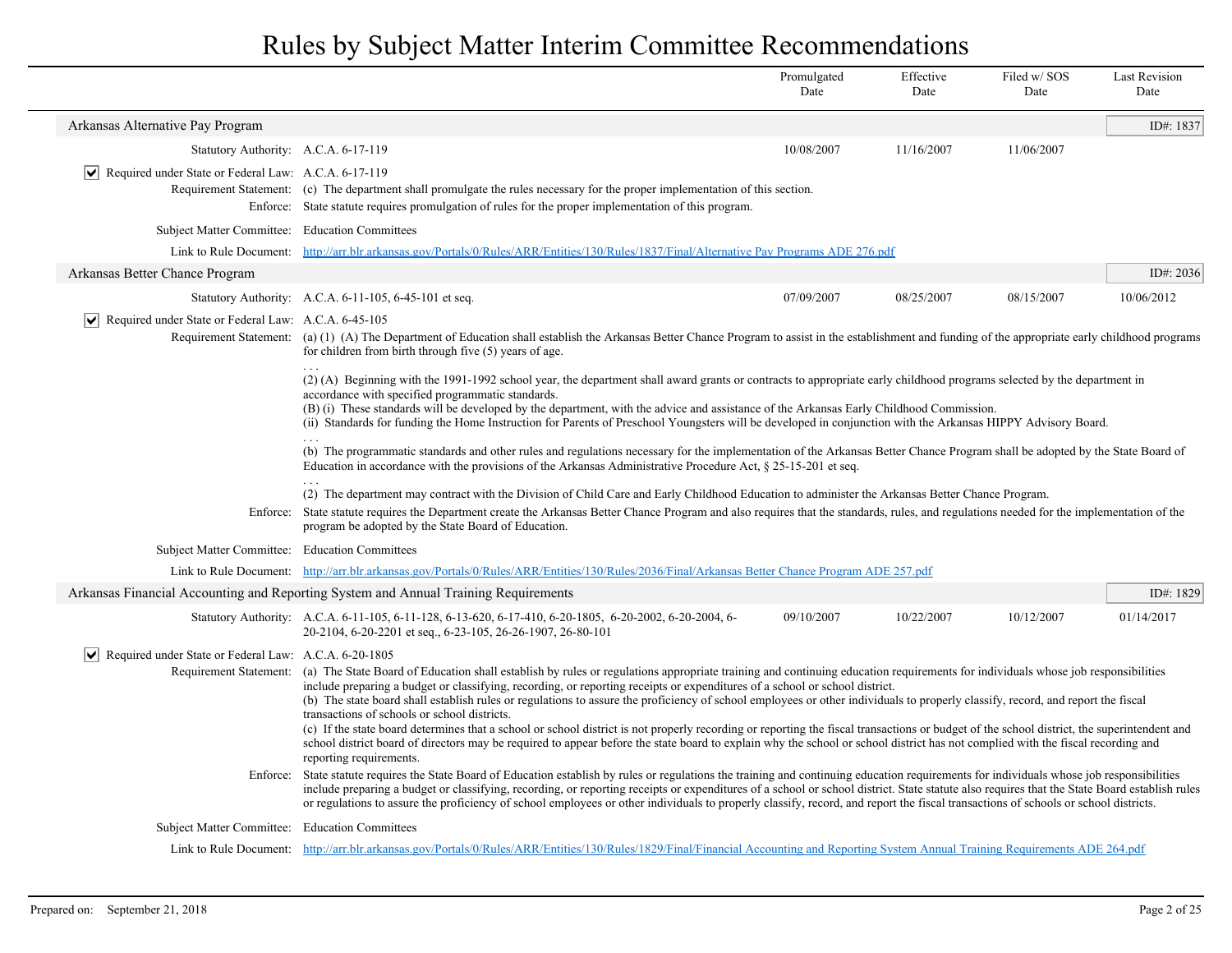|                                                                              |                                                                                                                                                                                                                                                                                                                       | Promulgated<br>Date                                                                                                                                                                                                                                                                                                                                                                                                                                                                    | Effective<br>Date | Filed w/SOS<br>Date | <b>Last Revision</b><br>Date |  |  |  |
|------------------------------------------------------------------------------|-----------------------------------------------------------------------------------------------------------------------------------------------------------------------------------------------------------------------------------------------------------------------------------------------------------------------|----------------------------------------------------------------------------------------------------------------------------------------------------------------------------------------------------------------------------------------------------------------------------------------------------------------------------------------------------------------------------------------------------------------------------------------------------------------------------------------|-------------------|---------------------|------------------------------|--|--|--|
| Arkansas Fiscal Assessment and Accountability Program                        |                                                                                                                                                                                                                                                                                                                       |                                                                                                                                                                                                                                                                                                                                                                                                                                                                                        |                   |                     | ID#: 1809                    |  |  |  |
|                                                                              | Statutory Authority: A.C.A. 6-11-105, 25-15-201 et seq., 6-15-201 et seq., 6-15-425 et seq., 6-20-1901 et<br>seq                                                                                                                                                                                                      | 08/11/2003                                                                                                                                                                                                                                                                                                                                                                                                                                                                             | 11/24/2003        | 11/14/2003          | 06/25/2018                   |  |  |  |
| Required under State or Federal Law: A.C.A. 6-20-1911                        |                                                                                                                                                                                                                                                                                                                       | Requirement Statement: (a) The Department of Education shall promulgate rules and regulations as necessary to identify, evaluate, assist, and address school districts in fiscal distress.<br>(b) The department may promulgate rules and regulations as necessary to administer this subchapter.<br>Enforce: State statute requires that the Department of Education promulgate rules and regulations to identify, evaluate, assist, and address school districts in fiscal distress. |                   |                     |                              |  |  |  |
| Subject Matter Committee: Education Committees                               |                                                                                                                                                                                                                                                                                                                       |                                                                                                                                                                                                                                                                                                                                                                                                                                                                                        |                   |                     |                              |  |  |  |
|                                                                              | Link to Rule Document: http://arr.blr.arkansas.gov/Portals/0/Rules/ARR/Entities/130/Rules/1809/Final/Fiscal Assessment and Accountability Program ADE 158.pdf                                                                                                                                                         |                                                                                                                                                                                                                                                                                                                                                                                                                                                                                        |                   |                     |                              |  |  |  |
| Arkansas Governor's School Site Selection                                    |                                                                                                                                                                                                                                                                                                                       |                                                                                                                                                                                                                                                                                                                                                                                                                                                                                        |                   |                     | ID#: 2001                    |  |  |  |
|                                                                              | Statutory Authority: A.C.A. 6-42-106, 6-42-108, 6-11-105                                                                                                                                                                                                                                                              | 01/12/2004                                                                                                                                                                                                                                                                                                                                                                                                                                                                             | 03/07/2004        | 02/25/2004          |                              |  |  |  |
| Required under State or Federal Law: (none)<br>Requirement Statement: (none) | Enforce: These rules are necessary to establish criteria and procedures for site selection for Arkansas Governor's School.                                                                                                                                                                                            |                                                                                                                                                                                                                                                                                                                                                                                                                                                                                        |                   |                     |                              |  |  |  |
| Subject Matter Committee: Education Committees                               |                                                                                                                                                                                                                                                                                                                       |                                                                                                                                                                                                                                                                                                                                                                                                                                                                                        |                   |                     |                              |  |  |  |
|                                                                              | Link to Rule Document: http://arr.blr.arkansas.gov/Portals/0/Rules/ARR/Entities/130/Rules/2001/Final/Arkansas Governor's School Site Selection ADE 163.pdf                                                                                                                                                            |                                                                                                                                                                                                                                                                                                                                                                                                                                                                                        |                   |                     |                              |  |  |  |
| Arkansas Opportunity Public School Choice Act                                |                                                                                                                                                                                                                                                                                                                       |                                                                                                                                                                                                                                                                                                                                                                                                                                                                                        |                   |                     | ID#: 1908                    |  |  |  |
|                                                                              | Statutory Authority: A.C.A. 6-11-105, 6-18-227, 6-15-430                                                                                                                                                                                                                                                              | 07/08/2013                                                                                                                                                                                                                                                                                                                                                                                                                                                                             | 09/19/2013        | 08/20/2013          | 01/10/2014                   |  |  |  |
| $ \mathbf{v} $<br>Required under State or Federal Law: A.C.A. 6-18-227       | Requirement Statement: (m) The state board shall adopt any rules necessary for the implementation of this section pursuant to the Arkansas Administrative Procedure Act, § 25-15-201 et seq.<br>Enforce: State statute requires promulgation of rules to implement the Arkansas Opportunity Public School Choice Act. |                                                                                                                                                                                                                                                                                                                                                                                                                                                                                        |                   |                     |                              |  |  |  |
| Subject Matter Committee: Education Committees                               |                                                                                                                                                                                                                                                                                                                       |                                                                                                                                                                                                                                                                                                                                                                                                                                                                                        |                   |                     |                              |  |  |  |
|                                                                              | Link to Rule Document: http://arr.blr.arkansas.gov/Portals/0/Rules/ARR/Entities/130/Rules/1908/Final/Opportunity School Choice Act ADE 328.pdf                                                                                                                                                                        |                                                                                                                                                                                                                                                                                                                                                                                                                                                                                        |                   |                     |                              |  |  |  |
| Arkansas Qualified Teacher Requirements                                      |                                                                                                                                                                                                                                                                                                                       |                                                                                                                                                                                                                                                                                                                                                                                                                                                                                        |                   |                     | ID#: 1915                    |  |  |  |
|                                                                              | Statutory Authority: A.C.A. 6-11-105, 6-15-1004, 6-17-309                                                                                                                                                                                                                                                             | 05/12/2016                                                                                                                                                                                                                                                                                                                                                                                                                                                                             | 09/01/2016        | 08/22/2016          |                              |  |  |  |
| Required under State or Federal Law: A.C.A. 6-15-1004<br>VI                  | Requirement Statement: (a)(1) Arkansas teachers will demonstrate competency in subject matter content on identified assessments appropriate to their teaching area in order to be granted a license to teach<br>in the state under rules promulgated by the State Board of Education.                                 |                                                                                                                                                                                                                                                                                                                                                                                                                                                                                        |                   |                     |                              |  |  |  |
|                                                                              | Enforce: State statute requires Arkansas teachers to demonstrate competency in subject matter content in order to be granted a teaching license under rules promulgated by the State Board of<br>Education. Therefore, state statute requires promulgation of those rules.                                            |                                                                                                                                                                                                                                                                                                                                                                                                                                                                                        |                   |                     |                              |  |  |  |
| Subject Matter Committee: Education Committees                               |                                                                                                                                                                                                                                                                                                                       |                                                                                                                                                                                                                                                                                                                                                                                                                                                                                        |                   |                     |                              |  |  |  |
|                                                                              | Link to Rule Document: http://arr.blr.arkansas.gov/Portals/0/Rules/ARR/Entities/130/Rules/1915/Final/Arkansas Qualified Teacher Requirements ADE 342.pdf                                                                                                                                                              |                                                                                                                                                                                                                                                                                                                                                                                                                                                                                        |                   |                     |                              |  |  |  |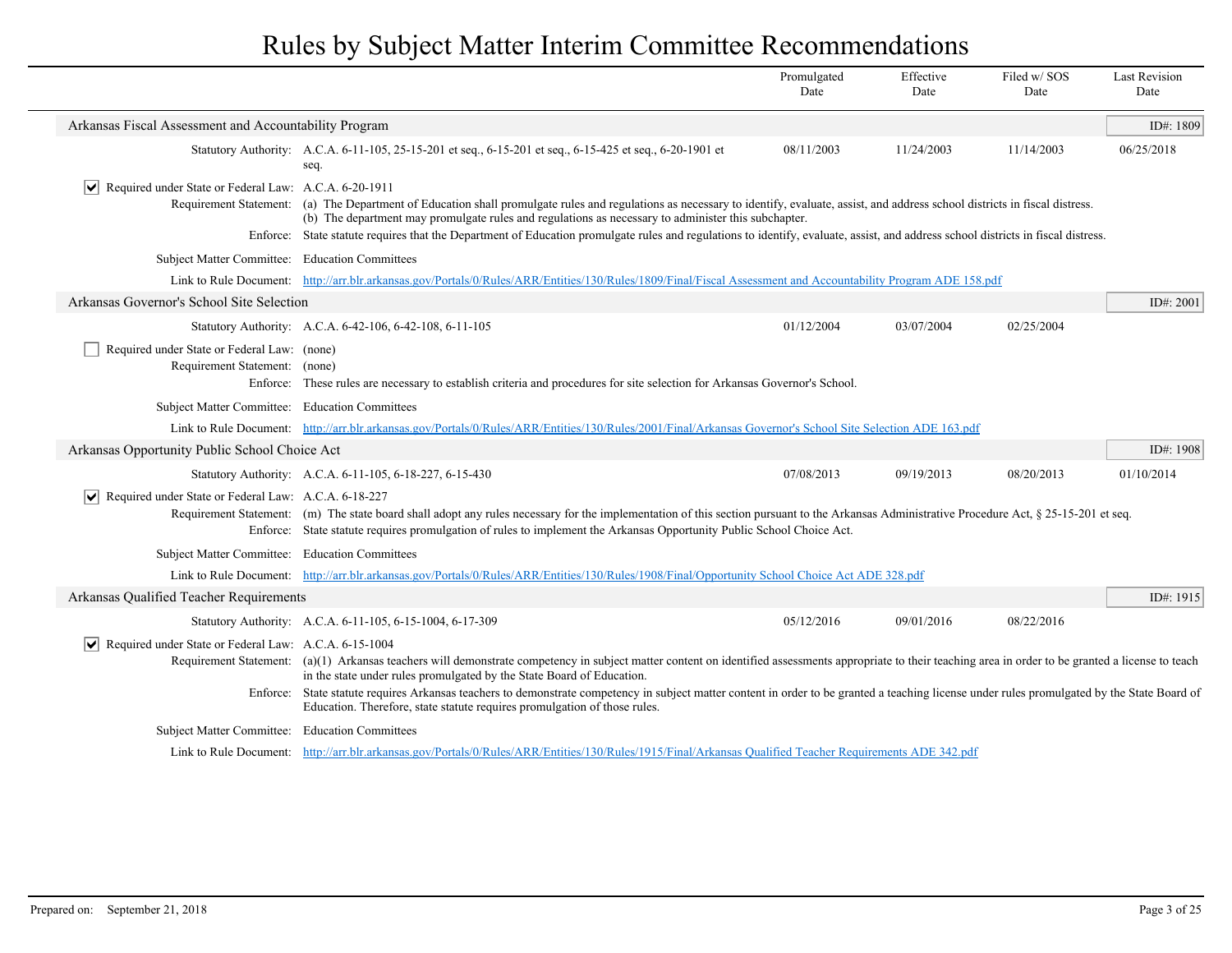|                                                                                          |                                                                                                                                                                                                                                                                                                                                                                                                                                                                               | Promulgated<br>Date | Effective<br>Date | Filed w/SOS<br>Date | <b>Last Revision</b><br>Date |
|------------------------------------------------------------------------------------------|-------------------------------------------------------------------------------------------------------------------------------------------------------------------------------------------------------------------------------------------------------------------------------------------------------------------------------------------------------------------------------------------------------------------------------------------------------------------------------|---------------------|-------------------|---------------------|------------------------------|
| Arkansas Teacher of the Year Program                                                     |                                                                                                                                                                                                                                                                                                                                                                                                                                                                               |                     |                   |                     | ID#: 1822                    |
|                                                                                          | Statutory Authority: A.C.A. 6-11-105, 6-17-2502 et seq.                                                                                                                                                                                                                                                                                                                                                                                                                       | 09/11/2006          | 10/20/2006        | 10/10/2006          |                              |
| $ \mathbf{v} $ Required under State or Federal Law: A.C.A. 6-17-2505                     | Requirement Statement: (d) The State Board of Education shall promulgate rules as necessary to administer the provisions of this section.<br>Enforce: State statute requires promulgation of rules to administer the Arkansas Teacher of the Year Program.                                                                                                                                                                                                                    |                     |                   |                     |                              |
| Subject Matter Committee: Education Committees                                           |                                                                                                                                                                                                                                                                                                                                                                                                                                                                               |                     |                   |                     |                              |
|                                                                                          | Link to Rule Document: http://arr.blr.arkansas.gov/Portals/0/Rules/ARR/Entities/130/Rules/1822/Final/Arkansas Teacher of the Year Program ADE 243.pdf                                                                                                                                                                                                                                                                                                                         |                     |                   |                     |                              |
| Athletic Expenditures for Public School Districts                                        |                                                                                                                                                                                                                                                                                                                                                                                                                                                                               |                     |                   |                     | ID#: 1831                    |
|                                                                                          | Statutory Authority: A.C.A. 6-11-105, 6-16-137, 6-20-417, 6-20-2001 et seq.                                                                                                                                                                                                                                                                                                                                                                                                   | 09/10/2007          | 10/22/2007        | 10/12/2007          | 10/15/2011                   |
| Required under State or Federal Law: (none)<br>Requirement Statement: (none)             | Enforce: According to A.C.A. 6-20-2004, "The State Board of Education may promulgate any rules necessary for the implementation of this subchapter".                                                                                                                                                                                                                                                                                                                          |                     |                   |                     |                              |
| Subject Matter Committee: Education Committees                                           |                                                                                                                                                                                                                                                                                                                                                                                                                                                                               |                     |                   |                     |                              |
|                                                                                          | Link to Rule Document: http://arr.blr.arkansas.gov/Portals/0/Rules/ARR/Entities/130/Rules/1831/Final/Athletic Expenditures for Public School Districts ADE 266.pdf                                                                                                                                                                                                                                                                                                            |                     |                   |                     |                              |
| <b>Background Checks</b>                                                                 |                                                                                                                                                                                                                                                                                                                                                                                                                                                                               |                     |                   |                     | ID#: 9263                    |
|                                                                                          | Statutory Authority: A.C.A. 6-11-105; 6-17-410, 411, 414, 417, and 421                                                                                                                                                                                                                                                                                                                                                                                                        | 01/09/2012          | 03/31/2012        | 02/29/2012          | 10/30/2017                   |
| $ \mathbf{v} $ Required under State or Federal Law: A.C.A. 6-17-410                      | Requirement Statement: (i) The state board shall adopt the necessary rules to fully implement the provisions of this section.<br>Enforce: State statute requires the promulgation of rules to fully implement this.                                                                                                                                                                                                                                                           |                     |                   |                     |                              |
| Subject Matter Committee: Education Committees                                           |                                                                                                                                                                                                                                                                                                                                                                                                                                                                               |                     |                   |                     |                              |
|                                                                                          | Link to Rule Document: http://arr.blr.arkansas.gov/Portals/0/Rules/ARR/Entities/130/Rules/9263/Final/Background Checks ADE 315.pdf                                                                                                                                                                                                                                                                                                                                            |                     |                   |                     |                              |
| Braille and Large Print Textbook Appropriation                                           |                                                                                                                                                                                                                                                                                                                                                                                                                                                                               |                     |                   |                     | ID#: 1958                    |
|                                                                                          | Statutory Authority: A.C.A. 6-21-105, Act 174 of 2017                                                                                                                                                                                                                                                                                                                                                                                                                         | 10/12/1997          | 11/23/1997        | 11/13/1997          | 06/25/2018                   |
| Required under State or Federal Law: (none)<br>Requirement Statement: (none)<br>Enforce: | According to A.C.A. 6-21-105, it is the duty of the Arkansas School for the Blind to provide braille and large print textbooks for blind and visually impaired students attending<br>public schools in this state. Act 174 of 2017 Section 6 appropriates funds from the School for the Blind Fund Account for "purchasing, copying, and shipping Braille and large print<br>textbooks for the blind and visually impaired students attending the public schools in Arkansas. |                     |                   |                     |                              |
| Subject Matter Committee: Education Committees                                           |                                                                                                                                                                                                                                                                                                                                                                                                                                                                               |                     |                   |                     |                              |
|                                                                                          | Link to Rule Document: http://arr.blr.arkansas.gov/Portals/0/Rules/ARR/Entities/130/Rules/1958/Final/Braille and Large Print Textbook Appropriation ADE 059.pdf                                                                                                                                                                                                                                                                                                               |                     |                   |                     |                              |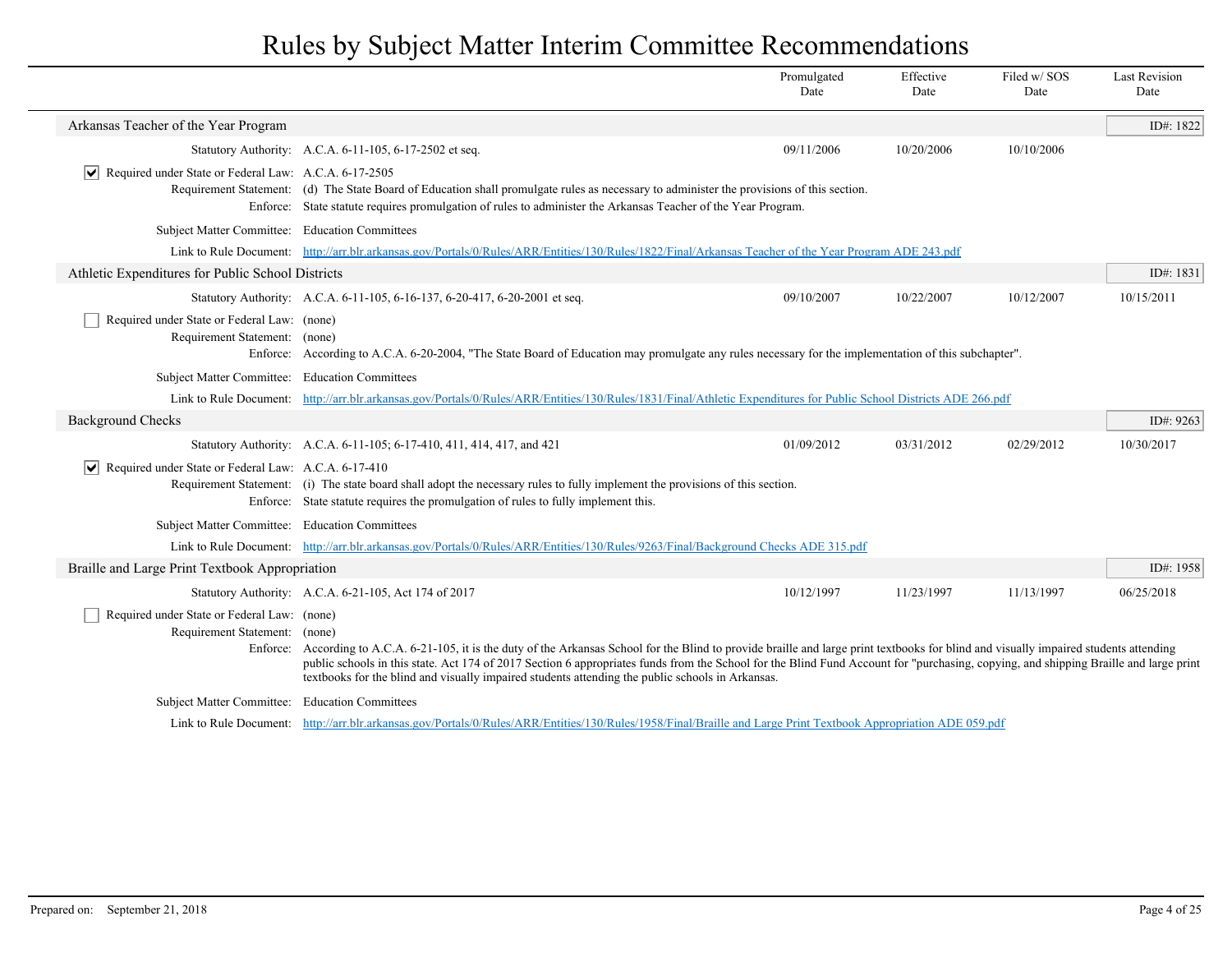|                                                                                          |                                                                                                                                                                                                                                                                                                                                                                                                                                                                                                                               | Promulgated<br>Date | Effective<br>Date | Filed w/SOS<br>Date | <b>Last Revision</b><br>Date |
|------------------------------------------------------------------------------------------|-------------------------------------------------------------------------------------------------------------------------------------------------------------------------------------------------------------------------------------------------------------------------------------------------------------------------------------------------------------------------------------------------------------------------------------------------------------------------------------------------------------------------------|---------------------|-------------------|---------------------|------------------------------|
| Calculation Methods for Declining Enrollment and Student Growth Funding                  |                                                                                                                                                                                                                                                                                                                                                                                                                                                                                                                               |                     |                   |                     | ID#: $1860$                  |
|                                                                                          | Statutory Authority: A.C.A. 6-11-105, 6-20-2301 et seq., 6-20-2305                                                                                                                                                                                                                                                                                                                                                                                                                                                            | 10/12/2009          | 01/15/2010        | 01/05/2010          |                              |
| Required under State or Federal Law: A.C.A. 6-20-2305<br>$\vert\bm{\mathsf{v}}\vert$     | Requirement Statement: $(v)(b)$ The State Board of Education shall establish rules to be used by the Department of Education to determine:<br>(1) The amount of growth necessary to qualify as significant growth;<br>(2) The expected increase in the number of national school lunch students based on the expected increase in enrolled students; and<br>(3) Which school districts have experienced a significant growth in enrolled students as necessary to qualify for funding under this subdivision $(b)(4)(B)(v)$ . |                     |                   |                     |                              |
|                                                                                          | Enforce: State statute requires the promulgation of rules to determine significant growth and which school districts qualify for funding due to significant growth. These rules establish the<br>Department's process and clarify the calculation set forth in A.C.A. 6-20-2305.                                                                                                                                                                                                                                              |                     |                   |                     |                              |
| Subject Matter Committee: Education Committees                                           |                                                                                                                                                                                                                                                                                                                                                                                                                                                                                                                               |                     |                   |                     |                              |
|                                                                                          | Link to Rule Document: http://arr.blr.arkansas.gov/Portals/0/Rules/ARR/Entities/130/Rules/1860/Final/Declining Enrollment and Student Growth Funding ADE 296.pdf                                                                                                                                                                                                                                                                                                                                                              |                     |                   |                     |                              |
| Calculation of Arkansas Smart Core Incentive Funding                                     |                                                                                                                                                                                                                                                                                                                                                                                                                                                                                                                               |                     |                   |                     | ID#: 1858                    |
|                                                                                          | Statutory Authority: A.C.A. 6-11-105, 6-15-215                                                                                                                                                                                                                                                                                                                                                                                                                                                                                | 10/12/2009          | 01/15/2010        | 01/05/2010          |                              |
| Required under State or Federal Law: (none)<br>Requirement Statement: (none)<br>Enforce: | State statute requires the Department to make the calculation of Smart Core Incentive Funding based factors outlined in A.C.A. 6-15-215. These rules provide the calculation<br>method.                                                                                                                                                                                                                                                                                                                                       |                     |                   |                     |                              |
| Subject Matter Committee: Education Committees                                           |                                                                                                                                                                                                                                                                                                                                                                                                                                                                                                                               |                     |                   |                     |                              |
|                                                                                          | Link to Rule Document: http://arr.blr.arkansas.gov/Portals/0/Rules/ARR/Entities/130/Rules/1858/Final/Smart Core Incentive Funding Calculation ADE 295.pdf                                                                                                                                                                                                                                                                                                                                                                     |                     |                   |                     |                              |
| Calculation of Miscellaneous Funds                                                       |                                                                                                                                                                                                                                                                                                                                                                                                                                                                                                                               |                     |                   |                     | ID#: 2082                    |
|                                                                                          | Statutory Authority: A.C.A. 6-20-2301 et seq., 6-20-2501 et seq.                                                                                                                                                                                                                                                                                                                                                                                                                                                              | 07/16/2014          | 11/08/2014        | 10/07/2014          |                              |
| Required under State or Federal Law: (none)<br>Requirement Statement: (none)             | Enforce: According to A.C.A. 6-20-2304(a), "The State Board of Education shall have the authority, acting pursuant to its rulemaking powers, to adopt regulations for the implementation of<br>the provisions of this subchapter" which includes Miscellaneous Funds.                                                                                                                                                                                                                                                         |                     |                   |                     |                              |
| Subject Matter Committee: Education Committees                                           |                                                                                                                                                                                                                                                                                                                                                                                                                                                                                                                               |                     |                   |                     |                              |
|                                                                                          | Link to Rule Document: http://arr.blr.arkansas.gov/Portals/0/Rules/ARR/Entities/130/Rules/2082/Final/Miscellaneous Funds Calculation ADE 337.pdf                                                                                                                                                                                                                                                                                                                                                                              |                     |                   |                     |                              |
|                                                                                          | Certification and Continuing Professional Development of Child Nutrition Directors, Managers, and Workers                                                                                                                                                                                                                                                                                                                                                                                                                     |                     |                   |                     | ID#: 2017                    |
|                                                                                          | Statutory Authority: A.C.A. 20-7-134, 20-7-135                                                                                                                                                                                                                                                                                                                                                                                                                                                                                | 03/14/2005          | 05/23/2005        | 05/13/2005          |                              |
| Required under State or Federal Law: (none)<br>Requirement Statement: (none)             | Enforce: These rules are necessary to establish the requirements and procedures for certification and continuing professional development of Child Nutrition Directors, Managers, and<br>Workers.                                                                                                                                                                                                                                                                                                                             |                     |                   |                     |                              |
| Subject Matter Committee: Education Committees                                           |                                                                                                                                                                                                                                                                                                                                                                                                                                                                                                                               |                     |                   |                     |                              |
|                                                                                          | Link to Rule Document: http://arr.blr.arkansas.gov/Portals/0/Rules/ARR/Entities/130/Rules/2017/Final/Child Nutrition Directors Managers Workers PD ADE 202.pdf                                                                                                                                                                                                                                                                                                                                                                |                     |                   |                     |                              |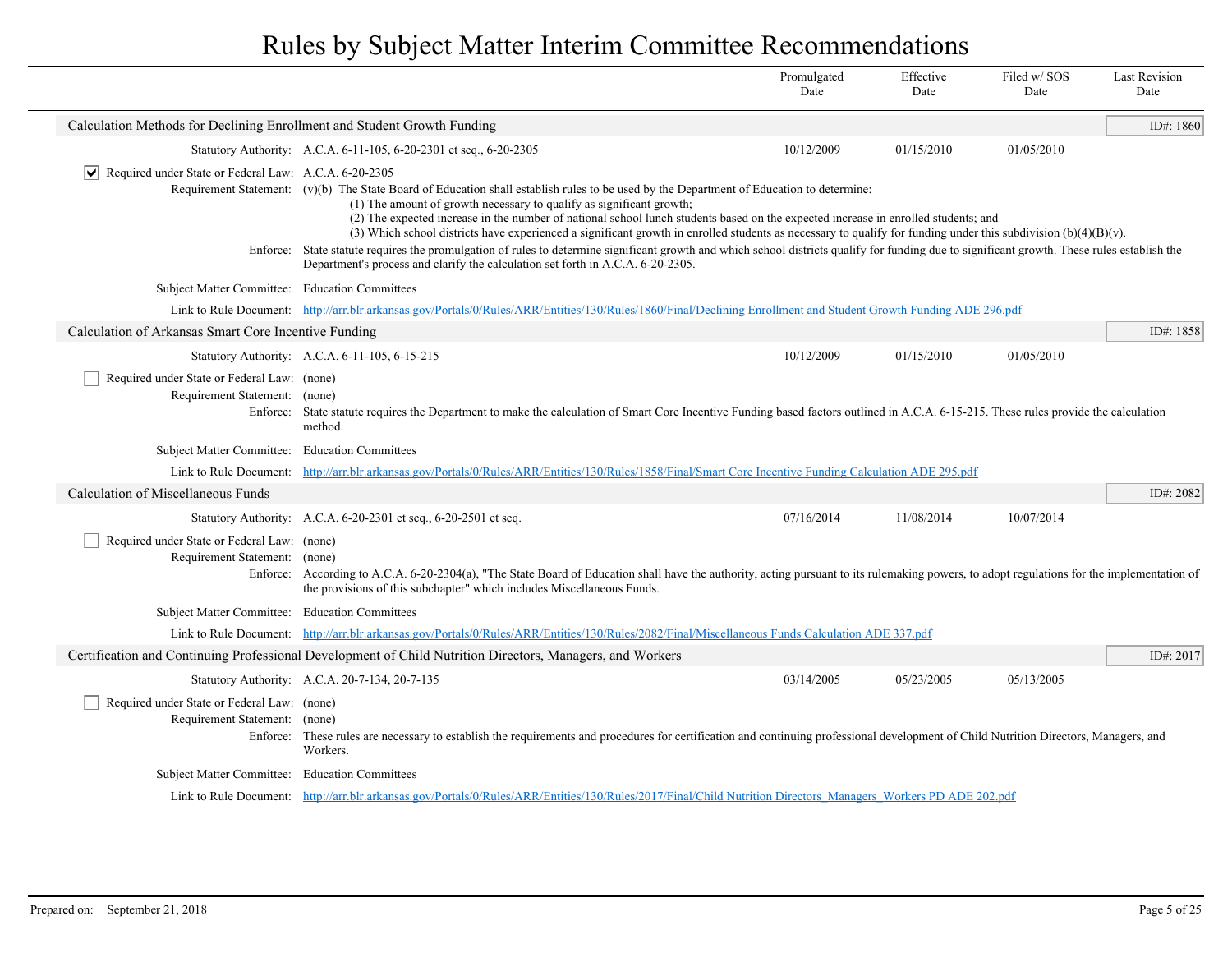|                                                                             |                                                                                                                                                                                                                                                                                                                                                                                                                                                                                                                                                                                                                                                                                                                                                                                                                                                                                                                                                      | Promulgated<br>Date | Effective<br>Date | Filed w/SOS<br>Date | <b>Last Revision</b><br>Date |
|-----------------------------------------------------------------------------|------------------------------------------------------------------------------------------------------------------------------------------------------------------------------------------------------------------------------------------------------------------------------------------------------------------------------------------------------------------------------------------------------------------------------------------------------------------------------------------------------------------------------------------------------------------------------------------------------------------------------------------------------------------------------------------------------------------------------------------------------------------------------------------------------------------------------------------------------------------------------------------------------------------------------------------------------|---------------------|-------------------|---------------------|------------------------------|
|                                                                             | Closing of Isolated Schools following an Annexation or Consolidation of Public School Districts                                                                                                                                                                                                                                                                                                                                                                                                                                                                                                                                                                                                                                                                                                                                                                                                                                                      |                     |                   |                     | ID#: 1815                    |
|                                                                             | Statutory Authority: A.C.A. 6-11-105, 6-13-1603                                                                                                                                                                                                                                                                                                                                                                                                                                                                                                                                                                                                                                                                                                                                                                                                                                                                                                      | 07/11/2005          | 10/02/2005        | 09/22/2005          | 09/22/2012                   |
| $ \mathbf{v} $ Required under State or Federal Law: A.C.A. 6-13-1603        | Requirement Statement: (j) The state board shall promulgate rules to facilitate the administration of this subchapter.<br>Enforce: State statute requires promulgation of rules to facilitate the administration of school district reorganization.                                                                                                                                                                                                                                                                                                                                                                                                                                                                                                                                                                                                                                                                                                  |                     |                   |                     |                              |
| Subject Matter Committee: Education Committees                              |                                                                                                                                                                                                                                                                                                                                                                                                                                                                                                                                                                                                                                                                                                                                                                                                                                                                                                                                                      |                     |                   |                     |                              |
| Link to Rule Document:                                                      | http://arr.blr.arkansas.gov/Portals/0/Rules/ARR/Entities/130/Rules/1815/Final/Closing of Isolated Schools ADE 221.pdf                                                                                                                                                                                                                                                                                                                                                                                                                                                                                                                                                                                                                                                                                                                                                                                                                                |                     |                   |                     |                              |
| Code of Ethics for Arkansas Educators                                       |                                                                                                                                                                                                                                                                                                                                                                                                                                                                                                                                                                                                                                                                                                                                                                                                                                                                                                                                                      |                     |                   |                     | ID#: 1855                    |
|                                                                             | Statutory Authority: A.C.A. 6-11-105, 6-17-401, 6-17-410, 6-17-422, 6-17-428                                                                                                                                                                                                                                                                                                                                                                                                                                                                                                                                                                                                                                                                                                                                                                                                                                                                         | 06/09/2008          | 08/01/2008        | 07/22/2008          | 09/17/2017                   |
| Required under State or Federal Law: A.C.A. 6-17-422<br>$ \bm{\mathsf{v}} $ | Requirement Statement: (h) The Professional Licensure Standards Board shall:<br>(3) (A) (i) Establish a code of ethics for administrators and teachers, including those employed under a waiver from licensure as a teacher of record or as an administrator, in<br>educational environments for students in prekindergarten through grade twelve (preK-12), including procedures and recommendations for enforcement as provided in subdivision<br>$(h)(3)$ of this section.                                                                                                                                                                                                                                                                                                                                                                                                                                                                        |                     |                   |                     |                              |
|                                                                             | Enforce: State statute requires the establishment of a code of ethics for administrators and teachers.                                                                                                                                                                                                                                                                                                                                                                                                                                                                                                                                                                                                                                                                                                                                                                                                                                               |                     |                   |                     |                              |
| Subject Matter Committee: Education Committees                              |                                                                                                                                                                                                                                                                                                                                                                                                                                                                                                                                                                                                                                                                                                                                                                                                                                                                                                                                                      |                     |                   |                     |                              |
|                                                                             | Link to Rule Document: http://arr.blr.arkansas.gov/Portals/0/Rules/ARR/Entities/130/Rules/1855/Final/Code of Ethics for Arkansas Educators ADE 291.pdf                                                                                                                                                                                                                                                                                                                                                                                                                                                                                                                                                                                                                                                                                                                                                                                               |                     |                   |                     |                              |
| College and Career Readiness Planning Programs                              |                                                                                                                                                                                                                                                                                                                                                                                                                                                                                                                                                                                                                                                                                                                                                                                                                                                                                                                                                      |                     |                   |                     | ID#: $2040$                  |
|                                                                             | Statutory Authority: A.C.A. 6-16-601 et seq.                                                                                                                                                                                                                                                                                                                                                                                                                                                                                                                                                                                                                                                                                                                                                                                                                                                                                                         | 09/12/2011          | 11/05/2011        | 10/06/2011          | 11/30/2015                   |
| Required under State or Federal Law: A.C.A. 6-16-601<br>$ \bm{\mathsf{v}} $ | Requirement Statement: (b) (1) The State Board of Education shall promulgate rules under which the following may operate postsecondary preparatory programs in Arkansas:<br>(A) School districts;<br>(B) Institutions of higher education; or<br>(C) A partnership of a school district and an institution of higher education.<br>(2) The rules shall include without limitation:<br>(A) The number and location of sites for postsecondary preparatory programs, if necessary;<br>(B) The minimum and maximum class sizes for postsecondary preparatory programs;<br>(C) That a school district may use national school lunch student categorical funding received under § 6-20-2305 to operate and support a postsecondary preparatory program; and<br>(D) The forms and procedures necessary to implement this subchapter.<br>Enforce: State statute requires the promulgation of rules for the operation of postsecondary preparatory programs. |                     |                   |                     |                              |
|                                                                             |                                                                                                                                                                                                                                                                                                                                                                                                                                                                                                                                                                                                                                                                                                                                                                                                                                                                                                                                                      |                     |                   |                     |                              |
| Subject Matter Committee: Education Committees                              | Link to Rule Document: http://arr.blr.arkansas.gov/Portals/0/Rules/ARR/Entities/130/Rules/2040/Final/College and Career Readiness Programs ADE 301.pdf                                                                                                                                                                                                                                                                                                                                                                                                                                                                                                                                                                                                                                                                                                                                                                                               |                     |                   |                     |                              |
| Comprehensive Plan for Consistency and Rigor in Course Work                 |                                                                                                                                                                                                                                                                                                                                                                                                                                                                                                                                                                                                                                                                                                                                                                                                                                                                                                                                                      |                     |                   |                     | ID#: 1995                    |
|                                                                             | Statutory Authority: A.C.A. 6-11-105, 6-15-1502 et seq.                                                                                                                                                                                                                                                                                                                                                                                                                                                                                                                                                                                                                                                                                                                                                                                                                                                                                              | 01/10/2005          | 05/23/2005        | 05/13/2005          |                              |
| Required under State or Federal Law: A.C.A. 6-15-1506                       | Requirement Statement: Before December 31, 2003, the State Board of Education shall promulgate appropriate rules and regulations necessary to carry out this subchapter.<br>Enforce: State statute requires promulgation of rules and regulations necessary for this.                                                                                                                                                                                                                                                                                                                                                                                                                                                                                                                                                                                                                                                                                |                     |                   |                     |                              |
| Subject Matter Committee: Education Committees                              |                                                                                                                                                                                                                                                                                                                                                                                                                                                                                                                                                                                                                                                                                                                                                                                                                                                                                                                                                      |                     |                   |                     |                              |
|                                                                             | Link to Rule Document: http://arr.blr.arkansas.gov/Portals/0/Rules/ARR/Entities/130/Rules/1995/Final/Consistency and Rigor in Course Work ADE 200.pdf                                                                                                                                                                                                                                                                                                                                                                                                                                                                                                                                                                                                                                                                                                                                                                                                |                     |                   |                     |                              |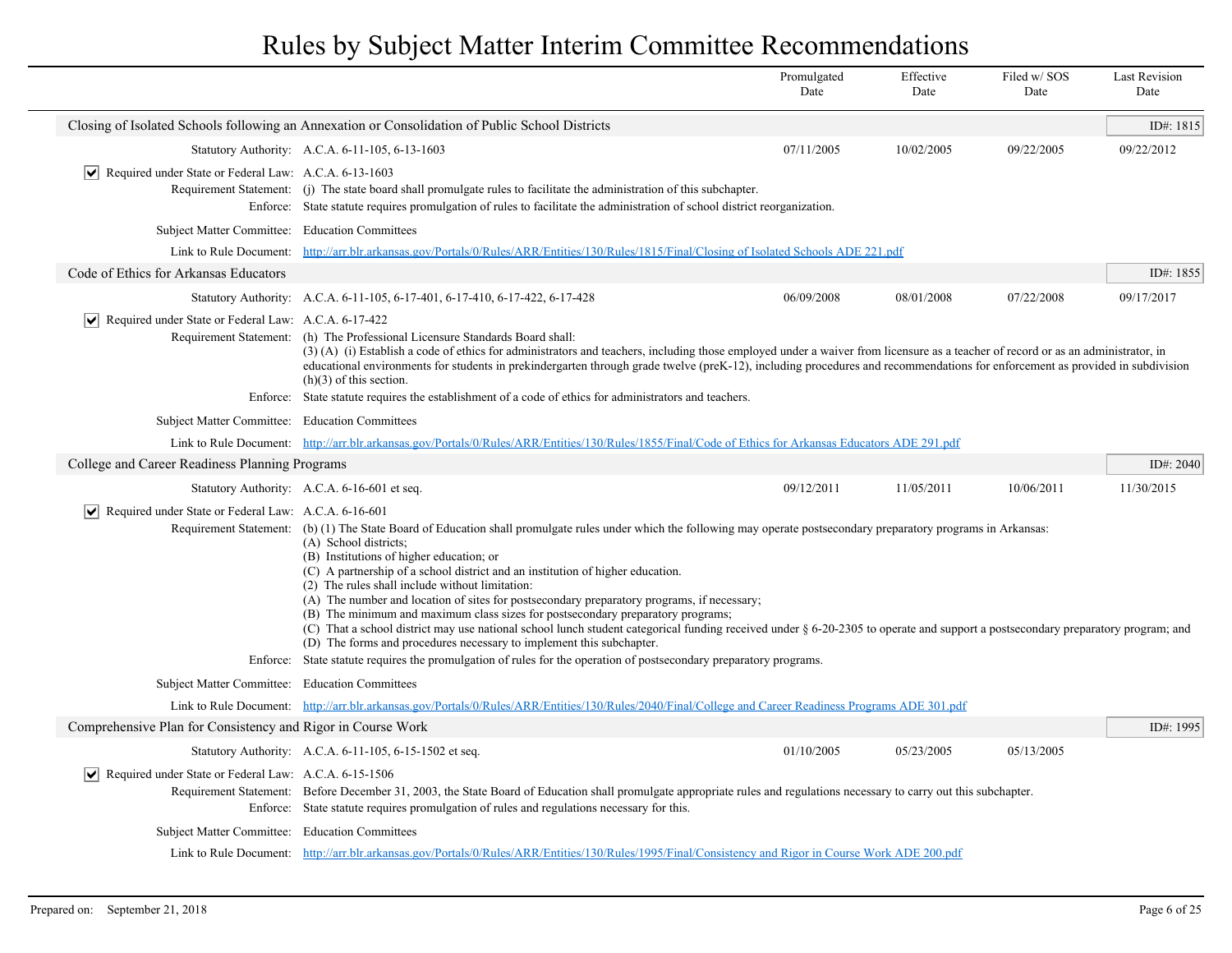|                                                                                  |                                                                                                                                                                                                                                                                                                                                                                                                                                                                                                                                                                                                                                                                                                                                                                                                                                                                                                                                                                     | Promulgated<br>Date                                                                                                                                                                                                                                                                                                                                                                                                                                                                                                                                                                                                                                                                                                                                                                                                                                                                                                                                           | Effective<br>Date | Filed w/SOS<br>Date | <b>Last Revision</b><br>Date |  |  |
|----------------------------------------------------------------------------------|---------------------------------------------------------------------------------------------------------------------------------------------------------------------------------------------------------------------------------------------------------------------------------------------------------------------------------------------------------------------------------------------------------------------------------------------------------------------------------------------------------------------------------------------------------------------------------------------------------------------------------------------------------------------------------------------------------------------------------------------------------------------------------------------------------------------------------------------------------------------------------------------------------------------------------------------------------------------|---------------------------------------------------------------------------------------------------------------------------------------------------------------------------------------------------------------------------------------------------------------------------------------------------------------------------------------------------------------------------------------------------------------------------------------------------------------------------------------------------------------------------------------------------------------------------------------------------------------------------------------------------------------------------------------------------------------------------------------------------------------------------------------------------------------------------------------------------------------------------------------------------------------------------------------------------------------|-------------------|---------------------|------------------------------|--|--|
|                                                                                  | Concurrent College and High School Credit for Students Who Have Completed the Eighth Grade                                                                                                                                                                                                                                                                                                                                                                                                                                                                                                                                                                                                                                                                                                                                                                                                                                                                          |                                                                                                                                                                                                                                                                                                                                                                                                                                                                                                                                                                                                                                                                                                                                                                                                                                                                                                                                                               |                   |                     | ID#: 1875                    |  |  |
|                                                                                  | Statutory Authority: A.C.A. 6-11-105, 6-18-223                                                                                                                                                                                                                                                                                                                                                                                                                                                                                                                                                                                                                                                                                                                                                                                                                                                                                                                      | 09/10/2012                                                                                                                                                                                                                                                                                                                                                                                                                                                                                                                                                                                                                                                                                                                                                                                                                                                                                                                                                    | 12/08/2012        | 11/08/2012          |                              |  |  |
| Required under State or Federal Law: (none)<br>Requirement Statement: (none)     | Enforce: According to A.C.A. 6-18-223(b), "The State Board of Education is authorized to adopt rules and regulations as may be necessary for implementation of this requirement".                                                                                                                                                                                                                                                                                                                                                                                                                                                                                                                                                                                                                                                                                                                                                                                   |                                                                                                                                                                                                                                                                                                                                                                                                                                                                                                                                                                                                                                                                                                                                                                                                                                                                                                                                                               |                   |                     |                              |  |  |
| Subject Matter Committee: Education Committees                                   |                                                                                                                                                                                                                                                                                                                                                                                                                                                                                                                                                                                                                                                                                                                                                                                                                                                                                                                                                                     |                                                                                                                                                                                                                                                                                                                                                                                                                                                                                                                                                                                                                                                                                                                                                                                                                                                                                                                                                               |                   |                     |                              |  |  |
|                                                                                  | Link to Rule Document: http://arr.blr.arkansas.gov/Portals/0/Rules/ARR/Entities/130/Rules/1875/Final/Concurrent Credit for Students Who Have Completed 8th Grade ADE 307.pdf                                                                                                                                                                                                                                                                                                                                                                                                                                                                                                                                                                                                                                                                                                                                                                                        |                                                                                                                                                                                                                                                                                                                                                                                                                                                                                                                                                                                                                                                                                                                                                                                                                                                                                                                                                               |                   |                     |                              |  |  |
| Consolidation and Annexation of School Districts                                 |                                                                                                                                                                                                                                                                                                                                                                                                                                                                                                                                                                                                                                                                                                                                                                                                                                                                                                                                                                     |                                                                                                                                                                                                                                                                                                                                                                                                                                                                                                                                                                                                                                                                                                                                                                                                                                                                                                                                                               |                   |                     | ID#: 1891                    |  |  |
|                                                                                  | Statutory Authority: A.C.A. 6-11-105, 6-13-1401 et seq., 6-13-1601 et seq.                                                                                                                                                                                                                                                                                                                                                                                                                                                                                                                                                                                                                                                                                                                                                                                                                                                                                          | 07/09/2012                                                                                                                                                                                                                                                                                                                                                                                                                                                                                                                                                                                                                                                                                                                                                                                                                                                                                                                                                    | 09/22/2012        | 08/23/2012          | 12/01/2015                   |  |  |
| $ \mathbf{v} $ Required under State or Federal Law: A.C.A. 6-13-1409             |                                                                                                                                                                                                                                                                                                                                                                                                                                                                                                                                                                                                                                                                                                                                                                                                                                                                                                                                                                     | Requirement Statement: (a) The State Board of Education shall have the following duties regarding consolidations and annexations:<br>(1) To form local school districts, change boundary lines of school districts, dissolve school districts and annex the territory of those school districts to another school district,<br>create new school districts, and perform all other functions regarding changes in school districts in accordance with the law;<br>(2) To transfer funds and attach territory that is in no school district to other school districts as may seem best for the educational welfare of the children; and<br>(3) To enact rules and regulations regarding the consolidation and annexation of school districts under this title.<br>Enforce: State statute identifies one of the duties of the State Board of Education as being "To enact rules and regulations regarding the consolidation and annexation of school districts". |                   |                     |                              |  |  |
| Subject Matter Committee: Education Committees                                   |                                                                                                                                                                                                                                                                                                                                                                                                                                                                                                                                                                                                                                                                                                                                                                                                                                                                                                                                                                     |                                                                                                                                                                                                                                                                                                                                                                                                                                                                                                                                                                                                                                                                                                                                                                                                                                                                                                                                                               |                   |                     |                              |  |  |
|                                                                                  | Link to Rule Document: http://arr.blr.arkansas.gov/Portals/0/Rules/ARR/Entities/130/Rules/1891/Final/Consolidation and Annexation of School Districts ADE 323.pdf                                                                                                                                                                                                                                                                                                                                                                                                                                                                                                                                                                                                                                                                                                                                                                                                   |                                                                                                                                                                                                                                                                                                                                                                                                                                                                                                                                                                                                                                                                                                                                                                                                                                                                                                                                                               |                   |                     |                              |  |  |
| Creation of School Districts by Detachment                                       |                                                                                                                                                                                                                                                                                                                                                                                                                                                                                                                                                                                                                                                                                                                                                                                                                                                                                                                                                                     |                                                                                                                                                                                                                                                                                                                                                                                                                                                                                                                                                                                                                                                                                                                                                                                                                                                                                                                                                               |                   |                     | ID#: 1912                    |  |  |
|                                                                                  | Statutory Authority: A.C.A. 6-13-1501 et seq.                                                                                                                                                                                                                                                                                                                                                                                                                                                                                                                                                                                                                                                                                                                                                                                                                                                                                                                       | 01/08/2015                                                                                                                                                                                                                                                                                                                                                                                                                                                                                                                                                                                                                                                                                                                                                                                                                                                                                                                                                    | 06/20/2015        | 05/21/2015          | 09/01/2016                   |  |  |
| Required under State or Federal Law: A.C.A. 6-13-1505<br>M                       | Requirement Statement: (f) The state board shall have the following rights and duties regarding creation of a school district by detachment:<br>(1) To form local school districts, change boundary lines of school districts, create new school districts, and perform all other functions regarding changes in school districts in<br>accordance with the law:<br>(2) To transfer funds and attach territory that are in one (1) school district to other school districts as may seem best for the educational welfare of the children, including the<br>loaning of funds to the new school district under terms and conditions acceptable to the state board; and<br>(3) To enact rules and regulations regarding the creation of school districts by detachment under this subchapter.<br>Enforce: State statute identifies one of the duties of the State Board as "To enact rules and regulations regarding the creation of school districts by detachment". |                                                                                                                                                                                                                                                                                                                                                                                                                                                                                                                                                                                                                                                                                                                                                                                                                                                                                                                                                               |                   |                     |                              |  |  |
| Subject Matter Committee: Education Committees                                   |                                                                                                                                                                                                                                                                                                                                                                                                                                                                                                                                                                                                                                                                                                                                                                                                                                                                                                                                                                     |                                                                                                                                                                                                                                                                                                                                                                                                                                                                                                                                                                                                                                                                                                                                                                                                                                                                                                                                                               |                   |                     |                              |  |  |
|                                                                                  | Link to Rule Document: http://arr.blr.arkansas.gov/Portals/0/Rules/ARR/Entities/130/Rules/1912/Final/Creation of School Districts by Detachment ADE 338.pdf                                                                                                                                                                                                                                                                                                                                                                                                                                                                                                                                                                                                                                                                                                                                                                                                         |                                                                                                                                                                                                                                                                                                                                                                                                                                                                                                                                                                                                                                                                                                                                                                                                                                                                                                                                                               |                   |                     |                              |  |  |
| Diplomas for Veterans of World War II, The Korean War, and The Vietnam War       |                                                                                                                                                                                                                                                                                                                                                                                                                                                                                                                                                                                                                                                                                                                                                                                                                                                                                                                                                                     |                                                                                                                                                                                                                                                                                                                                                                                                                                                                                                                                                                                                                                                                                                                                                                                                                                                                                                                                                               |                   |                     | ID#: $10537$                 |  |  |
|                                                                                  | Statutory Authority: A.C.A. 6-16-133 and 6-16-134                                                                                                                                                                                                                                                                                                                                                                                                                                                                                                                                                                                                                                                                                                                                                                                                                                                                                                                   | 05/10/2018                                                                                                                                                                                                                                                                                                                                                                                                                                                                                                                                                                                                                                                                                                                                                                                                                                                                                                                                                    | 06/25/2018        | 06/15/2018          |                              |  |  |
| $ \mathbf{v} $ Required under State or Federal Law: A.C.A. 6-16-133 and 6-16-134 | Requirement Statement: A.C.A. 6-16-133(d)(1) The State Board of Education shall adopt rules and regulations to implement the provisions of this section.                                                                                                                                                                                                                                                                                                                                                                                                                                                                                                                                                                                                                                                                                                                                                                                                            |                                                                                                                                                                                                                                                                                                                                                                                                                                                                                                                                                                                                                                                                                                                                                                                                                                                                                                                                                               |                   |                     |                              |  |  |
| Subject Matter Committee: Education Committees                                   | $6-16-134(d)(1)$ The State Board of Education shall adopt rules and regulations to implement the provisions of this section.<br>Enforce: State statute requires promulgation of rules in order to implement this program. The State Board of Education gave final approval on May 10, 2018.<br>Link to Rule Document: http://arr.blr.arkansas.gov/Portals/0/Rules/ARR/Entities/130/Rules/10537/Final/Diplomas for Veterans of WWII, Korean War, and Vietnam War ADE 347.pdf                                                                                                                                                                                                                                                                                                                                                                                                                                                                                         |                                                                                                                                                                                                                                                                                                                                                                                                                                                                                                                                                                                                                                                                                                                                                                                                                                                                                                                                                               |                   |                     |                              |  |  |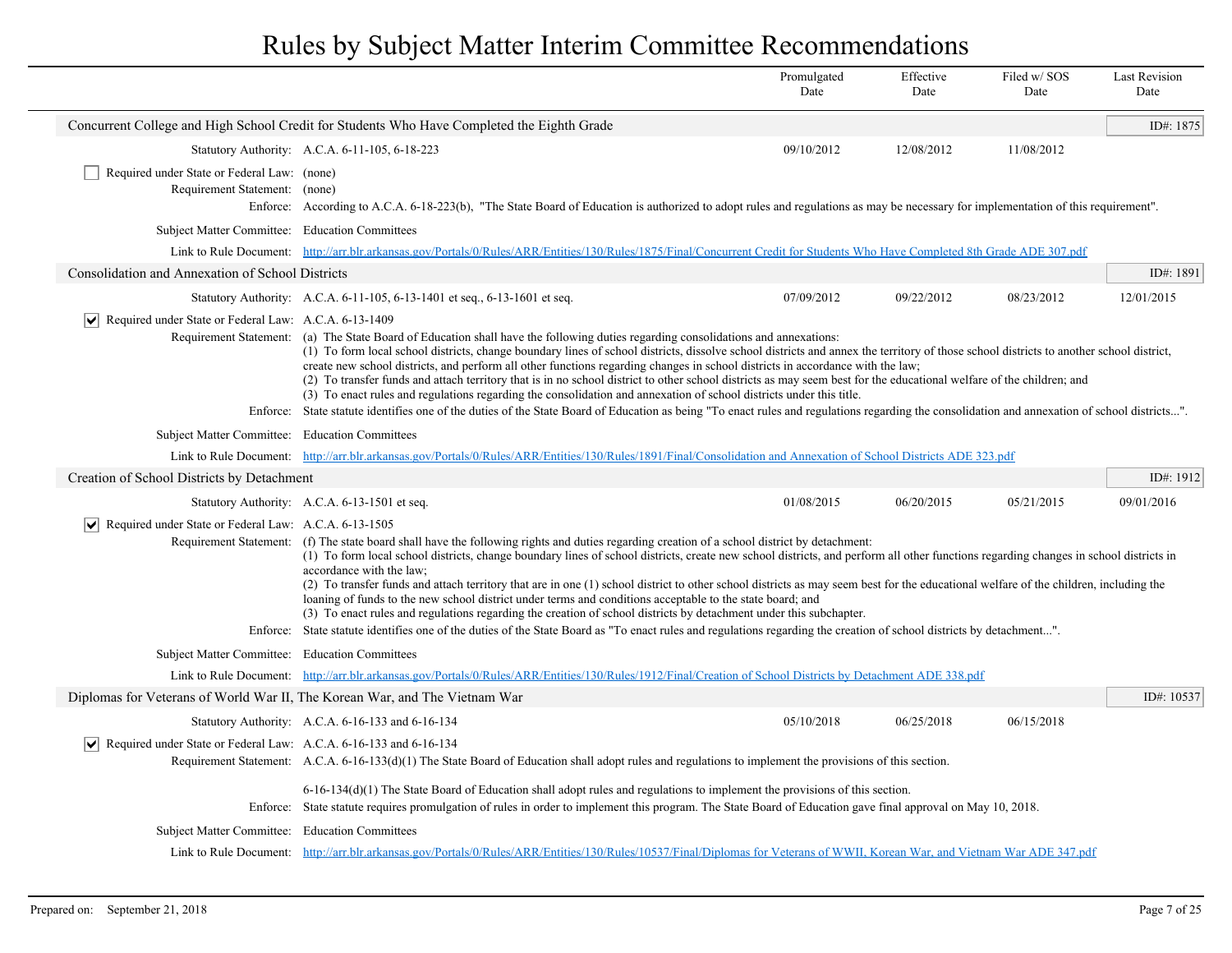|                                                                               |                                                                                                                                                                                                                                                                                                                                                                             | Promulgated<br>Date | Effective<br>Date | Filed w/SOS<br>Date | <b>Last Revision</b><br>Date |
|-------------------------------------------------------------------------------|-----------------------------------------------------------------------------------------------------------------------------------------------------------------------------------------------------------------------------------------------------------------------------------------------------------------------------------------------------------------------------|---------------------|-------------------|---------------------|------------------------------|
| Distance and Digital Learning                                                 |                                                                                                                                                                                                                                                                                                                                                                             |                     |                   |                     | ID#: 9264                    |
|                                                                               | Statutory Authority: A.C.A. 6-11-105, 6-16-1401 et seq., 6-47-201 et seq.                                                                                                                                                                                                                                                                                                   | 04/14/2016          | 05/30/2016        | 05/20/2016          |                              |
| Required under State or Federal Law: (none)<br>Requirement Statement: (none)  | Enforce: According to A.C.A. 6-16-1406(f), "The state board may promulgate rules to implement this section".                                                                                                                                                                                                                                                                |                     |                   |                     |                              |
| Subject Matter Committee: Education Committees                                |                                                                                                                                                                                                                                                                                                                                                                             |                     |                   |                     |                              |
|                                                                               | Link to Rule Document: http://arr.blr.arkansas.gov/Portals/0/Rules/ARR/Entities/130/Rules/9264/Final/Distance and Digital Learning ADE.pdf                                                                                                                                                                                                                                  |                     |                   |                     |                              |
|                                                                               | Distributing Selective Service Registration Forms and Obtaining Reasons for Students Dropping Out of School                                                                                                                                                                                                                                                                 |                     |                   |                     | ID#: 1954                    |
|                                                                               | Statutory Authority: A.C.A. 6-18-103 and 6-18-214                                                                                                                                                                                                                                                                                                                           | 09/08/1997          | 09/22/1997        | 09/12/1997          |                              |
| $ \mathbf{v} $ Required under State or Federal Law: A.C.A. 6-18-103, 6-18-214 | Requirement Statement: 6-18-103(c) The Department of Education shall issue rules and regulations to ensure compliance with the provisions of this section.                                                                                                                                                                                                                  |                     |                   |                     |                              |
|                                                                               | 6-18-214(e) The State Board of Education shall develop such forms and shall promulgate such rules, regulations, and procedures as may be required to implement the intent of this<br>section.                                                                                                                                                                               |                     |                   |                     |                              |
|                                                                               | Enforce: State statutes require promulgation of rules and regulations to implement this.                                                                                                                                                                                                                                                                                    |                     |                   |                     |                              |
| Subject Matter Committee: Education Committees                                |                                                                                                                                                                                                                                                                                                                                                                             |                     |                   |                     |                              |
|                                                                               | Link to Rule Document: http://arr.blr.arkansas.gov/Portals/0/Rules/ARR/Entities/130/Rules/1954/Final/Selective Service Forms Reasons for Student Drop Out ADE 054.pdf                                                                                                                                                                                                       |                     |                   |                     |                              |
|                                                                               | Distribution of Student Special Needs Funding and the Determination of Allowable Expenditures of These Funds                                                                                                                                                                                                                                                                |                     |                   |                     | ID#: 1833                    |
|                                                                               | Statutory Authority: A.C.A. 6-11-105, 6-20-2305, 6-15-2101 et seq., 6-15-2201 et seq., 6-20-401 et seq., 6-<br>48-101 et seq.                                                                                                                                                                                                                                               | 09/10/2007          | 10/22/2007        | 10/12/2007          | 05/30/2016                   |
| $ \mathbf{v} $ Required under State or Federal Law: A.C.A. 6-48-104           | Requirement Statement: (a) The Department of Education shall promulgate rules to implement this chapter, including without limitation rules that establish:<br>(1)                                                                                                                                                                                                          |                     |                   |                     |                              |
| Enforce:                                                                      | (A) The criteria for distributing state funding for alternative learning environment programs.<br>State statute requires promulgation of rules including those that establish the criteria for distributing state funds for alternative learning environments. These rules establish the<br>Department's process and clarify the calculation set forth in A.C.A. 6-20-2305. |                     |                   |                     |                              |
| <b>Subject Matter Committee:</b>                                              | <b>Education Committees</b>                                                                                                                                                                                                                                                                                                                                                 |                     |                   |                     |                              |
| Link to Rule Document:                                                        | http://arr.blr.arkansas.gov/Portals/0/Rules/ARR/Entities/130/Rules/1833/Final/Student Special Needs Funding ADE 268.pdf                                                                                                                                                                                                                                                     |                     |                   |                     |                              |
| Duty to Report Student Criminal Acts                                          |                                                                                                                                                                                                                                                                                                                                                                             |                     |                   |                     | ID#: 1981                    |
| Statutory Authority: A.C.A. 6-17-113                                          |                                                                                                                                                                                                                                                                                                                                                                             | 08/09/1999          | 09/17/1999        | 09/07/1999          |                              |
| Required under State or Federal Law: A.C.A. 6-17-113                          | Requirement Statement: The State Board of Education shall promulgate rules and regulations to ensure uniform compliance with the requirements of this section and shall consult with the office of the<br>Attorney General concerning the development of these rules and regulations.                                                                                       |                     |                   |                     |                              |
|                                                                               | Enforce: State statute requires promulgation of rules and regulations to ensure compliance with these requirements.                                                                                                                                                                                                                                                         |                     |                   |                     |                              |
| Subject Matter Committee: Education Committees                                |                                                                                                                                                                                                                                                                                                                                                                             |                     |                   |                     |                              |
|                                                                               | Link to Rule Document: http://arr.blr.arkansas.gov/Portals/0/Rules/ARR/Entities/130/Rules/1981/Final/Duty to Report Student Criminal Acts ADE 091.pdf                                                                                                                                                                                                                       |                     |                   |                     |                              |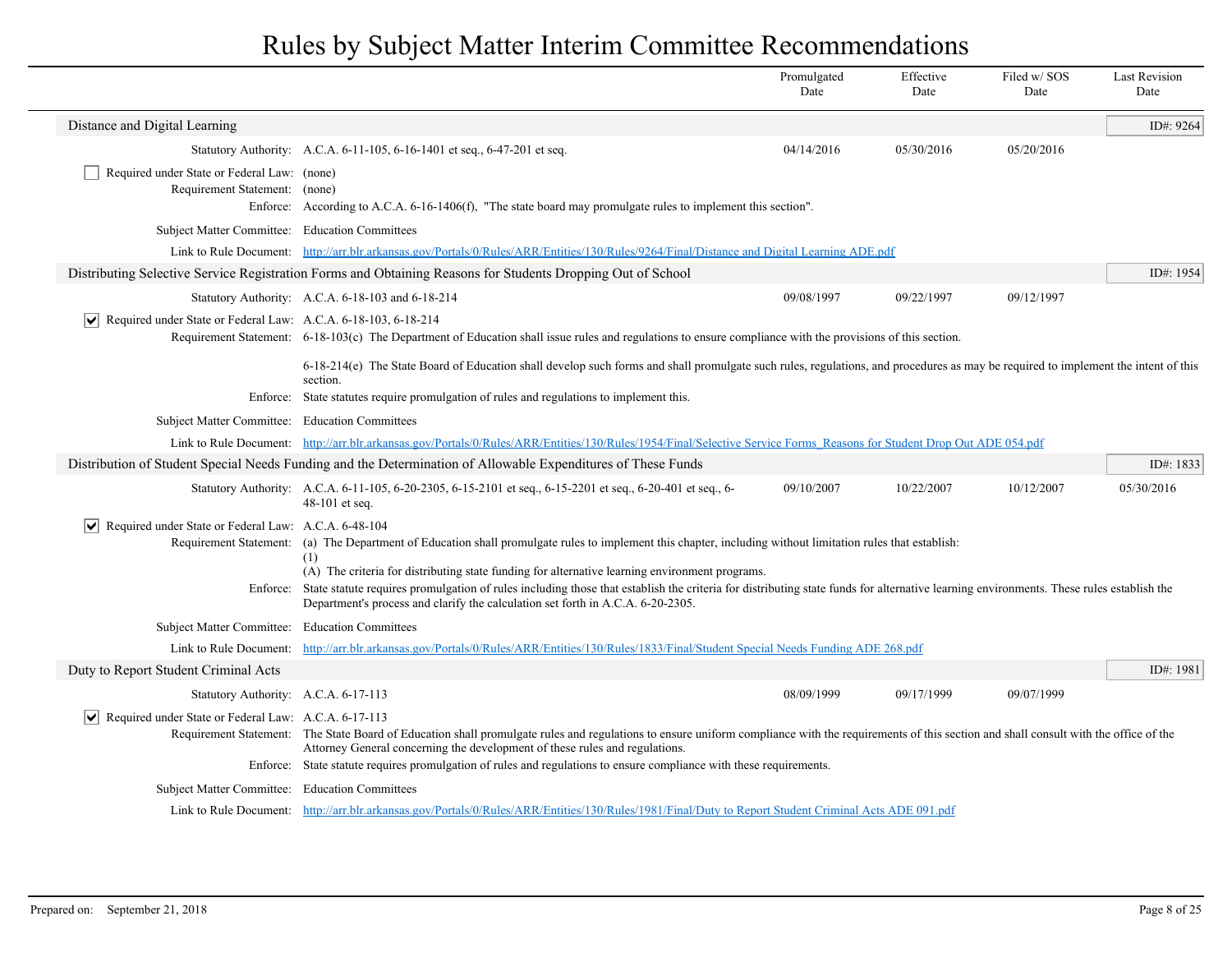|                                                                              |                                                                                                                                                                                                                                                                                                                                                                                                                         | Promulgated<br>Date                                                                                                                                                                                                                                                                                                                                                                                                                                                                                                                                                                                                                                                                                                                                                                                                                                                                                              | Effective<br>Date | Filed w/SOS<br>Date | <b>Last Revision</b><br>Date |  |  |  |
|------------------------------------------------------------------------------|-------------------------------------------------------------------------------------------------------------------------------------------------------------------------------------------------------------------------------------------------------------------------------------------------------------------------------------------------------------------------------------------------------------------------|------------------------------------------------------------------------------------------------------------------------------------------------------------------------------------------------------------------------------------------------------------------------------------------------------------------------------------------------------------------------------------------------------------------------------------------------------------------------------------------------------------------------------------------------------------------------------------------------------------------------------------------------------------------------------------------------------------------------------------------------------------------------------------------------------------------------------------------------------------------------------------------------------------------|-------------------|---------------------|------------------------------|--|--|--|
| <b>Education Service Cooperatives</b>                                        |                                                                                                                                                                                                                                                                                                                                                                                                                         |                                                                                                                                                                                                                                                                                                                                                                                                                                                                                                                                                                                                                                                                                                                                                                                                                                                                                                                  |                   |                     | ID#: 1887                    |  |  |  |
|                                                                              | Statutory Authority: A.C.A. 6-11-105, 6-13-1001 et seq.                                                                                                                                                                                                                                                                                                                                                                 | 06/11/2012                                                                                                                                                                                                                                                                                                                                                                                                                                                                                                                                                                                                                                                                                                                                                                                                                                                                                                       | 08/16/2012        | 07/17/2012          | 05/19/2018                   |  |  |  |
| $ \mathbf{v} $ Required under State or Federal Law: A.C.A. 6-13-1013         |                                                                                                                                                                                                                                                                                                                                                                                                                         |                                                                                                                                                                                                                                                                                                                                                                                                                                                                                                                                                                                                                                                                                                                                                                                                                                                                                                                  |                   |                     |                              |  |  |  |
|                                                                              | (b) The policies and rules shall include without limitation:                                                                                                                                                                                                                                                                                                                                                            | Requirement Statement: (a) The State Board of Education shall develop such policies, rules, and regulations as may be needed for the proper administration of this subchapter consistent with the need to<br>support and assist education service cooperatives in the delivery of services to school districts and with prudent use of available human and financial resources.<br>(1) The rules governing the operation of an education service cooperative within appropriate state and federal laws;<br>(2) Guidelines for settling possible disputes between school districts and in equity or jurisdictional matters relating to shared assets and services;<br>(3) The obligation of an education service cooperative board of directors for overseeing administrative and program expenditures; and<br>(4) The fiscal distress status of an education service cooperative under $886-13-1027-6-13-1031$ . |                   |                     |                              |  |  |  |
|                                                                              | Enforce: State statute requires promulgation of rules governing the administration and operation of education service cooperatives.                                                                                                                                                                                                                                                                                     |                                                                                                                                                                                                                                                                                                                                                                                                                                                                                                                                                                                                                                                                                                                                                                                                                                                                                                                  |                   |                     |                              |  |  |  |
| <b>Subject Matter Committee:</b>                                             | <b>Education Committees</b>                                                                                                                                                                                                                                                                                                                                                                                             |                                                                                                                                                                                                                                                                                                                                                                                                                                                                                                                                                                                                                                                                                                                                                                                                                                                                                                                  |                   |                     |                              |  |  |  |
| Link to Rule Document:                                                       | http://arr.blr.arkansas.gov/Portals/0/Rules/ARR/Entities/130/Rules/1887/Final/Education Service Coops ADE 320.pdf                                                                                                                                                                                                                                                                                                       |                                                                                                                                                                                                                                                                                                                                                                                                                                                                                                                                                                                                                                                                                                                                                                                                                                                                                                                  |                   |                     |                              |  |  |  |
| <b>Educational Excellence Trust Fund</b>                                     |                                                                                                                                                                                                                                                                                                                                                                                                                         |                                                                                                                                                                                                                                                                                                                                                                                                                                                                                                                                                                                                                                                                                                                                                                                                                                                                                                                  |                   |                     | ID#: 1895                    |  |  |  |
|                                                                              | Statutory Authority: A.C.A. 6-11-105, 6-5-301 et seq., 6-20-2301 et seq., 19-5-942                                                                                                                                                                                                                                                                                                                                      | 11/04/2013                                                                                                                                                                                                                                                                                                                                                                                                                                                                                                                                                                                                                                                                                                                                                                                                                                                                                                       | 01/22/2014        | 12/23/2013          |                              |  |  |  |
| Required under State or Federal Law: (none)<br>Requirement Statement: (none) | Enforce: According to A.C.A. 6-5-307(b), "Educational Excellence Trust Fund funds allocated for teacher salaries shall be disbursed by the Department of Education to school districts<br>pursuant to the state foundation funding formula under 6-20-2305". These rules provide the process and procedures necessary to calculate and allocate the Educational Excellence<br>Trust Fund available to school districts. |                                                                                                                                                                                                                                                                                                                                                                                                                                                                                                                                                                                                                                                                                                                                                                                                                                                                                                                  |                   |                     |                              |  |  |  |
| Subject Matter Committee: Education Committees                               |                                                                                                                                                                                                                                                                                                                                                                                                                         |                                                                                                                                                                                                                                                                                                                                                                                                                                                                                                                                                                                                                                                                                                                                                                                                                                                                                                                  |                   |                     |                              |  |  |  |
|                                                                              | Link to Rule Document: http://arr.blr.arkansas.gov/Portals/0/Rules/ARR/Entities/130/Rules/1895/Final/Educational Excellence Trust Fund ADE 326.pdf                                                                                                                                                                                                                                                                      |                                                                                                                                                                                                                                                                                                                                                                                                                                                                                                                                                                                                                                                                                                                                                                                                                                                                                                                  |                   |                     |                              |  |  |  |
| <b>Educator Licensure</b>                                                    |                                                                                                                                                                                                                                                                                                                                                                                                                         |                                                                                                                                                                                                                                                                                                                                                                                                                                                                                                                                                                                                                                                                                                                                                                                                                                                                                                                  |                   |                     | ID#: 1882                    |  |  |  |
|                                                                              | Statutory Authority: A.C.A. 6-11-105, 6-15-1004, 6-15-1011, 6-15-1703, 6-17-401 et seq., 6-17-422, 6-17-<br>2601 et seq., 6-20-2204, 6-20-2305, 6-41-609, 6-61-133                                                                                                                                                                                                                                                      | 03/11/2013                                                                                                                                                                                                                                                                                                                                                                                                                                                                                                                                                                                                                                                                                                                                                                                                                                                                                                       | 04/20/2013        | 03/21/2013          | 04/30/2018                   |  |  |  |
| $ \mathbf{v} $ Required under State or Federal Law: A.C.A 6-15-1011          | Requirement Statement: The State Board of Education shall promulgate rules and regulations necessary for the implementation of this subchapter.<br>Enforce: State statute requires promulgation of rules and regulations to implement educator licensure requirements.                                                                                                                                                  |                                                                                                                                                                                                                                                                                                                                                                                                                                                                                                                                                                                                                                                                                                                                                                                                                                                                                                                  |                   |                     |                              |  |  |  |
| Subject Matter Committee: Education Committees                               |                                                                                                                                                                                                                                                                                                                                                                                                                         |                                                                                                                                                                                                                                                                                                                                                                                                                                                                                                                                                                                                                                                                                                                                                                                                                                                                                                                  |                   |                     |                              |  |  |  |
|                                                                              | Link to Rule Document: http://arr.blr.arkansas.gov/Portals/0/Rules/ARR/Entities/130/Rules/1882/Final/Educator Licensure ADE 317.pdf                                                                                                                                                                                                                                                                                     |                                                                                                                                                                                                                                                                                                                                                                                                                                                                                                                                                                                                                                                                                                                                                                                                                                                                                                                  |                   |                     |                              |  |  |  |
| <b>Educator Support and Development</b>                                      |                                                                                                                                                                                                                                                                                                                                                                                                                         |                                                                                                                                                                                                                                                                                                                                                                                                                                                                                                                                                                                                                                                                                                                                                                                                                                                                                                                  |                   |                     | ID#: $1918$                  |  |  |  |
|                                                                              | Statutory Authority: A.C.A. 6-11-105, 6-13-1305, 6-15-1004, 6-15, 1402, 6-17-704, 6-17-705, 6-17-1504, 6<br>$-20-2305$ , 6-17-2801 et seq., 6-15-2901 et seq.                                                                                                                                                                                                                                                           | 08/10/2017                                                                                                                                                                                                                                                                                                                                                                                                                                                                                                                                                                                                                                                                                                                                                                                                                                                                                                       | 08/21/2017        | 08/11/2017          | 12/01/2017                   |  |  |  |
| Required under State or Federal Law: A.C.A. 6-17-2804<br>∣V∣                 | Requirement Statement: (a) The State Board of Education shall promulgate rules for the Teacher Excellence and Support System consistent with this subchapter.<br>Enforce: State statute requires promulgation of rules for educator support and development.                                                                                                                                                            |                                                                                                                                                                                                                                                                                                                                                                                                                                                                                                                                                                                                                                                                                                                                                                                                                                                                                                                  |                   |                     |                              |  |  |  |
| Subject Matter Committee: Education Committees                               |                                                                                                                                                                                                                                                                                                                                                                                                                         |                                                                                                                                                                                                                                                                                                                                                                                                                                                                                                                                                                                                                                                                                                                                                                                                                                                                                                                  |                   |                     |                              |  |  |  |
|                                                                              | Link to Rule Document: http://arr.blr.arkansas.gov/Portals/0/Rules/ARR/Entities/130/Rules/1918/Final/Educator Support and Development ADE 344.pdf                                                                                                                                                                                                                                                                       |                                                                                                                                                                                                                                                                                                                                                                                                                                                                                                                                                                                                                                                                                                                                                                                                                                                                                                                  |                   |                     |                              |  |  |  |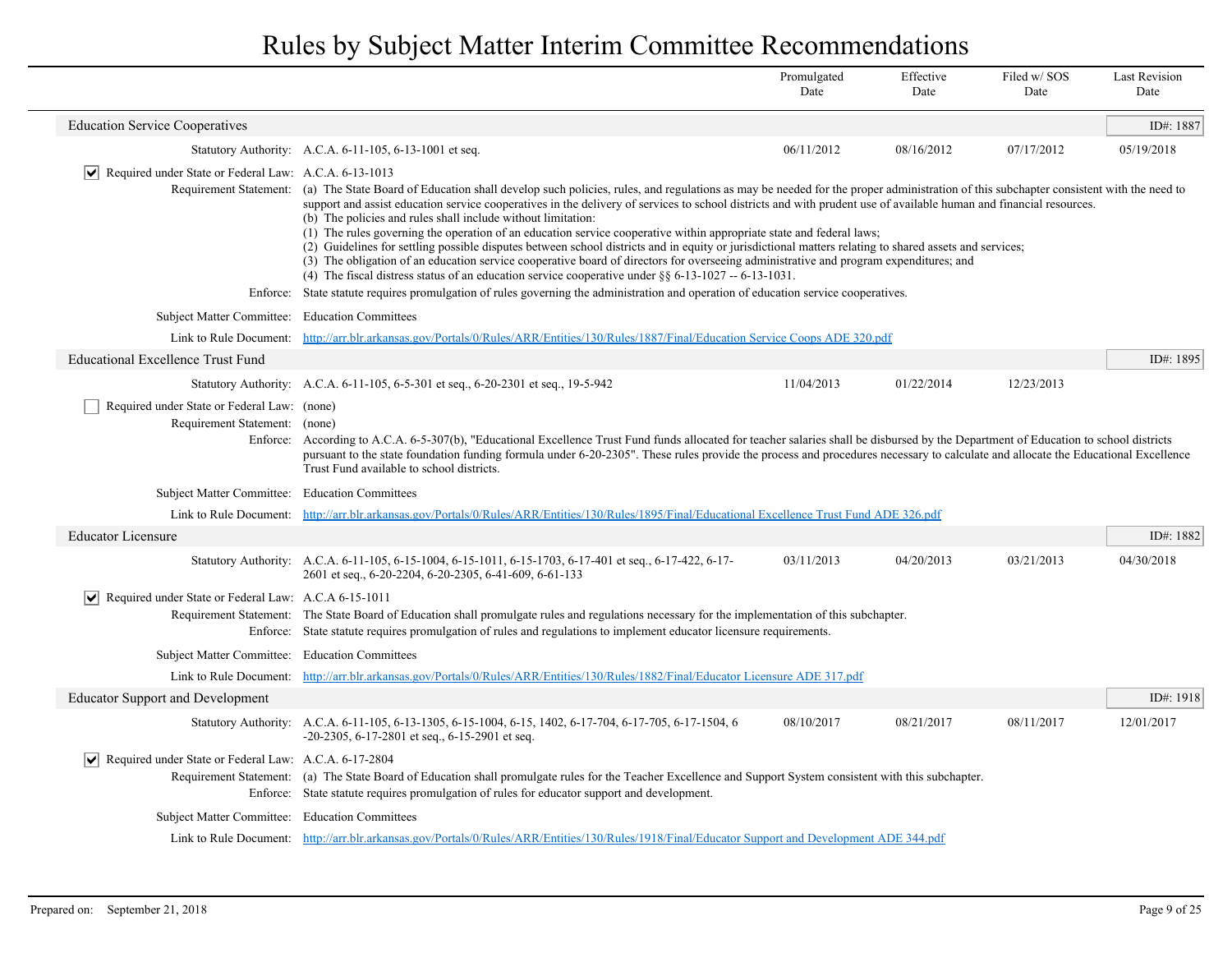|                                                                                 |                                                                                                                                                                                                                                                                                                                                                                                                                                                                                                                                                                                                                                                                                                                                                                        | Promulgated<br>Date | Effective<br>Date | Filed w/SOS<br>Date | <b>Last Revision</b><br>Date |  |  |
|---------------------------------------------------------------------------------|------------------------------------------------------------------------------------------------------------------------------------------------------------------------------------------------------------------------------------------------------------------------------------------------------------------------------------------------------------------------------------------------------------------------------------------------------------------------------------------------------------------------------------------------------------------------------------------------------------------------------------------------------------------------------------------------------------------------------------------------------------------------|---------------------|-------------------|---------------------|------------------------------|--|--|
|                                                                                 | Eligibility and Financial Incentives for Arkansas Leadership Academy Master School Principal Designation                                                                                                                                                                                                                                                                                                                                                                                                                                                                                                                                                                                                                                                               |                     |                   |                     | ID#: 1835                    |  |  |
|                                                                                 | Statutory Authority: A.C.A. 6-11-105, 6-17-1601 et seq.                                                                                                                                                                                                                                                                                                                                                                                                                                                                                                                                                                                                                                                                                                                | 09/10/2007          | 10/22/2007        | 10/12/2007          | 07/11/2014                   |  |  |
| Required under State or Federal Law: A.C.A. 6-17-1603                           | Requirement Statement: (a) The Department of Education shall promulgate rules and regulations for the nine thousand dollar (\$9,000) yearly incentive bonus provided under this section for principals<br>receiving master school principal status.<br>Enforce: State statute requires promulgation of rules and regulations for the incentive provided for principals receiving master school principal status.                                                                                                                                                                                                                                                                                                                                                       |                     |                   |                     |                              |  |  |
| Subject Matter Committee: Education Committees                                  |                                                                                                                                                                                                                                                                                                                                                                                                                                                                                                                                                                                                                                                                                                                                                                        |                     |                   |                     |                              |  |  |
|                                                                                 | Link to Rule Document: http://arr.blr.arkansas.gov/Portals/0/Rules/ARR/Entities/130/Rules/1835/Final/Master School Principal Eligibility Financial Incentives ADE 272.pdf                                                                                                                                                                                                                                                                                                                                                                                                                                                                                                                                                                                              |                     |                   |                     |                              |  |  |
| Eligibility and Financial Incentives for Certified Speech-Language Pathologists |                                                                                                                                                                                                                                                                                                                                                                                                                                                                                                                                                                                                                                                                                                                                                                        |                     |                   |                     | ID#: 10297                   |  |  |
|                                                                                 | Statutory Authority: A.C.A. 6-11-105, 6-17-413                                                                                                                                                                                                                                                                                                                                                                                                                                                                                                                                                                                                                                                                                                                         | 01/14/2012          | 03/31/2012        | 02/29/2012          |                              |  |  |
| Required under State or Federal Law: (none)<br>Requirement Statement: (none)    | Enforce: According to A.C.A. 6-17-413(d), the Department is required to pay yearly incentive bonuses to speech-language pathologists who meet certain requirements. These rules outline<br>those requirements.                                                                                                                                                                                                                                                                                                                                                                                                                                                                                                                                                         |                     |                   |                     |                              |  |  |
| Subject Matter Committee: Education Committees                                  |                                                                                                                                                                                                                                                                                                                                                                                                                                                                                                                                                                                                                                                                                                                                                                        |                     |                   |                     |                              |  |  |
|                                                                                 | Link to Rule Document: http://arr.blr.arkansas.gov/Portals/0/Rules/ARR/Entities/130/Rules/10297/Final/Speech-Language Pathologists Eligibility Financial Incentives ADE 303.pdf                                                                                                                                                                                                                                                                                                                                                                                                                                                                                                                                                                                        |                     |                   |                     |                              |  |  |
|                                                                                 | Eligibility and Financial Incentives for National Board for Professional Teaching Standards                                                                                                                                                                                                                                                                                                                                                                                                                                                                                                                                                                                                                                                                            |                     |                   |                     | ID#: $2023$                  |  |  |
|                                                                                 | Statutory Authority: A.C.A. 6-11-105, 6-17-412, 6-17-413                                                                                                                                                                                                                                                                                                                                                                                                                                                                                                                                                                                                                                                                                                               | 07/09/2007          | 08/25/2007        | 08/15/2007          | 03/07/2018                   |  |  |
| $ \mathbf{v} $ Required under State or Federal Law: A.C.A. 6-17-413             | Requirement Statement: (a)(2)(A) The State Board of Education shall promulgate rules and regulations for the selection process of teacher participants in the program of the national board.<br>Enforce: State statute requires promulgation of rules and regulations for the selection process of teacher participants in the national board program.                                                                                                                                                                                                                                                                                                                                                                                                                 |                     |                   |                     |                              |  |  |
| Subject Matter Committee: Education Committees                                  |                                                                                                                                                                                                                                                                                                                                                                                                                                                                                                                                                                                                                                                                                                                                                                        |                     |                   |                     |                              |  |  |
|                                                                                 | Link to Rule Document: http://arr.blr.arkansas.gov/Portals/0/Rules/ARR/Entities/130/Rules/2023/Final/National Board for Professional Teaching Standards Eligibility Financial Incentives ADE 255.pdf                                                                                                                                                                                                                                                                                                                                                                                                                                                                                                                                                                   |                     |                   |                     |                              |  |  |
| Eligibility of Participating School Districts in the Traveling Teacher Program  |                                                                                                                                                                                                                                                                                                                                                                                                                                                                                                                                                                                                                                                                                                                                                                        |                     |                   |                     | ID#: 9570                    |  |  |
|                                                                                 | Statutory Authority: A.C.A. 6-11-105, 6-17-402, 6-13-808                                                                                                                                                                                                                                                                                                                                                                                                                                                                                                                                                                                                                                                                                                               | 09/10/2007          | 10/22/2007        | 10/12/2007          |                              |  |  |
| $ \mathbf{v} $ Required under State or Federal Law: A.C.A. 6-13-808             | Requirement Statement: (g) (1) The Department of Education shall establish any rules and agreement forms necessary for the administration of the Arkansas Traveling Teacher Program.<br>(2) In establishing the rules, the Department of Education shall:<br>(A) Prioritize the approval of agreements for traveling teacher services based on subject-area course needs;<br>(B) Establish appropriate travel limitations;<br>(C) Develop a method of equitable distribution of traveling teachers among the area's education service cooperatives; and<br>(D) Provide a means by which education service cooperatives may assist in facilitating traveling teachers.<br>Enforce: State statute requires promulgation of rules for the administration of this program. |                     |                   |                     |                              |  |  |
| Subject Matter Committee: Education Committees                                  |                                                                                                                                                                                                                                                                                                                                                                                                                                                                                                                                                                                                                                                                                                                                                                        |                     |                   |                     |                              |  |  |
|                                                                                 | Link to Rule Document: http://arr.blr.arkansas.gov/Portals/0/Rules/ARR/Entities/130/Rules/9570/Final/Traveling Teacher Program ADE 273.pdf                                                                                                                                                                                                                                                                                                                                                                                                                                                                                                                                                                                                                             |                     |                   |                     |                              |  |  |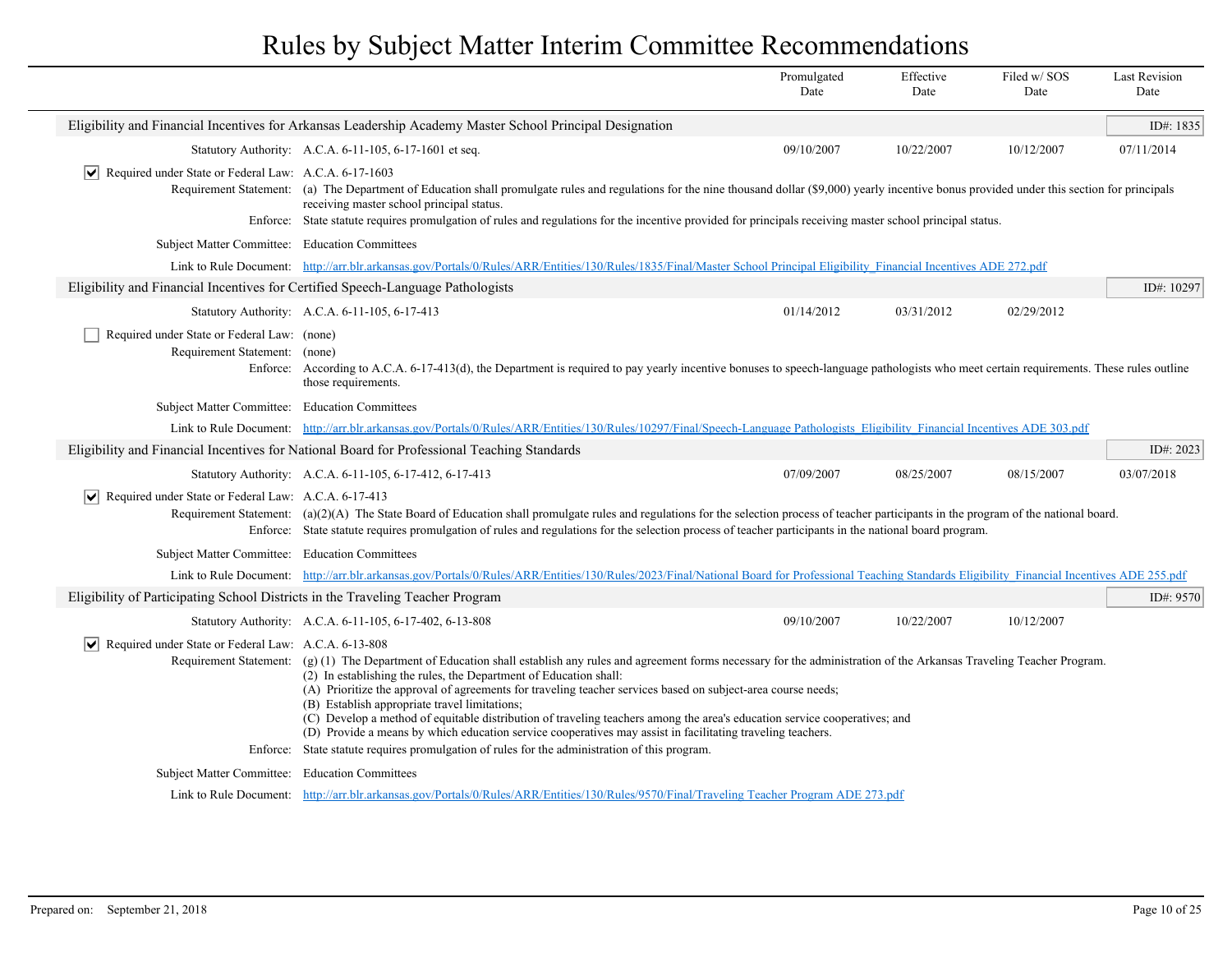|                                                                              |                                                                                                                                                                                                                                                                 | Promulgated<br>Date                                                                                                                                                                                                                                                                                                                                                                                  | Effective<br>Date | Filed w/SOS<br>Date | <b>Last Revision</b><br>Date |  |  |
|------------------------------------------------------------------------------|-----------------------------------------------------------------------------------------------------------------------------------------------------------------------------------------------------------------------------------------------------------------|------------------------------------------------------------------------------------------------------------------------------------------------------------------------------------------------------------------------------------------------------------------------------------------------------------------------------------------------------------------------------------------------------|-------------------|---------------------|------------------------------|--|--|
| <b>Enrollment of Military Dependents</b>                                     |                                                                                                                                                                                                                                                                 |                                                                                                                                                                                                                                                                                                                                                                                                      |                   |                     | ID#: 1913                    |  |  |
| Statutory Authority: A.C.A. 6-18-107                                         |                                                                                                                                                                                                                                                                 | 02/12/2015                                                                                                                                                                                                                                                                                                                                                                                           | 08/30/2015        | 08/20/2015          |                              |  |  |
| $ \mathbf{v} $ Required under State or Federal Law: A.C.A. 6-18-107          | Requirement Statement: (c) The State Board of Education shall promulgate rules to implement this section.<br>Enforce: State statute requires promulgation of rules to implement the enrollment of military dependents.                                          |                                                                                                                                                                                                                                                                                                                                                                                                      |                   |                     |                              |  |  |
| Subject Matter Committee: Education Committees                               |                                                                                                                                                                                                                                                                 |                                                                                                                                                                                                                                                                                                                                                                                                      |                   |                     |                              |  |  |
|                                                                              | Link to Rule Document: http://arr.blr.arkansas.gov/Portals/0/Rules/ARR/Entities/130/Rules/1913/Final/Military Dependents Enrollment ADE 339.pdf                                                                                                                 |                                                                                                                                                                                                                                                                                                                                                                                                      |                   |                     |                              |  |  |
|                                                                              | Ethical Guidelines and Prohibitions for Educational Administrators, Employees, Board Members, and other Parties                                                                                                                                                 |                                                                                                                                                                                                                                                                                                                                                                                                      |                   |                     | ID#: 1813                    |  |  |
|                                                                              | Statutory Authority: A.C.A. 6-11-105, 6-24-101 et seq.                                                                                                                                                                                                          | 07/11/2005                                                                                                                                                                                                                                                                                                                                                                                           | 09/03/2005        | 08/24/2005          | 03/28/2016                   |  |  |
| Required under State or Federal Law: A.C.A. 6-24-119                         | other parties.                                                                                                                                                                                                                                                  | Requirement Statement: In order to administer the provisions of this chapter, the State Board of Education shall adopt rules and regulations consistent with the provisions and intent of this chapter.<br>Enforce: State statute requires the promulgation of rules and regulations to administer ethical guidelines and prohibitions for educational administrators, employees, board members, and |                   |                     |                              |  |  |
| Subject Matter Committee: Education Committees                               |                                                                                                                                                                                                                                                                 |                                                                                                                                                                                                                                                                                                                                                                                                      |                   |                     |                              |  |  |
|                                                                              | Link to Rule Document: http://arr.blr.arkansas.gov/Portals/0/Rules/ARR/Entities/130/Rules/1813/Final/Ethical Guidelines for Administrators Employees Board Members Other ADE 209.pdf                                                                            |                                                                                                                                                                                                                                                                                                                                                                                                      |                   |                     |                              |  |  |
| Eye and Vision Screening Report in Arkansas Public Schools                   |                                                                                                                                                                                                                                                                 |                                                                                                                                                                                                                                                                                                                                                                                                      |                   |                     | ID#: $1820$                  |  |  |
| Statutory Authority: A.C.A. 6-18-1501                                        |                                                                                                                                                                                                                                                                 | 07/10/2006                                                                                                                                                                                                                                                                                                                                                                                           | 08/31/2006        | 08/21/2006          |                              |  |  |
| Required under State or Federal Law: (none)<br>Requirement Statement: (none) | Enforce: According to A.C.A. 6-18-1501, all children in public schools are required to receive eye and vision screening. These rules establish the requirements and procedures for eye and<br>vision screening in Arkansas Public Schools.                      |                                                                                                                                                                                                                                                                                                                                                                                                      |                   |                     |                              |  |  |
| <b>Subject Matter Committee:</b>                                             | <b>Education Committees</b>                                                                                                                                                                                                                                     |                                                                                                                                                                                                                                                                                                                                                                                                      |                   |                     |                              |  |  |
| Link to Rule Document:                                                       | http://arr.blr.arkansas.gov/Portals/0/Rules/ARR/Entities/130/Rules/1820/Final/Eye and Vision Screening ADE 241.pdf                                                                                                                                              |                                                                                                                                                                                                                                                                                                                                                                                                      |                   |                     |                              |  |  |
| Federal Program Complaint Resolution                                         |                                                                                                                                                                                                                                                                 |                                                                                                                                                                                                                                                                                                                                                                                                      |                   |                     | ID#: 1870                    |  |  |
|                                                                              | Statutory Authority: A.C.A. 6-11-105, 20 U.S.C. 1232c, 7844, & 7883; 34 CFR Chapter 2, Part 299,<br>Subpart F                                                                                                                                                   | 11/08/2010                                                                                                                                                                                                                                                                                                                                                                                           | 01/16/2011        | 01/06/2011          |                              |  |  |
| ∣V∣                                                                          | Required under State or Federal Law: 20 U.S.C. 1232c, 7844, & 7883; 34 CFR Chapter 2, Part 299, Subpart F                                                                                                                                                       |                                                                                                                                                                                                                                                                                                                                                                                                      |                   |                     |                              |  |  |
|                                                                              | Requirement Statement: 34 CFR 299 Subpart F (a)General. An SEA shall adopt written procedures, consistent with State law, for-                                                                                                                                  |                                                                                                                                                                                                                                                                                                                                                                                                      |                   |                     |                              |  |  |
|                                                                              | (1) Receiving and resolving any complaint from an organization or individual that the SEA or an agency or consortium of agencies is violating a Federal statute or regulation that<br>applies to an applicable program listed in paragraph (b) of this section; |                                                                                                                                                                                                                                                                                                                                                                                                      |                   |                     |                              |  |  |
|                                                                              | (2) Reviewing an appeal from a decision of an agency or consortium of agencies with respect to a complaint; and                                                                                                                                                 |                                                                                                                                                                                                                                                                                                                                                                                                      |                   |                     |                              |  |  |
| Enforce:                                                                     | (3) Conducting an independent on-site investigation of a complaint if the SEA determines that an on-site investigation is necessary.<br>Federal law requires that the State Education Agency adopt written procedures for complaint resolution.                 |                                                                                                                                                                                                                                                                                                                                                                                                      |                   |                     |                              |  |  |
|                                                                              |                                                                                                                                                                                                                                                                 |                                                                                                                                                                                                                                                                                                                                                                                                      |                   |                     |                              |  |  |
| <b>Subject Matter Committee:</b>                                             | <b>Education Committees</b><br>Link to Rule Document: http://arr.blr.arkansas.gov/Portals/0/Rules/ARR/Entities/130/Rules/1870/Final/Federal Complaint Resolution ADE 304.pdf                                                                                    |                                                                                                                                                                                                                                                                                                                                                                                                      |                   |                     |                              |  |  |
|                                                                              |                                                                                                                                                                                                                                                                 |                                                                                                                                                                                                                                                                                                                                                                                                      |                   |                     |                              |  |  |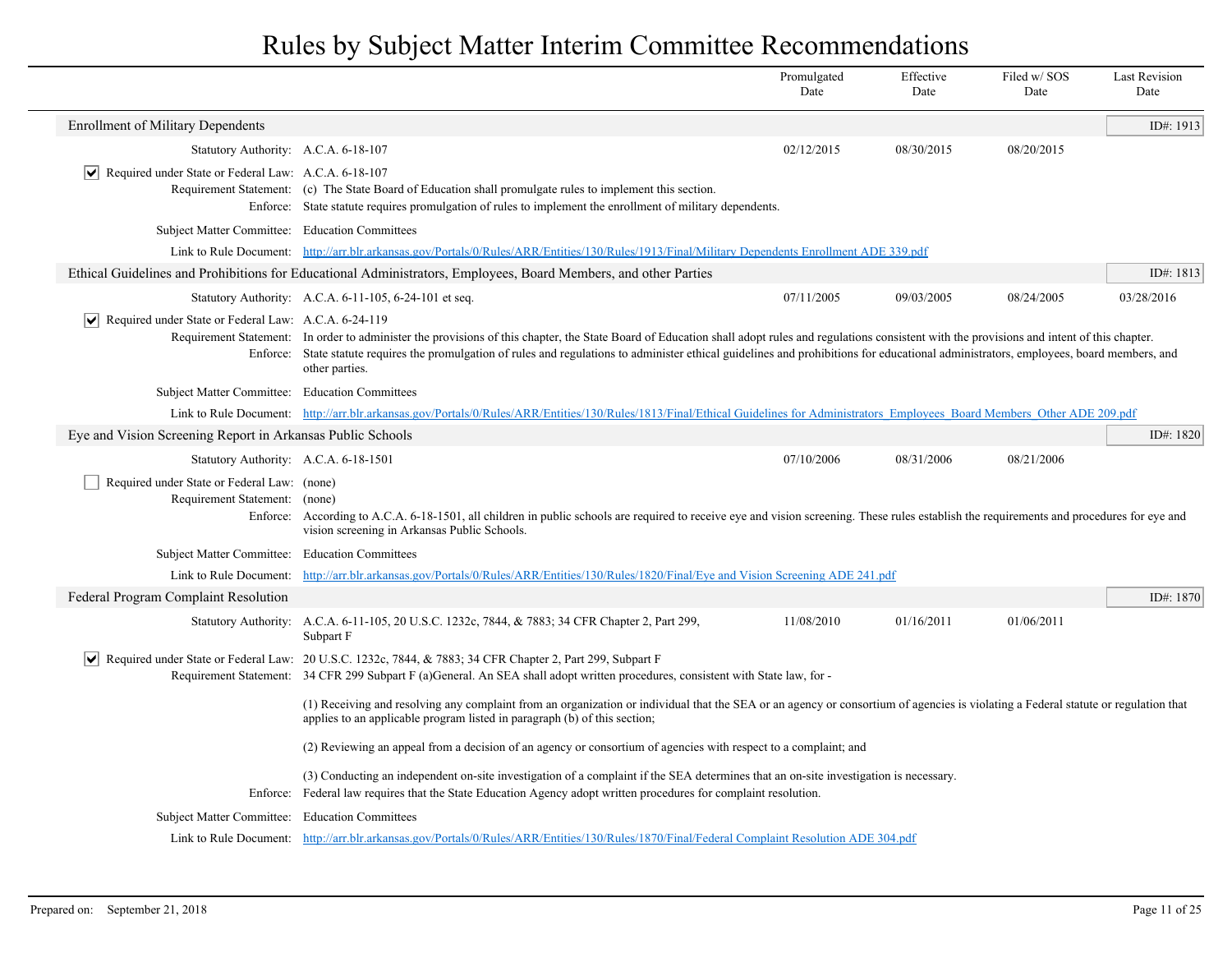|                                                                              |                                                                                                                                                                                                                                                                                                                                                                                                                                                                                                                                                                                                                                                   | Promulgated<br>Date | Effective<br>Date | Filed w/SOS<br>Date | <b>Last Revision</b><br>Date |
|------------------------------------------------------------------------------|---------------------------------------------------------------------------------------------------------------------------------------------------------------------------------------------------------------------------------------------------------------------------------------------------------------------------------------------------------------------------------------------------------------------------------------------------------------------------------------------------------------------------------------------------------------------------------------------------------------------------------------------------|---------------------|-------------------|---------------------|------------------------------|
| Final Close of Public School Financial Records                               |                                                                                                                                                                                                                                                                                                                                                                                                                                                                                                                                                                                                                                                   |                     |                   |                     | ID#: 1832                    |
|                                                                              | Statutory Authority: A.C.A. 6-11-105, 6-20-2202                                                                                                                                                                                                                                                                                                                                                                                                                                                                                                                                                                                                   | 09/10/2007          | 10/22/2007        | 10/12/2007          |                              |
| Required under State or Federal Law: A.C.A. 6-20-2202<br>$ \bm{\mathsf{v}} $ |                                                                                                                                                                                                                                                                                                                                                                                                                                                                                                                                                                                                                                                   |                     |                   |                     |                              |
|                                                                              | Requirement Statement: (f) The state board shall promulgate the necessary rules to fully implement this section.<br>Enforce: State statute requires promulgation of rules necessary to implement this.                                                                                                                                                                                                                                                                                                                                                                                                                                            |                     |                   |                     |                              |
| Subject Matter Committee: Education Committees                               |                                                                                                                                                                                                                                                                                                                                                                                                                                                                                                                                                                                                                                                   |                     |                   |                     |                              |
|                                                                              | Link to Rule Document: http://arr.blr.arkansas.gov/Portals/0/Rules/ARR/Entities/130/Rules/1832/Final/Final Close of Public School Financial Records ADE 267.pdf                                                                                                                                                                                                                                                                                                                                                                                                                                                                                   |                     |                   |                     |                              |
| Four-Day School Weeks                                                        |                                                                                                                                                                                                                                                                                                                                                                                                                                                                                                                                                                                                                                                   |                     |                   |                     | ID#: 1959                    |
| Statutory Authority: A.C.A. 6-10-117                                         |                                                                                                                                                                                                                                                                                                                                                                                                                                                                                                                                                                                                                                                   | 12/08/1997          | 12/21/1997        | 12/11/1997          |                              |
| $ \mathbf{v} $ Required under State or Federal Law: A.C.A. 6-10-117          |                                                                                                                                                                                                                                                                                                                                                                                                                                                                                                                                                                                                                                                   |                     |                   |                     |                              |
|                                                                              | Requirement Statement: The State Board of Education shall establish appropriate standards, guidelines, rules, and regulations for the determination of average daily membership of school districts and for<br>the distribution of state aid to each local school district that elects to operate any or all of the public schools of its school district on a four-day school-week basis, to provide the<br>school district with an equitable share of aid funds designated to equate a four-day school-week operation by the school district to the educational opportunities provided by a<br>school district offering a five-day school week. |                     |                   |                     |                              |
|                                                                              | Enforce: State statute requires promulgation of rules regarding four-day school-week operation by a school district.                                                                                                                                                                                                                                                                                                                                                                                                                                                                                                                              |                     |                   |                     |                              |
| Subject Matter Committee: Education Committees                               |                                                                                                                                                                                                                                                                                                                                                                                                                                                                                                                                                                                                                                                   |                     |                   |                     |                              |
|                                                                              | Link to Rule Document: http://arr.blr.arkansas.gov/Portals/0/Rules/ARR/Entities/130/Rules/1959/Final/Four-Day School Weeks ADE 066.pdf                                                                                                                                                                                                                                                                                                                                                                                                                                                                                                            |                     |                   |                     |                              |
| Gifted and Talented Program Approval Standards                               |                                                                                                                                                                                                                                                                                                                                                                                                                                                                                                                                                                                                                                                   |                     |                   |                     | ID#: 1974                    |
|                                                                              | Statutory Authority: A.C.A. 6-42-101 et seq.                                                                                                                                                                                                                                                                                                                                                                                                                                                                                                                                                                                                      | 06/09/1986          | 08/02/1986        | 07/23/1986          | 12/31/2009                   |
| $ \bm{\mathsf{v}} $<br>Required under State or Federal Law: A.C.A. 6-42-102  | Requirement Statement: The State Board of Education shall have the authority to promulgate such rules and regulations and require such reports as it deems advisable.<br>Enforce: According to A.C.A. 6-42-102, "The State Board of Education shall have the authority to promulgate such rules and regulations and require such reports as it deems advisable".                                                                                                                                                                                                                                                                                  |                     |                   |                     |                              |
| Subject Matter Committee: Education Committees                               |                                                                                                                                                                                                                                                                                                                                                                                                                                                                                                                                                                                                                                                   |                     |                   |                     |                              |
|                                                                              | Link to Rule Document: http://arr.blr.arkansas.gov/Portals/0/Rules/ARR/Entities/130/Rules/1974/Final/Gifted and Talented Program Approval Standards ADE 080.pdf                                                                                                                                                                                                                                                                                                                                                                                                                                                                                   |                     |                   |                     |                              |
| Guidelines for Act 355 Student Permanent Record                              |                                                                                                                                                                                                                                                                                                                                                                                                                                                                                                                                                                                                                                                   |                     |                   |                     | ID#: 9597                    |
| Statutory Authority: A.C.A. 6-18-901                                         |                                                                                                                                                                                                                                                                                                                                                                                                                                                                                                                                                                                                                                                   | 06/10/1991          | 07/25/1991        | 07/05/1991          | 05/01/2002                   |
| $ \mathbf{v} $ Required under State or Federal Law: A.C.A. 6-18-901          | Requirement Statement: (a) The Department of Education, at the direction of the State Board of Education and in cooperation with any other appropriate state agencies, shall develop and publish an<br>itemized listing of all information to be maintained in a student's permanent record during enrollment in a school district in this state.                                                                                                                                                                                                                                                                                                 |                     |                   |                     |                              |
|                                                                              | Enforce: State statute requires the Department develop and publish an itemized listing of the information to be maintained in students' permanent records.                                                                                                                                                                                                                                                                                                                                                                                                                                                                                        |                     |                   |                     |                              |
| Subject Matter Committee: Education Committees                               |                                                                                                                                                                                                                                                                                                                                                                                                                                                                                                                                                                                                                                                   |                     |                   |                     |                              |
|                                                                              | Link to Rule Document: http://arr.blr.arkansas.gov/Portals/0/Rules/ARR/Entities/130/Rules/9597/Final/Student Permanent Record ADE.pdf                                                                                                                                                                                                                                                                                                                                                                                                                                                                                                             |                     |                   |                     |                              |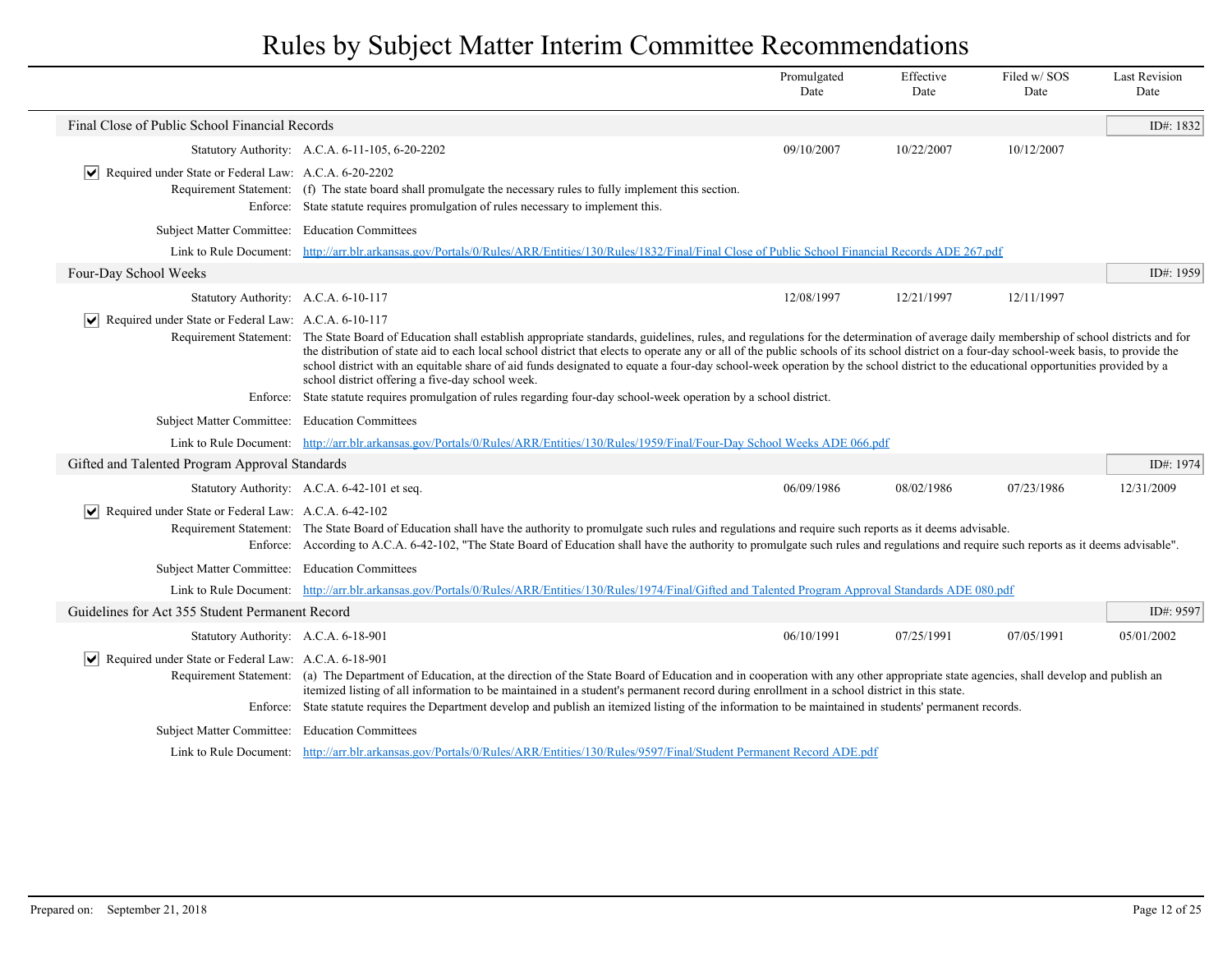|                                                                       |                                                                                                                                                                                                                                                                                                                                                                                                                                                                                                                                                                                                                                         | Promulgated<br>Date | Effective<br>Date | Filed w/SOS<br>Date | <b>Last Revision</b><br>Date |
|-----------------------------------------------------------------------|-----------------------------------------------------------------------------------------------------------------------------------------------------------------------------------------------------------------------------------------------------------------------------------------------------------------------------------------------------------------------------------------------------------------------------------------------------------------------------------------------------------------------------------------------------------------------------------------------------------------------------------------|---------------------|-------------------|---------------------|------------------------------|
|                                                                       | Guidelines for the Development, Review, and Revision of School District Student Discipline and School Safety Policies                                                                                                                                                                                                                                                                                                                                                                                                                                                                                                                   |                     |                   |                     | ID#: 9569                    |
|                                                                       | Statutory Authority: IDEA 34 CFR Part 300; A.C.A. 6-11-105, 6-18-502, 6-18-503, 6-18-504, 6-18-505, 6-<br>18-506, 6-18-507, 6-18-514                                                                                                                                                                                                                                                                                                                                                                                                                                                                                                    | 05/14/2007          | 06/11/2007        | 06/01/2007          | 03/04/2012                   |
| $ \mathbf{v} $ Required under State or Federal Law: A.C.A. 6-18-502   | Requirement Statement: (a) The Department of Education shall establish guidelines for the development of school district student discipline policies.<br>Enforce: State statute requires the Department establish guidelines for the development of student discipline policies.                                                                                                                                                                                                                                                                                                                                                        |                     |                   |                     |                              |
| Subject Matter Committee: Education Committees                        |                                                                                                                                                                                                                                                                                                                                                                                                                                                                                                                                                                                                                                         |                     |                   |                     |                              |
|                                                                       | Link to Rule Document: http://arr.blr.arkansas.gov/Portals/0/Rules/ARR/Entities/130/Rules/9569/Final/Student Discipline and School Safety Policies ADE 253.pdf                                                                                                                                                                                                                                                                                                                                                                                                                                                                          |                     |                   |                     |                              |
| Home Schools                                                          |                                                                                                                                                                                                                                                                                                                                                                                                                                                                                                                                                                                                                                         |                     |                   |                     | ID#: 1827                    |
|                                                                       | Statutory Authority: A.C.A. 6-11-105, 6-15-501 et seq.                                                                                                                                                                                                                                                                                                                                                                                                                                                                                                                                                                                  | 09/10/2007          | 10/22/2007        | 10/12/2007          | 06/25/2018                   |
| Required under State or Federal Law: (none)<br>Requirement Statement: | (none)<br>Enforce: According to A.C.A. 6-15-502(b) regarding home school, "The state board is empowered to make such reasonable rules and regulations required for the proper administration of<br>this subchapter which are not inconsistent with the intent of this subchapter".                                                                                                                                                                                                                                                                                                                                                      |                     |                   |                     |                              |
| Subject Matter Committee: Education Committees                        |                                                                                                                                                                                                                                                                                                                                                                                                                                                                                                                                                                                                                                         |                     |                   |                     |                              |
|                                                                       | Link to Rule Document: http://arr.blr.arkansas.gov/Portals/0/Rules/ARR/Entities/130/Rules/1827/Final/Home Schools ADE 262.pdf                                                                                                                                                                                                                                                                                                                                                                                                                                                                                                           |                     |                   |                     |                              |
| How to Meet the Needs of Children with Dyslexia                       |                                                                                                                                                                                                                                                                                                                                                                                                                                                                                                                                                                                                                                         |                     |                   |                     | ID#: 1910                    |
|                                                                       | Statutory Authority: A.C.A. 6-11-105, 6-41-601 et seq.                                                                                                                                                                                                                                                                                                                                                                                                                                                                                                                                                                                  | 06/12/2014          | 08/08/2014        | 07/09/2014          | 06/25/2018                   |
| $ \mathbf{v} $ Required under State or Federal Law: A.C.A. 6-41-603   |                                                                                                                                                                                                                                                                                                                                                                                                                                                                                                                                                                                                                                         |                     |                   |                     |                              |
|                                                                       | Requirement Statement: (b) The Department of Education shall adopt rules to ensure that students will be screened using DIBELS or an equivalent screener:<br>$(1)$ In kindergarten through grade two $(K-2)$ ;<br>(2) When a student in kindergarten through grade two $(K-2)$ transfers to a new school and has not been screened;<br>(3) When a student in grade three (3) or higher has difficulty, as noted by a classroom teacher, in:<br>(A) Phonological and phonemic awareness;<br>(B) Sound-symbol recognition;<br>(C) Alphabet knowledge;<br>(D) Decoding skills;<br>(E) Rapid naming skills; and<br>(F) Encoding skills; and |                     |                   |                     |                              |
|                                                                       | Enforce: State statute requires the promulgation of rules to ensure that students are screened for dyslexia.                                                                                                                                                                                                                                                                                                                                                                                                                                                                                                                            |                     |                   |                     |                              |
| Subject Matter Committee: Education Committees                        |                                                                                                                                                                                                                                                                                                                                                                                                                                                                                                                                                                                                                                         |                     |                   |                     |                              |
| Link to Rule Document:                                                | http://arr.blr.arkansas.gov/Portals/0/Rules/ARR/Entities/130/Rules/1910/Final/How to Meet the Needs of Children with Dyslexia ADE 331.pdf                                                                                                                                                                                                                                                                                                                                                                                                                                                                                               |                     |                   |                     |                              |
|                                                                       | Incentives for Teacher Recruitment and Retention in High-Priority Districts with an Average Daily Membership of 1,000 or Fewer                                                                                                                                                                                                                                                                                                                                                                                                                                                                                                          |                     |                   |                     | ID#: 1839                    |
|                                                                       | Statutory Authority: A.C.A. 6-11-105, 6-17-811                                                                                                                                                                                                                                                                                                                                                                                                                                                                                                                                                                                          | 10/08/2007          | 11/16/2007        | 11/06/2007          | 03/31/2012                   |
| $ \mathbf{v} $ Required under State or Federal Law: A.C.A. 6-17-811   | Requirement Statement: (d) The department shall:<br>(3) Promulgate any necessary rules to administer the requirements of this teacher recruitment and retention program.<br>Enforce: State statute requires promulgation of rules for the administration of the teacher recruitment and retention program.                                                                                                                                                                                                                                                                                                                              |                     |                   |                     |                              |
| Subject Matter Committee: Education Committees                        |                                                                                                                                                                                                                                                                                                                                                                                                                                                                                                                                                                                                                                         |                     |                   |                     |                              |
|                                                                       | Link to Rule Document: http://arr.blr.arkansas.gov/Portals/0/Rules/ARR/Entities/130/Rules/1839/Final/Teacher Recruitment and Retention Incentives ADE 278.pdf                                                                                                                                                                                                                                                                                                                                                                                                                                                                           |                     |                   |                     |                              |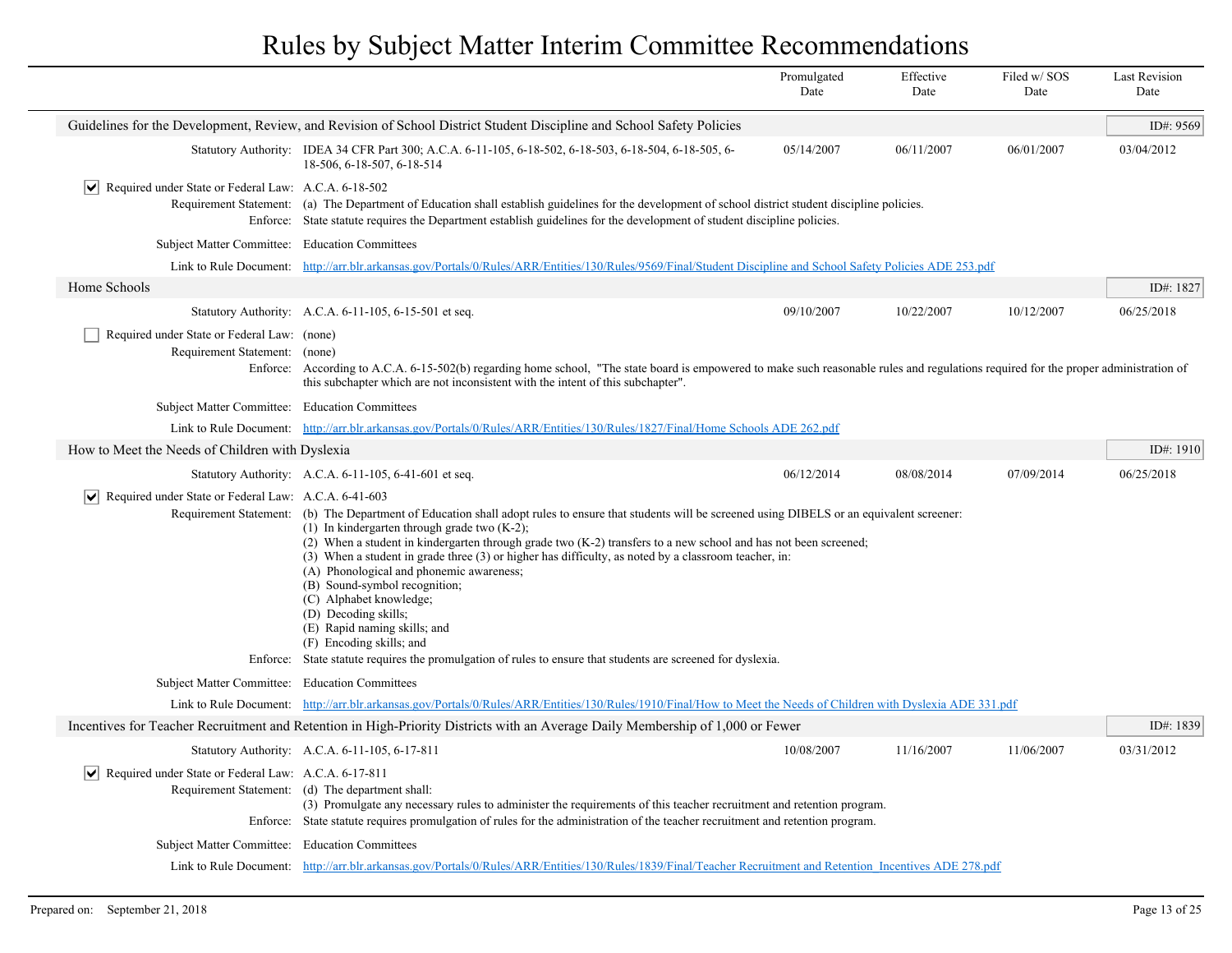|                                                                              |                                                                                                                                                                                                                                                                                                                                                                                                                                                                                                                                                                                                                                                                                                                                                                                                                                                                                                                                                                                                                                                                                                                                                                                                                                                                                                                                                                                                                                                                                                                                                                                                                                                                                                                                                                                                                                                                                                     | Promulgated<br>Date | Effective<br>Date | Filed w/SOS<br>Date | <b>Last Revision</b><br>Date |
|------------------------------------------------------------------------------|-----------------------------------------------------------------------------------------------------------------------------------------------------------------------------------------------------------------------------------------------------------------------------------------------------------------------------------------------------------------------------------------------------------------------------------------------------------------------------------------------------------------------------------------------------------------------------------------------------------------------------------------------------------------------------------------------------------------------------------------------------------------------------------------------------------------------------------------------------------------------------------------------------------------------------------------------------------------------------------------------------------------------------------------------------------------------------------------------------------------------------------------------------------------------------------------------------------------------------------------------------------------------------------------------------------------------------------------------------------------------------------------------------------------------------------------------------------------------------------------------------------------------------------------------------------------------------------------------------------------------------------------------------------------------------------------------------------------------------------------------------------------------------------------------------------------------------------------------------------------------------------------------------|---------------------|-------------------|---------------------|------------------------------|
| <b>Instructional Materials</b>                                               |                                                                                                                                                                                                                                                                                                                                                                                                                                                                                                                                                                                                                                                                                                                                                                                                                                                                                                                                                                                                                                                                                                                                                                                                                                                                                                                                                                                                                                                                                                                                                                                                                                                                                                                                                                                                                                                                                                     |                     |                   |                     | ID#: 1878                    |
|                                                                              | Statutory Authority: A.C.A. 6-11-105, 6-21-401 et seq.                                                                                                                                                                                                                                                                                                                                                                                                                                                                                                                                                                                                                                                                                                                                                                                                                                                                                                                                                                                                                                                                                                                                                                                                                                                                                                                                                                                                                                                                                                                                                                                                                                                                                                                                                                                                                                              | 06/12/2014          | 08/08/2014        | 07/09/2014          |                              |
| Required under State or Federal Law: (none)<br>Requirement Statement: (none) | Enforce: According to A.C.A. 6-21-403(d)(2) on instructional materials, "The state board, through the department, may promulgate rules as may be necessary to carry out this subchapter<br>and shall report to the members of the House Committee on Education and Senate Committee on Education annually any school district out of compliance by November 1 of each<br>year".                                                                                                                                                                                                                                                                                                                                                                                                                                                                                                                                                                                                                                                                                                                                                                                                                                                                                                                                                                                                                                                                                                                                                                                                                                                                                                                                                                                                                                                                                                                     |                     |                   |                     |                              |
| Subject Matter Committee: Education Committees                               |                                                                                                                                                                                                                                                                                                                                                                                                                                                                                                                                                                                                                                                                                                                                                                                                                                                                                                                                                                                                                                                                                                                                                                                                                                                                                                                                                                                                                                                                                                                                                                                                                                                                                                                                                                                                                                                                                                     |                     |                   |                     |                              |
|                                                                              | Link to Rule Document: http://arr.blr.arkansas.gov/Portals/0/Rules/ARR/Entities/130/Rules/1878/Final/Instructional Materials ADE 312.pdf                                                                                                                                                                                                                                                                                                                                                                                                                                                                                                                                                                                                                                                                                                                                                                                                                                                                                                                                                                                                                                                                                                                                                                                                                                                                                                                                                                                                                                                                                                                                                                                                                                                                                                                                                            |                     |                   |                     |                              |
| Intervention Block Grant Program                                             |                                                                                                                                                                                                                                                                                                                                                                                                                                                                                                                                                                                                                                                                                                                                                                                                                                                                                                                                                                                                                                                                                                                                                                                                                                                                                                                                                                                                                                                                                                                                                                                                                                                                                                                                                                                                                                                                                                     |                     |                   |                     | ID#: 1991                    |
|                                                                              | Statutory Authority: A.C.A. 6-11-105(a)(9), Act 243 of 2018 Fiscal Session Sec. 28                                                                                                                                                                                                                                                                                                                                                                                                                                                                                                                                                                                                                                                                                                                                                                                                                                                                                                                                                                                                                                                                                                                                                                                                                                                                                                                                                                                                                                                                                                                                                                                                                                                                                                                                                                                                                  | 05/14/2001          | 06/22/2001        | 06/12/2001          |                              |
| Required under State or Federal Law: (none)<br>Requirement Statement: (none) | Enforce: According to Act 243 of 2018 Fiscal Session Sec. 28, "SPECIAL LANGUAGE. NOT TO BE INCORPORATED INTO THE ARKANSAS CODE NOR PUBLISHED<br>SEPARATELY AS SPECIAL, LOCAL AND TEMPORARY LAW.INTERVENTION BLOCK GRANTS FUNDING RESTRICTION. The Department of Education shall make<br>available from the Intervention Block Grants appropriation authorized by this Act, one hundred thousand dollars (\$100,000) each fiscal year for the annual expenses of the Quiz<br>Bowl, thirteen thousand five hundred dollars (\$13,500) each fiscal year for Creativity in Arkansas, Inc. for grants up to \$1,000 each for students and chaperones, thirteen thousand<br>five hundred dollars (\$13,500) each fiscal year for Destination Imagination, one hundred thousand dollars (\$100,000) each fiscal year for the State History Day Competition, and<br>seventy-five thousand dollars (\$75,000) each fiscal year for a grant to the Arkansas Science Fair Association for grants to regional and the state science fairs. The Department of<br>Education shall allocate General Revenue funding totaling no less than three hundred two thousand dollars (\$302,000) each fiscal year from the Department of Education Public<br>School Fund Account to support the annual expenses of the Quiz Bowl, the Creativity in Arkansas, Inc. for grants up to \$1,000 each for students and chaperones, Destination<br>Imagination, the State History Day Competition, and the Arkansas Science Fair Association for grants to regional and state science fairs. The Department shall either expend or<br>have committed for expenditure the monies allocated for the Quiz Bowl, Creativity in Arkansas, Inc., Destination Imagination, the State History Day Competition, and Arkansas<br>Science Fair Association grants as authorized herein in order to fulfill the provisions of this section." |                     |                   |                     |                              |
| Subject Matter Committee: Education Committees                               |                                                                                                                                                                                                                                                                                                                                                                                                                                                                                                                                                                                                                                                                                                                                                                                                                                                                                                                                                                                                                                                                                                                                                                                                                                                                                                                                                                                                                                                                                                                                                                                                                                                                                                                                                                                                                                                                                                     |                     |                   |                     |                              |
|                                                                              | Link to Rule Document: http://arr.blr.arkansas.gov/Portals/0/Rules/ARR/Entities/130/Rules/1991/Final/Intervention Block Grant Program ADE 121.pdf                                                                                                                                                                                                                                                                                                                                                                                                                                                                                                                                                                                                                                                                                                                                                                                                                                                                                                                                                                                                                                                                                                                                                                                                                                                                                                                                                                                                                                                                                                                                                                                                                                                                                                                                                   |                     |                   |                     |                              |
| Issuance of Local Education Agency Numbers                                   |                                                                                                                                                                                                                                                                                                                                                                                                                                                                                                                                                                                                                                                                                                                                                                                                                                                                                                                                                                                                                                                                                                                                                                                                                                                                                                                                                                                                                                                                                                                                                                                                                                                                                                                                                                                                                                                                                                     |                     |                   |                     | ID#: 1914                    |
|                                                                              | Statutory Authority: A.C.A. 6-11-105, 25-6-107                                                                                                                                                                                                                                                                                                                                                                                                                                                                                                                                                                                                                                                                                                                                                                                                                                                                                                                                                                                                                                                                                                                                                                                                                                                                                                                                                                                                                                                                                                                                                                                                                                                                                                                                                                                                                                                      | 12/10/2015          | 01/25/2016        | 01/15/2016          |                              |
| Required under State or Federal Law: A.C.A. 25-6-107<br>$ \bm{\vee} $        | Requirement Statement: (c) The State Board of Education shall adopt the necessary rules to fully implement this section.<br>Enforce: State statute requires the promulgation of rules to fully implement the issuance of Local Education Agency numbers.                                                                                                                                                                                                                                                                                                                                                                                                                                                                                                                                                                                                                                                                                                                                                                                                                                                                                                                                                                                                                                                                                                                                                                                                                                                                                                                                                                                                                                                                                                                                                                                                                                            |                     |                   |                     |                              |
| Subject Matter Committee: Education Committees                               |                                                                                                                                                                                                                                                                                                                                                                                                                                                                                                                                                                                                                                                                                                                                                                                                                                                                                                                                                                                                                                                                                                                                                                                                                                                                                                                                                                                                                                                                                                                                                                                                                                                                                                                                                                                                                                                                                                     |                     |                   |                     |                              |
|                                                                              | Link to Rule Document: http://arr.blr.arkansas.gov/Portals/0/Rules/ARR/Entities/130/Rules/1914/Final/Local Education Agency Numbers ADE 340.pdf                                                                                                                                                                                                                                                                                                                                                                                                                                                                                                                                                                                                                                                                                                                                                                                                                                                                                                                                                                                                                                                                                                                                                                                                                                                                                                                                                                                                                                                                                                                                                                                                                                                                                                                                                     |                     |                   |                     |                              |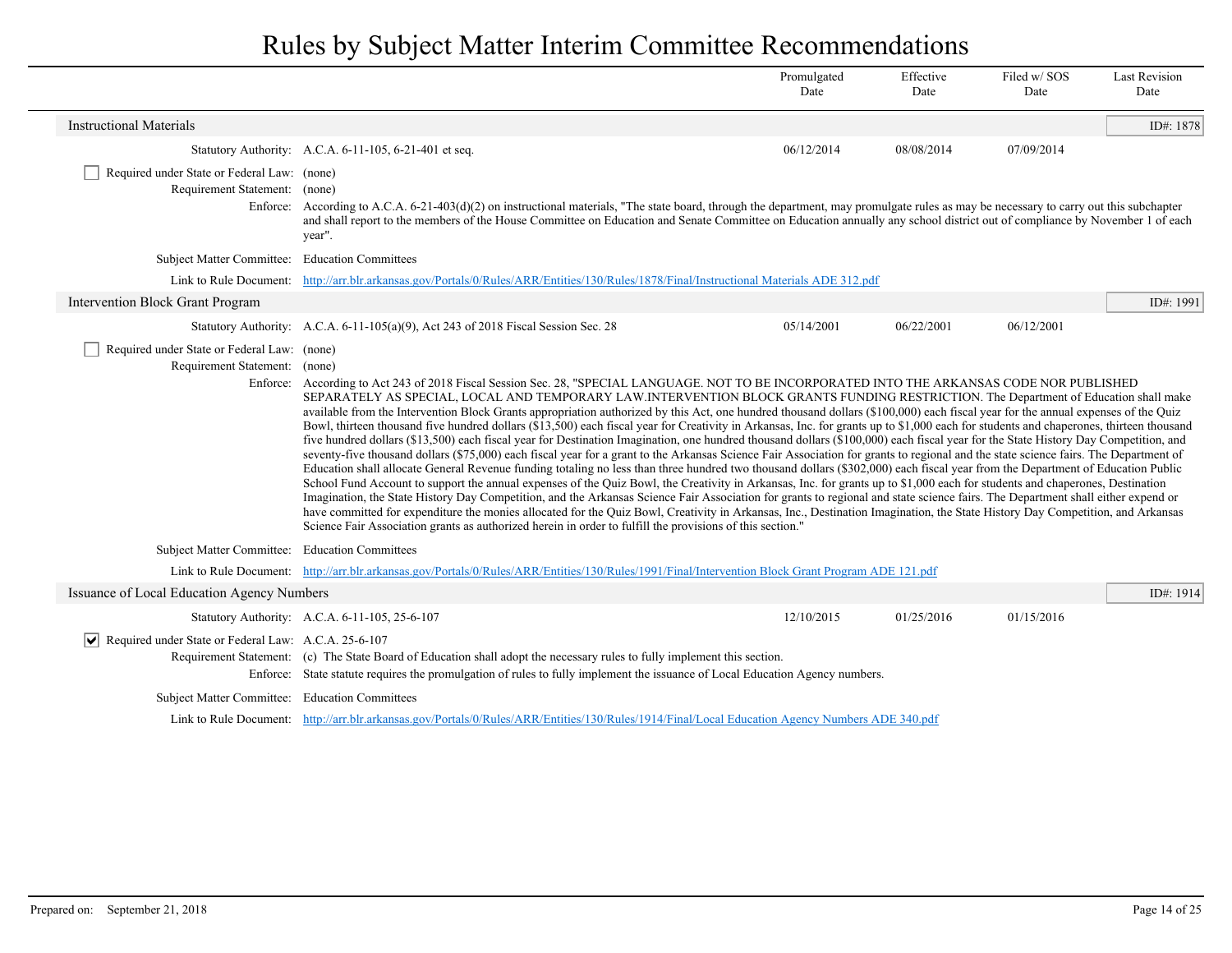|                                                                              |                                                                                                                                                                                                                                                                                                                                                                                                                                                                                                                                                    | Promulgated<br>Date                                                                                                                                               | Effective<br>Date | Filed w/SOS<br>Date | <b>Last Revision</b><br>Date |  |
|------------------------------------------------------------------------------|----------------------------------------------------------------------------------------------------------------------------------------------------------------------------------------------------------------------------------------------------------------------------------------------------------------------------------------------------------------------------------------------------------------------------------------------------------------------------------------------------------------------------------------------------|-------------------------------------------------------------------------------------------------------------------------------------------------------------------|-------------------|---------------------|------------------------------|--|
| Kindergarten Physical Screening                                              |                                                                                                                                                                                                                                                                                                                                                                                                                                                                                                                                                    |                                                                                                                                                                   |                   |                     | ID#: 9610                    |  |
|                                                                              | Statutory Authority: A.C.A. 6-15-202, 6-18-701                                                                                                                                                                                                                                                                                                                                                                                                                                                                                                     | 02/14/1994                                                                                                                                                        | 03/31/1994        | 03/11/1994          |                              |  |
| Required under State or Federal Law: (none)<br>Requirement Statement: (none) | Enforce: According to A.C.A. 6-18-701(a), "It shall be lawful for the board of directors of any school district in this state to appoint and provide for the payment of one (1) or more<br>physicians or nurses and to assign any person so employed to the public schools of the district for the purpose of making such physical examinations of the pupils of the schools as<br>may be prescribed in the rules and regulations of the State Board of Education".                                                                                |                                                                                                                                                                   |                   |                     |                              |  |
| Subject Matter Committee: Education Committees                               |                                                                                                                                                                                                                                                                                                                                                                                                                                                                                                                                                    |                                                                                                                                                                   |                   |                     |                              |  |
|                                                                              | Link to Rule Document: http://arr.blr.arkansas.gov/Portals/0/Rules/ARR/Entities/130/Rules/9610/Final/Kindergarten Physical Screening ADE.pdf                                                                                                                                                                                                                                                                                                                                                                                                       |                                                                                                                                                                   |                   |                     |                              |  |
|                                                                              | Kindergarten through 12th Grade Immunization Requirements in Arkansas Public Schools                                                                                                                                                                                                                                                                                                                                                                                                                                                               |                                                                                                                                                                   |                   |                     | ID#: 2042                    |  |
|                                                                              | Statutory Authority: A.C.A. 20-7-109, 6-18-702, 6-60-501-504, 20-78-206                                                                                                                                                                                                                                                                                                                                                                                                                                                                            | 11/13/2014                                                                                                                                                        | 01/02/2015        | 12/03/2014          | 09/03/2015                   |  |
|                                                                              | $ \mathbf{v} $ Required under State or Federal Law: A.C.A. 6-18-702<br>Requirement Statement: (c)(2)(A) Regarding kindergarten through grade twelve (K-12), the State Board of Education, after having consulted with the State Board of Health, shall promulgate appropriate<br>rules and regulations for the enforcement of this section by school district boards of directors, superintendents, and principals.<br>Enforce: State statute requires the promulgation of rules and regulations for the enforcement of immunization requirements. |                                                                                                                                                                   |                   |                     |                              |  |
| Subject Matter Committee: Education Committees                               |                                                                                                                                                                                                                                                                                                                                                                                                                                                                                                                                                    |                                                                                                                                                                   |                   |                     |                              |  |
|                                                                              | Link to Rule Document: http://arr.blr.arkansas.gov/Portals/0/Rules/ARR/Entities/130/Rules/2042/Final/Immunization Requirements ADE 302.pdf                                                                                                                                                                                                                                                                                                                                                                                                         |                                                                                                                                                                   |                   |                     |                              |  |
| Loan and Bond Applications                                                   |                                                                                                                                                                                                                                                                                                                                                                                                                                                                                                                                                    |                                                                                                                                                                   |                   |                     | ID#: 1941                    |  |
|                                                                              | Statutory Authority: A.C.A. 6-11-105, 6-20-2511                                                                                                                                                                                                                                                                                                                                                                                                                                                                                                    | 05/12/2008                                                                                                                                                        | 06/22/2008        | 06/12/2008          | 01/15/2012                   |  |
| Required under State or Federal Law: A.C.A. 6-20-2511                        | Requirement Statement: (e) Within a reasonable time after its receipt, each application under subsection (c) of this section shall be examined by the department in accordance with rules established by the<br>State Board of Education as to the accuracy of the answers contained therein.<br>Enforce: State statute requires the promulgation of rules regarding loan and bond applications.                                                                                                                                                   |                                                                                                                                                                   |                   |                     |                              |  |
| Subject Matter Committee: Education Committees                               |                                                                                                                                                                                                                                                                                                                                                                                                                                                                                                                                                    |                                                                                                                                                                   |                   |                     |                              |  |
|                                                                              | Link to Rule Document: http://arr.blr.arkansas.gov/Portals/0/Rules/ARR/Entities/130/Rules/1941/Final/Loan and Bond Applications ADE 289.pdf                                                                                                                                                                                                                                                                                                                                                                                                        |                                                                                                                                                                   |                   |                     |                              |  |
|                                                                              | Minimum Qualifications for General Business Managers of Public School Districts                                                                                                                                                                                                                                                                                                                                                                                                                                                                    |                                                                                                                                                                   |                   |                     | ID#: 1854                    |  |
|                                                                              | Statutory Authority: A.C.A. 6-11-105, 6-15-2302                                                                                                                                                                                                                                                                                                                                                                                                                                                                                                    | 05/12/2008                                                                                                                                                        | 06/22/2008        | 06/12/2008          |                              |  |
| $ \mathbf{v} $ Required under State or Federal Law: A.C.A. 6-15-2302         | Requirement Statement: (b)(1) On and after July 31, 2007, a general business manager for a public school district shall meet the minimum qualifications established by rule of the Department of<br>Education.                                                                                                                                                                                                                                                                                                                                     |                                                                                                                                                                   |                   |                     |                              |  |
|                                                                              | Enforce: State statute requires promulgation of rules to establish the minimum qualifications for general business managers for school districts.                                                                                                                                                                                                                                                                                                                                                                                                  |                                                                                                                                                                   |                   |                     |                              |  |
| Subject Matter Committee: Education Committees                               |                                                                                                                                                                                                                                                                                                                                                                                                                                                                                                                                                    |                                                                                                                                                                   |                   |                     |                              |  |
|                                                                              |                                                                                                                                                                                                                                                                                                                                                                                                                                                                                                                                                    | Link to Rule Document: http://arr.blr.arkansas.gov/Portals/0/Rules/ARR/Entities/130/Rules/1854/Final/General Business Managers Minimum Qualifications ADE 290.pdf |                   |                     |                              |  |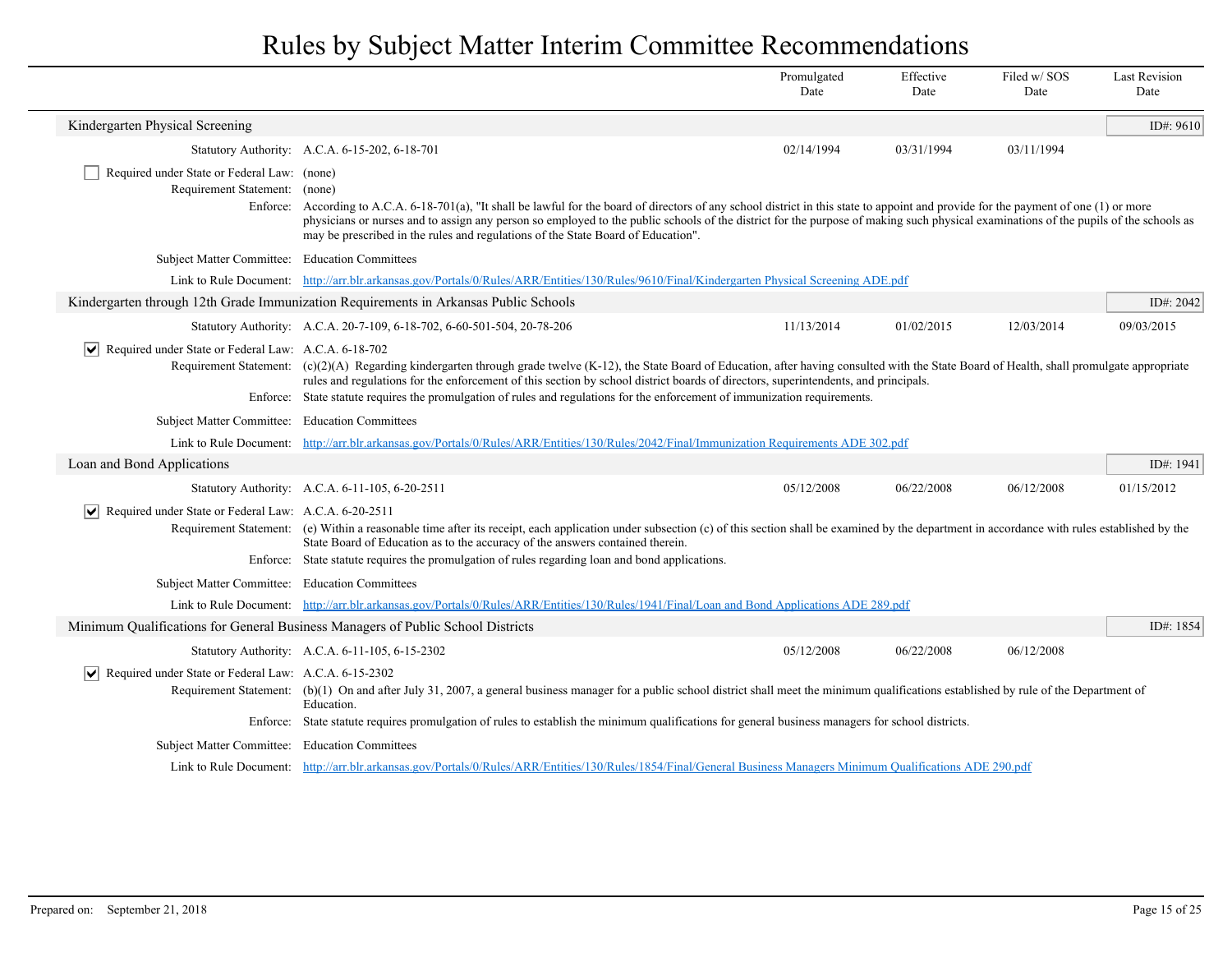|                                                                              |                                                                                                                                                                                                                                                                                                                                                                                                                                         | Promulgated<br>Date | Effective<br>Date | Filed w/SOS<br>Date | <b>Last Revision</b><br>Date |
|------------------------------------------------------------------------------|-----------------------------------------------------------------------------------------------------------------------------------------------------------------------------------------------------------------------------------------------------------------------------------------------------------------------------------------------------------------------------------------------------------------------------------------|---------------------|-------------------|---------------------|------------------------------|
|                                                                              | Nutrition and Physical Activity Standards and Body Mass Index for Age Assessment Protocols in Arkansas Public Schools                                                                                                                                                                                                                                                                                                                   |                     |                   |                     | ID#: 2039                    |
|                                                                              | Statutory Authority: A.C.A. 6-16-132, 20-7-133, 20-7-134, 20-7-135                                                                                                                                                                                                                                                                                                                                                                      | 08/13/2007          | 09/29/2007        | 09/19/2007          | 04/14/2016                   |
| $ \mathbf{v} $ Required under State or Federal Law: A.C.A. 20-7-135          |                                                                                                                                                                                                                                                                                                                                                                                                                                         |                     |                   |                     |                              |
|                                                                              | Requirement Statement: (a) After having consulted the Child Health Advisory Committee and the State Board of Health, the State Board of Education shall promulgate appropriate rules and regulations to<br>ensure that nutrition and physical activity standards and body mass index for age assessment protocols are implemented to provide students with the skills, opportunities, and<br>encouragement to adopt healthy lifestyles. |                     |                   |                     |                              |
|                                                                              | Enforce: State statute requires promulgation of rules to ensure that nutrition and physical activity standards and body mass index for age assessment protocols are implemented.                                                                                                                                                                                                                                                        |                     |                   |                     |                              |
| Subject Matter Committee: Education Committees                               |                                                                                                                                                                                                                                                                                                                                                                                                                                         |                     |                   |                     |                              |
|                                                                              | Link to Rule Document: http://arr.blr.arkansas.gov/Portals/0/Rules/ARR/Entities/130/Rules/2039/Final/Nutrition Physical Activity Standards BMI for Age Assessment ADE 259.pdf                                                                                                                                                                                                                                                           |                     |                   |                     |                              |
| Parental Involvement Plans and Family and Community Engagement               |                                                                                                                                                                                                                                                                                                                                                                                                                                         |                     |                   |                     | ID#: 1886                    |
|                                                                              | Statutory Authority: A.C.A. 6-11-105, 6-15-1005(f), 6-15-1701 et seq., 6-15-2202                                                                                                                                                                                                                                                                                                                                                        | 05/14/2012          | 07/19/2012        | 06/19/2012          | 07/11/2014                   |
| V  Required under State or Federal Law: A.C.A. 6-15-1704                     | Requirement Statement: (b)(4) The State Board of Education shall incorporate the provisions of this subsection into its rules for parental involvement plans.<br>Enforce: State statute requires promulgation of rules for parental involvement plans.                                                                                                                                                                                  |                     |                   |                     |                              |
| Subject Matter Committee: Education Committees                               |                                                                                                                                                                                                                                                                                                                                                                                                                                         |                     |                   |                     |                              |
|                                                                              | Link to Rule Document: http://arr.blr.arkansas.gov/Portals/0/Rules/ARR/Entities/130/Rules/1886/Final/Parental Involvement Plans ADE 319.pdf                                                                                                                                                                                                                                                                                             |                     |                   |                     |                              |
| Physical Education Course Credit for Organized Physical Activity Courses     |                                                                                                                                                                                                                                                                                                                                                                                                                                         |                     |                   |                     | ID#: $1810$                  |
|                                                                              | Statutory Authority: A.C.A. 6-11-105, 6-16-137, 6-16-141                                                                                                                                                                                                                                                                                                                                                                                | 07/11/2005          | 09/01/2005        | 08/22/2005          | 03/01/2012                   |
| Required under State or Federal Law: (none)<br>Requirement Statement: (none) | Enforce: According to A.C.A. 6-16-137(i) regarding physical education credit for organized physical activity, "The state board may promulgate rules necessary to implement this section".                                                                                                                                                                                                                                               |                     |                   |                     |                              |
| Subject Matter Committee: Education Committees                               |                                                                                                                                                                                                                                                                                                                                                                                                                                         |                     |                   |                     |                              |
|                                                                              | Link to Rule Document: http://arr.blr.arkansas.gov/Portals/0/Rules/ARR/Entities/130/Rules/1810/Final/Physical Education Credit for Organized Physical Activity Courses ADE 206.pdf                                                                                                                                                                                                                                                      |                     |                   |                     |                              |
| Positive Youth Development Grant Program                                     |                                                                                                                                                                                                                                                                                                                                                                                                                                         |                     |                   |                     | ID#: 1890                    |
|                                                                              | Statutory Authority: A.C.A. 6-5-901 et seq.                                                                                                                                                                                                                                                                                                                                                                                             | 02/11/2013          | 07/14/2013        | 06/14/2013          |                              |
| $\triangleright$ Required under State or Federal Law: A.C.A. 6-5-903         | Requirement Statement: (a)(2) The department, with the advice and assistance of the Division of Child Care and Early Childhood Education, shall develop rules necessary for the implementation of this<br>subchapter.                                                                                                                                                                                                                   |                     |                   |                     |                              |
|                                                                              | Enforce: State statute requires the promulgation of rules necessary for the implementation of the Positive Youth Development Grant Program.                                                                                                                                                                                                                                                                                             |                     |                   |                     |                              |
| Subject Matter Committee: Education Committees                               |                                                                                                                                                                                                                                                                                                                                                                                                                                         |                     |                   |                     |                              |
|                                                                              | Link to Rule Document: http://arr.blr.arkansas.gov/Portals/0/Rules/ARR/Entities/130/Rules/1890/Final/Positive Youth Development Grant Program ADE 322.pdf                                                                                                                                                                                                                                                                               |                     |                   |                     |                              |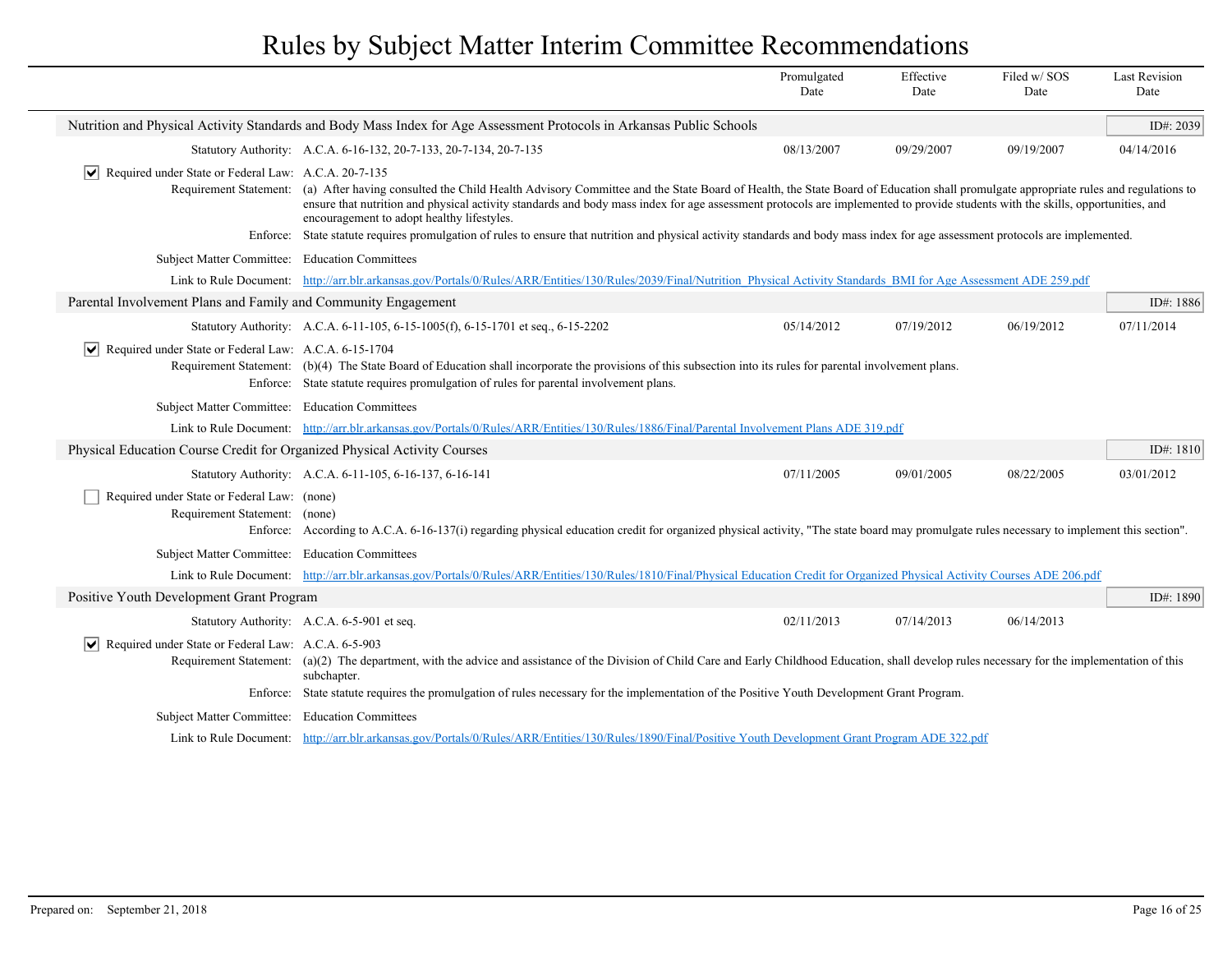|                                                                                                                                         |                                                                                                                                                                                                                                                                                                                                                                                                                                                                                                                                                                                                                                                                                                                                                                                                                                                                                                                                                                                                                                                                                                                                                                                                                                                                                                                                                                                                                                                                                                                                                                                                                                                                                                                                                                                                                                                                                                                                                                                                                                                                                       | Promulgated<br>Date | Effective<br>Date | Filed w/ SOS<br>Date | <b>Last Revision</b><br>Date |
|-----------------------------------------------------------------------------------------------------------------------------------------|---------------------------------------------------------------------------------------------------------------------------------------------------------------------------------------------------------------------------------------------------------------------------------------------------------------------------------------------------------------------------------------------------------------------------------------------------------------------------------------------------------------------------------------------------------------------------------------------------------------------------------------------------------------------------------------------------------------------------------------------------------------------------------------------------------------------------------------------------------------------------------------------------------------------------------------------------------------------------------------------------------------------------------------------------------------------------------------------------------------------------------------------------------------------------------------------------------------------------------------------------------------------------------------------------------------------------------------------------------------------------------------------------------------------------------------------------------------------------------------------------------------------------------------------------------------------------------------------------------------------------------------------------------------------------------------------------------------------------------------------------------------------------------------------------------------------------------------------------------------------------------------------------------------------------------------------------------------------------------------------------------------------------------------------------------------------------------------|---------------------|-------------------|----------------------|------------------------------|
|                                                                                                                                         | Process and Procedures for Best Financial Management Practices Review for Public School Districts                                                                                                                                                                                                                                                                                                                                                                                                                                                                                                                                                                                                                                                                                                                                                                                                                                                                                                                                                                                                                                                                                                                                                                                                                                                                                                                                                                                                                                                                                                                                                                                                                                                                                                                                                                                                                                                                                                                                                                                     |                     |                   |                      | ID#: 2005                    |
|                                                                                                                                         | Statutory Authority: A.C.A. 6-11-105, 6-20-2203, 6-15-2301                                                                                                                                                                                                                                                                                                                                                                                                                                                                                                                                                                                                                                                                                                                                                                                                                                                                                                                                                                                                                                                                                                                                                                                                                                                                                                                                                                                                                                                                                                                                                                                                                                                                                                                                                                                                                                                                                                                                                                                                                            | 06/14/2004          | 07/17/2004        | 07/07/2004           |                              |
| Required under State or Federal Law: (none)<br>Requirement Statement: (none)                                                            | Enforce: The majority of best practices have been incorporated into other ADE rules and manuals, but until all are, these rules still are required under Ark. Code Ann. 6-15-2301.                                                                                                                                                                                                                                                                                                                                                                                                                                                                                                                                                                                                                                                                                                                                                                                                                                                                                                                                                                                                                                                                                                                                                                                                                                                                                                                                                                                                                                                                                                                                                                                                                                                                                                                                                                                                                                                                                                    |                     |                   |                      |                              |
| Subject Matter Committee: Education Committees                                                                                          |                                                                                                                                                                                                                                                                                                                                                                                                                                                                                                                                                                                                                                                                                                                                                                                                                                                                                                                                                                                                                                                                                                                                                                                                                                                                                                                                                                                                                                                                                                                                                                                                                                                                                                                                                                                                                                                                                                                                                                                                                                                                                       |                     |                   |                      |                              |
|                                                                                                                                         | Link to Rule Document: http://arr.blr.arkansas.gov/Portals/0/Rules/ARR/Entities/130/Rules/2005/Final/Best Financial Management Practices Review ADE 191.pdf                                                                                                                                                                                                                                                                                                                                                                                                                                                                                                                                                                                                                                                                                                                                                                                                                                                                                                                                                                                                                                                                                                                                                                                                                                                                                                                                                                                                                                                                                                                                                                                                                                                                                                                                                                                                                                                                                                                           |                     |                   |                      |                              |
|                                                                                                                                         | Process for Submitting a Petition for a Declaratory Order Issued by the Arkansas State Board of Education                                                                                                                                                                                                                                                                                                                                                                                                                                                                                                                                                                                                                                                                                                                                                                                                                                                                                                                                                                                                                                                                                                                                                                                                                                                                                                                                                                                                                                                                                                                                                                                                                                                                                                                                                                                                                                                                                                                                                                             |                     |                   |                      | ID#: 1997                    |
|                                                                                                                                         | Statutory Authority: A.C.A. 6-11-105, 25-15-206                                                                                                                                                                                                                                                                                                                                                                                                                                                                                                                                                                                                                                                                                                                                                                                                                                                                                                                                                                                                                                                                                                                                                                                                                                                                                                                                                                                                                                                                                                                                                                                                                                                                                                                                                                                                                                                                                                                                                                                                                                       | 08/12/2002          | 09/19/2002        | 09/09/2002           |                              |
| $ \mathbf{v} $ Required under State or Federal Law: A.C.A. 25-15-206                                                                    | Requirement Statement: Each agency shall provide by rule for the filing and prompt disposition of petitions for declaratory orders as to the applicability of any rule, statute, or order enforced by it. These<br>declaratory orders shall have the same status as agency orders in cases of adjudication.<br>Enforce: State statute requires the promulgation of rules regarding petitions for declaratory orders.                                                                                                                                                                                                                                                                                                                                                                                                                                                                                                                                                                                                                                                                                                                                                                                                                                                                                                                                                                                                                                                                                                                                                                                                                                                                                                                                                                                                                                                                                                                                                                                                                                                                  |                     |                   |                      |                              |
| Subject Matter Committee: Education Committees                                                                                          |                                                                                                                                                                                                                                                                                                                                                                                                                                                                                                                                                                                                                                                                                                                                                                                                                                                                                                                                                                                                                                                                                                                                                                                                                                                                                                                                                                                                                                                                                                                                                                                                                                                                                                                                                                                                                                                                                                                                                                                                                                                                                       |                     |                   |                      |                              |
|                                                                                                                                         | Link to Rule Document: http://arr.blr.arkansas.gov/Portals/0/Rules/ARR/Entities/130/Rules/1997/Final/Petition for Declaratory Order by SBE ADE 152.pdf                                                                                                                                                                                                                                                                                                                                                                                                                                                                                                                                                                                                                                                                                                                                                                                                                                                                                                                                                                                                                                                                                                                                                                                                                                                                                                                                                                                                                                                                                                                                                                                                                                                                                                                                                                                                                                                                                                                                |                     |                   |                      |                              |
| Process to Ensure the Quality, Security, Validation and Timeliness of Public School Data in the Arkansas Public School Computer Network |                                                                                                                                                                                                                                                                                                                                                                                                                                                                                                                                                                                                                                                                                                                                                                                                                                                                                                                                                                                                                                                                                                                                                                                                                                                                                                                                                                                                                                                                                                                                                                                                                                                                                                                                                                                                                                                                                                                                                                                                                                                                                       |                     |                   |                      | ID#: 1842                    |
|                                                                                                                                         | Statutory Authority: A.C.A. 6-11-105, 6-11-128                                                                                                                                                                                                                                                                                                                                                                                                                                                                                                                                                                                                                                                                                                                                                                                                                                                                                                                                                                                                                                                                                                                                                                                                                                                                                                                                                                                                                                                                                                                                                                                                                                                                                                                                                                                                                                                                                                                                                                                                                                        | 10/08/2007          | 11/16/2007        | 11/06/2007           |                              |
| $ \mathbf{v} $ Required under State or Federal Law: A.C.A. 6-11-128                                                                     | Requirement Statement: (c) The Department of Education shall implement the use of policies, procedures, and personnel to provide for data quality and security with the Arkansas Public School Computer<br>Network, including without limitation the following:<br>(1) Periodically conducting a thorough security review and security risk assessment for all information, including without limitation personally identifiable employee and student<br>information, that originates in the school districts and terminates on Department of Information Systems and Arkansas Public School Computer Network servers;<br>(2) Creating security plans, policies, and procedures;<br>(3) Monitoring the mechanism for the network's end-to-end, enterprise-wide financial and student information systems;<br>(4) Creating and maintaining a process for documenting and monitoring the quality of data from its source of entry into the network to any educational data repository in the<br>Department of Education:<br>(5) Establishing standards and monitor compliance with standards for all software and data testing in the Arkansas Public School Computer Network; and<br>$(6)$ [Repealed.]<br>(7) Developing a data quality metrics program designed to significantly reduce the number of data errors within the Arkansas Public School Computer Network's applications and<br>data warehouse and provide reports on code changes and time availability of information, including without limitation: (A) The number of code changes made in mid-year;<br>(B) The percent of prime time availability of all applications that feed data into the network and data warehouse;<br>(C) The percent of time availability of each school district server and local area network for use with the Arkansas Public School Computer Network's availability;<br>(D) Corrective actions taken on the Arkansas Public School Computer Network's applications and data warehouse;<br>(E) Preventive actions taken to avoid downtime and data errors;<br>(F) Cycle data tardiness; and |                     |                   |                      |                              |
|                                                                                                                                         | (G) Number of data corrections made during each cycle submission.<br>Enforce: State statute requires the implementation of policies, procedures, and personnel to provide for data quality and security with APSCN.                                                                                                                                                                                                                                                                                                                                                                                                                                                                                                                                                                                                                                                                                                                                                                                                                                                                                                                                                                                                                                                                                                                                                                                                                                                                                                                                                                                                                                                                                                                                                                                                                                                                                                                                                                                                                                                                   |                     |                   |                      |                              |
| Subject Matter Committee: Education Committees                                                                                          |                                                                                                                                                                                                                                                                                                                                                                                                                                                                                                                                                                                                                                                                                                                                                                                                                                                                                                                                                                                                                                                                                                                                                                                                                                                                                                                                                                                                                                                                                                                                                                                                                                                                                                                                                                                                                                                                                                                                                                                                                                                                                       |                     |                   |                      |                              |
|                                                                                                                                         | Link to Rule Document: http://arr.blr.arkansas.gov/Portals/0/Rules/ARR/Entities/130/Rules/1842/Final/APSCN Data Quality ADE 279.pdf                                                                                                                                                                                                                                                                                                                                                                                                                                                                                                                                                                                                                                                                                                                                                                                                                                                                                                                                                                                                                                                                                                                                                                                                                                                                                                                                                                                                                                                                                                                                                                                                                                                                                                                                                                                                                                                                                                                                                   |                     |                   |                      |                              |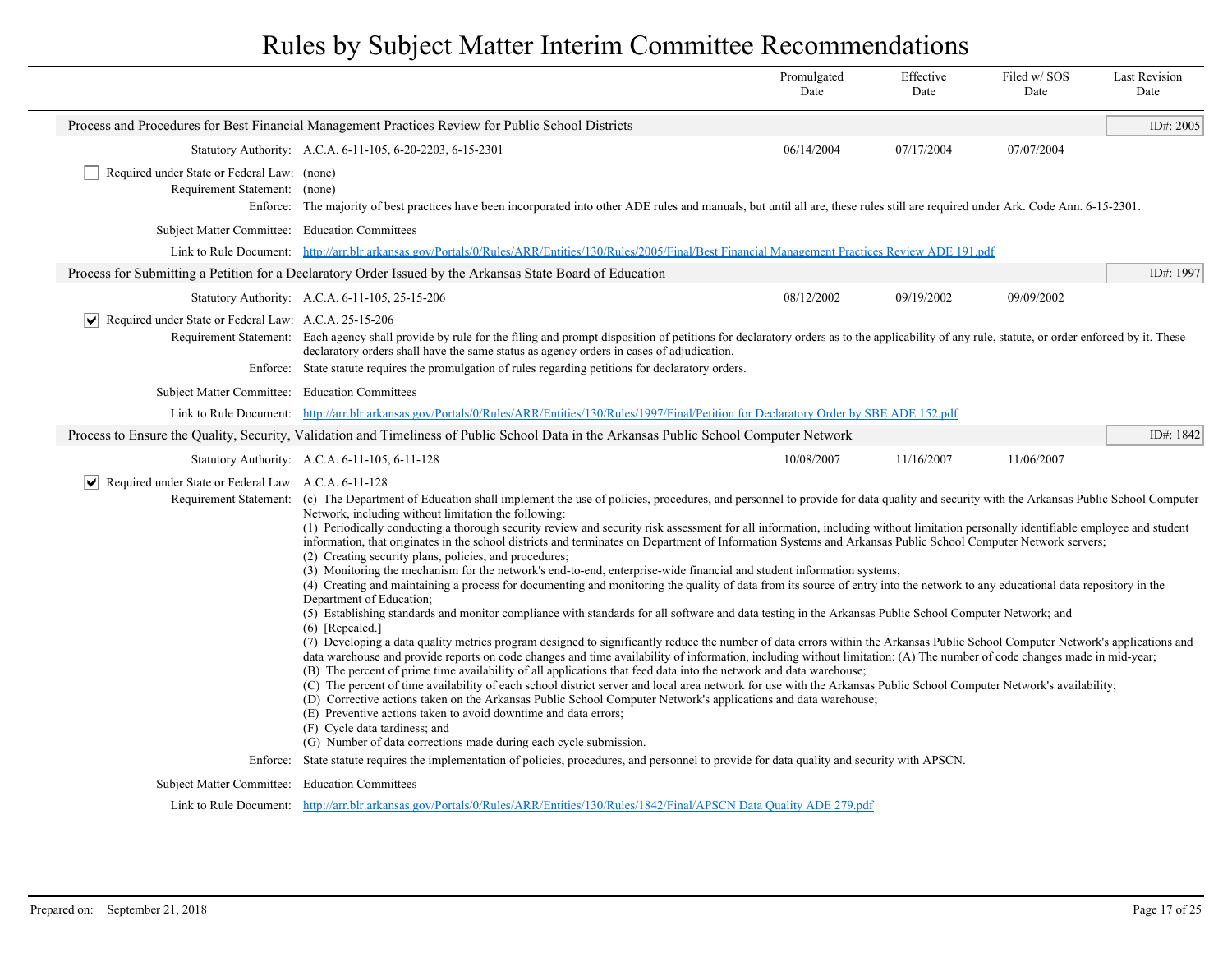|                                                                              |                                                                                                                                                                                                                                                                                                                                                | Promulgated<br>Date | Effective<br>Date | Filed w/SOS<br>Date | <b>Last Revision</b><br>Date |
|------------------------------------------------------------------------------|------------------------------------------------------------------------------------------------------------------------------------------------------------------------------------------------------------------------------------------------------------------------------------------------------------------------------------------------|---------------------|-------------------|---------------------|------------------------------|
| Professional Development                                                     |                                                                                                                                                                                                                                                                                                                                                |                     |                   |                     | ID#: 1811                    |
|                                                                              | Statutory Authority: A.C.A. 6-10-122, 6-10-123, 6-11-105, 6-15-1004, 6-15-1703, 6-17-701 et seq., 6-17-<br>402, 6-20-2204, 6-20-2305, 6-41-609, 6-61-133, 6-17-2402(1)                                                                                                                                                                         | 07/11/2005          | 09/01/2005        | 08/22/2005          | 03/28/2016                   |
| $ \mathbf{v} $ Required under State or Federal Law: A.C.A. 6-17-705          | Requirement Statement: (f) The state board shall promulgate the rules necessary for the proper implementation of this section.<br>Enforce: State statute requires promulgation of rules for the proper implementation of professional development requirements.                                                                                |                     |                   |                     |                              |
| Subject Matter Committee: Education Committees                               |                                                                                                                                                                                                                                                                                                                                                |                     |                   |                     |                              |
|                                                                              | Link to Rule Document: http://arr.blr.arkansas.gov/Portals/0/Rules/ARR/Entities/130/Rules/1811/Final/Professional Development ADE 207.pdf                                                                                                                                                                                                      |                     |                   |                     |                              |
| Professional Learning Communities                                            |                                                                                                                                                                                                                                                                                                                                                |                     |                   |                     | ID#: 1916                    |
| Statutory Authority: A.C.A. 6-20-2305                                        |                                                                                                                                                                                                                                                                                                                                                | 06/08/2017          | 06/16/2017        | 06/09/2017          | 10/30/2017                   |
| Required under State or Federal Law: A.C.A. 6-20-2305                        | Requirement Statement: (b)(5)(C)(ii) (a) The Department of Education shall promulgate rules to administer the additional professional development funding under subdivision (b)(5)(C)(i) of this section.<br>Enforce: State statute requires promulgation of rules to administer the additional funding for Professional Learning Communities. |                     |                   |                     |                              |
| Subject Matter Committee: Education Committees                               |                                                                                                                                                                                                                                                                                                                                                |                     |                   |                     |                              |
|                                                                              | Link to Rule Document: http://arr.blr.arkansas.gov/Portals/0/Rules/ARR/Entities/130/Rules/1916/Final/Professional Learning Communities ADE 343.pdf                                                                                                                                                                                             |                     |                   |                     |                              |
| Program to Inform Students about the ARKids First Program                    |                                                                                                                                                                                                                                                                                                                                                |                     |                   |                     | ID#: 1823                    |
|                                                                              | Statutory Authority: A.C.A. 6-11-105, 6-10-118                                                                                                                                                                                                                                                                                                 | 10/09/2006          | 11/17/2006        | 11/07/2006          |                              |
| Required under State or Federal Law: A.C.A. 6-10-118<br>$ \bm{\vee} $        | Requirement Statement: (c) The State Board of Education shall promulgate rules and regulations to implement this informational program.<br>Enforce: State statute requires promulgation of rules and regulations to implement this informational program.                                                                                      |                     |                   |                     |                              |
| Subject Matter Committee: Education Committees                               |                                                                                                                                                                                                                                                                                                                                                |                     |                   |                     |                              |
|                                                                              | Link to Rule Document: http://arr.blr.arkansas.gov/Portals/0/Rules/ARR/Entities/130/Rules/1823/Final/ARKids First ADE 245.pdf                                                                                                                                                                                                                  |                     |                   |                     |                              |
| <b>Public Charter Schools</b>                                                |                                                                                                                                                                                                                                                                                                                                                |                     |                   |                     | ID#: 2133                    |
|                                                                              | Statutory Authority: A.C.A. 6-11-105, 6-23-101 et seq., 6-23-301 et seq.                                                                                                                                                                                                                                                                       | 02/12/2012          | 03/03/2011        | 02/06/2012          | 05/12/2016                   |
| Required under State or Federal Law: (none)<br>Requirement Statement: (none) | Enforce: According to A.C.A. 6-23-309, "The State Board of Education is authorized to promulgate rules and regulations for the creation of open-enrollment public charter schools".                                                                                                                                                            |                     |                   |                     |                              |
| Subject Matter Committee: Education Committees                               |                                                                                                                                                                                                                                                                                                                                                |                     |                   |                     |                              |
|                                                                              | Link to Rule Document: http://arr.blr.arkansas.gov/Portals/0/Rules/ARR/Entities/130/Rules/2133/Final/Charter Schools ADE 313.pdf                                                                                                                                                                                                               |                     |                   |                     |                              |
| Public School Choice Act of 2015                                             |                                                                                                                                                                                                                                                                                                                                                |                     |                   |                     | ID#: 1909                    |
|                                                                              | Statutory Authority: A.C.A. 6-18-1901 et seq., 6-11-105                                                                                                                                                                                                                                                                                        | 07/09/2015          | 08/14/2015        | 07/15/2015          |                              |
| Required under State or Federal Law: A.C.A. 6-18-1907                        | Requirement Statement: (a) The State Board of Education may promulgate rules to implement this subchapter.<br>Enforce: According to A.C.A. 6-18-1907(a), "The State Board of Education may promulgate rules to implement" the Public School Choice Act of 2015.                                                                                |                     |                   |                     |                              |
| Subject Matter Committee: Education Committees                               |                                                                                                                                                                                                                                                                                                                                                |                     |                   |                     |                              |
|                                                                              | Link to Rule Document: http://arr.blr.arkansas.gov/Portals/0/Rules/ARR/Entities/130/Rules/1909/Final/Public School Choice Act of 2015 ADE 329.pdf                                                                                                                                                                                              |                     |                   |                     |                              |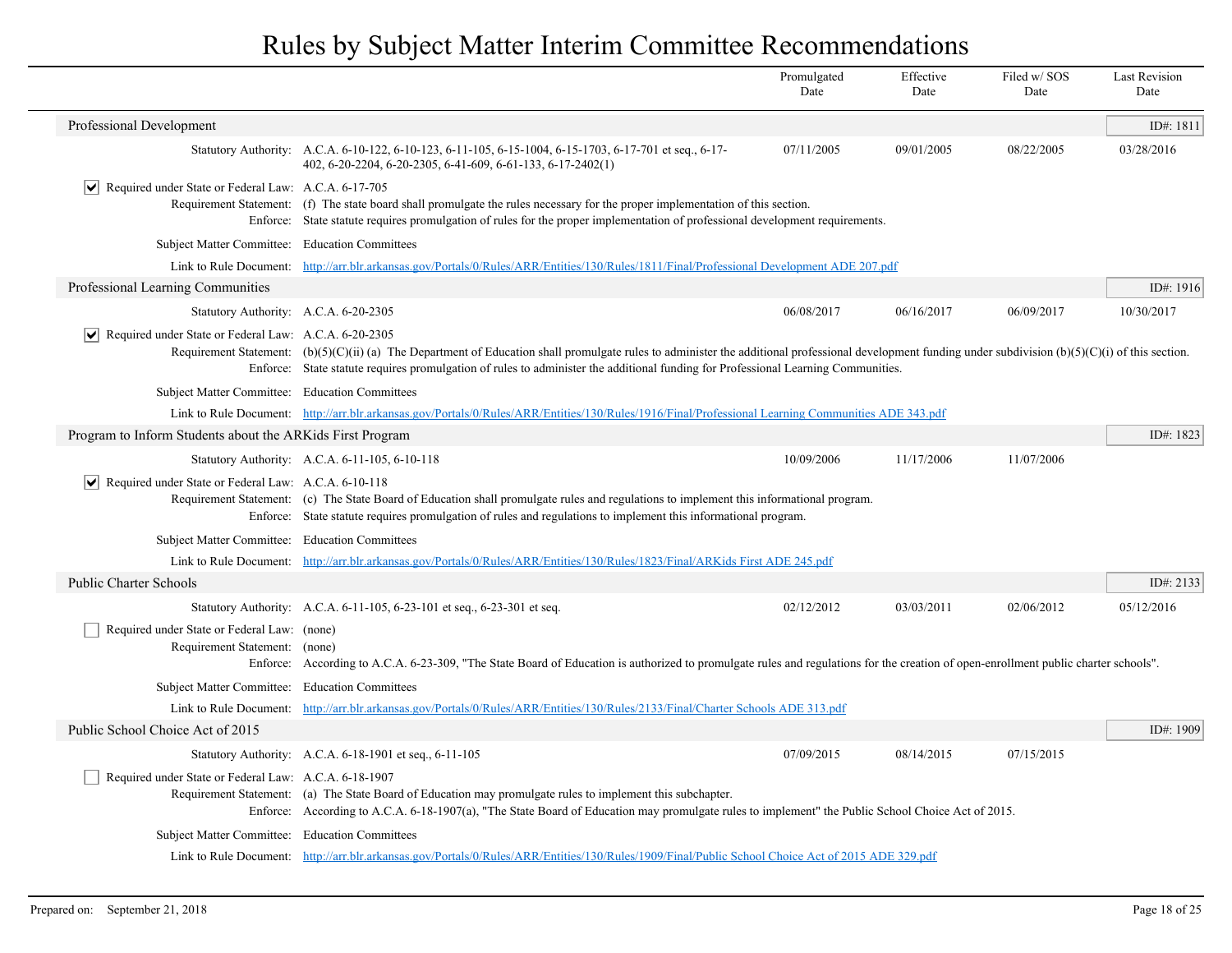|                                                              |                                                                                                                                                                                                                                                                                                                                                                                                                                                                                                                                                                                                                                                                                                                                                                                                                                                                                                                                                                                                                                                                                 | Promulgated<br>Date | Effective<br>Date | Filed w/SOS<br>Date | <b>Last Revision</b><br>Date |
|--------------------------------------------------------------|---------------------------------------------------------------------------------------------------------------------------------------------------------------------------------------------------------------------------------------------------------------------------------------------------------------------------------------------------------------------------------------------------------------------------------------------------------------------------------------------------------------------------------------------------------------------------------------------------------------------------------------------------------------------------------------------------------------------------------------------------------------------------------------------------------------------------------------------------------------------------------------------------------------------------------------------------------------------------------------------------------------------------------------------------------------------------------|---------------------|-------------------|---------------------|------------------------------|
|                                                              | Public School Rating System on Annual School Performance Reports and the School Recognition Program                                                                                                                                                                                                                                                                                                                                                                                                                                                                                                                                                                                                                                                                                                                                                                                                                                                                                                                                                                             |                     |                   |                     | ID#: 9595                    |
|                                                              | Statutory Authority: A.C.A. 6-11-105, 6-15-2101 et seq.                                                                                                                                                                                                                                                                                                                                                                                                                                                                                                                                                                                                                                                                                                                                                                                                                                                                                                                                                                                                                         | 02/11/2016          | 03/18/2016        | 03/18/2016          | 03/07/2018                   |
| Required under State or Federal Law: A.C.A. 6-15-2106<br>∣V∣ |                                                                                                                                                                                                                                                                                                                                                                                                                                                                                                                                                                                                                                                                                                                                                                                                                                                                                                                                                                                                                                                                                 |                     |                   |                     |                              |
|                                                              | Requirement Statement: (a) The State Board of Education shall adopt rules necessary to implement this subchapter pursuant to the Arkansas Administrative Procedure Act, § 25-15-201 et seq.<br>(b) The state board may, by rules adopted under the Arkansas Administrative Procedure Act, § 25-15-201 et seq., and reviewed and approved under § 10-3-309, redesignate the<br>levels of performance categories and improvement categories under this subchapter to be consistent with:<br>(1) The Arkansas academic standards;<br>(2) Assessments that correlate with those standards; and<br>(3) Rules adopted under the requirements of a law enacted by the United States Congress for general education, including without limitation the Elementary and Secondary<br>Education Act of 1965, Pub. L. No. 89-10, as reauthorized by the Every Student Succeeds Act, Pub. L. No. 114-95, or any supplementary federal regulations, directives, or<br>decisions of the United States Department of Education pertaining to that legislation.                                   |                     |                   |                     |                              |
|                                                              | Enforce: State statute requires promulgation of rules necessary to implement the Public School Rating System on Annual School Report Cards.                                                                                                                                                                                                                                                                                                                                                                                                                                                                                                                                                                                                                                                                                                                                                                                                                                                                                                                                     |                     |                   |                     |                              |
| Subject Matter Committee: Education Committees               |                                                                                                                                                                                                                                                                                                                                                                                                                                                                                                                                                                                                                                                                                                                                                                                                                                                                                                                                                                                                                                                                                 |                     |                   |                     |                              |
| Link to Rule Document:                                       | http://arr.blr.arkansas.gov/Portals/0/Rules/ARR/Entities/130/Rules/9595/Final/Public School Rating System on Annual School Performance Reports School Recognition Program<br>ADE 334.pdf                                                                                                                                                                                                                                                                                                                                                                                                                                                                                                                                                                                                                                                                                                                                                                                                                                                                                        |                     |                   |                     |                              |
| Public School Salvage Computer Loan Program                  |                                                                                                                                                                                                                                                                                                                                                                                                                                                                                                                                                                                                                                                                                                                                                                                                                                                                                                                                                                                                                                                                                 |                     |                   |                     | ID#: 1816                    |
|                                                              | Statutory Authority: A.C.A. 6-11-105, 6-17-118                                                                                                                                                                                                                                                                                                                                                                                                                                                                                                                                                                                                                                                                                                                                                                                                                                                                                                                                                                                                                                  | 10/10/2005          | 11/21/2005        | 11/10/2005          |                              |
| Required under State or Federal Law: A.C.A. 6-17-118         | Requirement Statement: (c) The State Board of Education shall promulgate any rules necessary for the implementation of this section.<br>Enforce: State statute requires promulgation of rules necessary to implement this program.                                                                                                                                                                                                                                                                                                                                                                                                                                                                                                                                                                                                                                                                                                                                                                                                                                              |                     |                   |                     |                              |
| Subject Matter Committee: Education Committees               |                                                                                                                                                                                                                                                                                                                                                                                                                                                                                                                                                                                                                                                                                                                                                                                                                                                                                                                                                                                                                                                                                 |                     |                   |                     |                              |
|                                                              | Link to Rule Document: http://arr.blr.arkansas.gov/Portals/0/Rules/ARR/Entities/130/Rules/1816/Final/Computer Loan Program ADE 227.pdf                                                                                                                                                                                                                                                                                                                                                                                                                                                                                                                                                                                                                                                                                                                                                                                                                                                                                                                                          |                     |                   |                     |                              |
| Public School Student Services                               |                                                                                                                                                                                                                                                                                                                                                                                                                                                                                                                                                                                                                                                                                                                                                                                                                                                                                                                                                                                                                                                                                 |                     |                   |                     | ID#: 1807                    |
|                                                              | Statutory Authority: A.C.A. 6-11-105, 6-18-1001 et seq.                                                                                                                                                                                                                                                                                                                                                                                                                                                                                                                                                                                                                                                                                                                                                                                                                                                                                                                                                                                                                         | 07/01/1992          | 10/14/1993        | 10/14/1993          | 10/26/2012                   |
| Required under State or Federal Law: A.C.A. 6-18-1003        | Requirement Statement: The State Board of Education is authorized to adopt rules to carry out the intent of this legislation; such rules shall include, but need not be limited to:<br>(1) A description of the student services program at all educational levels for which the school district board of directors is responsible;<br>(2) Criteria for the development by each school of a building-based student services plan which reflects input from parents, teachers, principals, students, and other agencies;<br>(3) Identification of alternative student services personnel who do not meet traditional graduate school requirements and who may be used by the school district board of directors<br>in providing the recommended student services, including, but not limited to, paraprofessionals, teachers, parents, and representatives of business and industry; and<br>(4) Establishment of minimum standards for all areas of student services personnel.<br>Enforce: State statute requires promulgation of rules regarding the student services program. |                     |                   |                     |                              |
| Subject Matter Committee: Education Committees               |                                                                                                                                                                                                                                                                                                                                                                                                                                                                                                                                                                                                                                                                                                                                                                                                                                                                                                                                                                                                                                                                                 |                     |                   |                     |                              |
|                                                              | Link to Rule Document: http://arr.blr.arkansas.gov/Portals/0/Rules/ARR/Entities/130/Rules/1807/Final/Public School Student Services ADE 096.pdf                                                                                                                                                                                                                                                                                                                                                                                                                                                                                                                                                                                                                                                                                                                                                                                                                                                                                                                                 |                     |                   |                     |                              |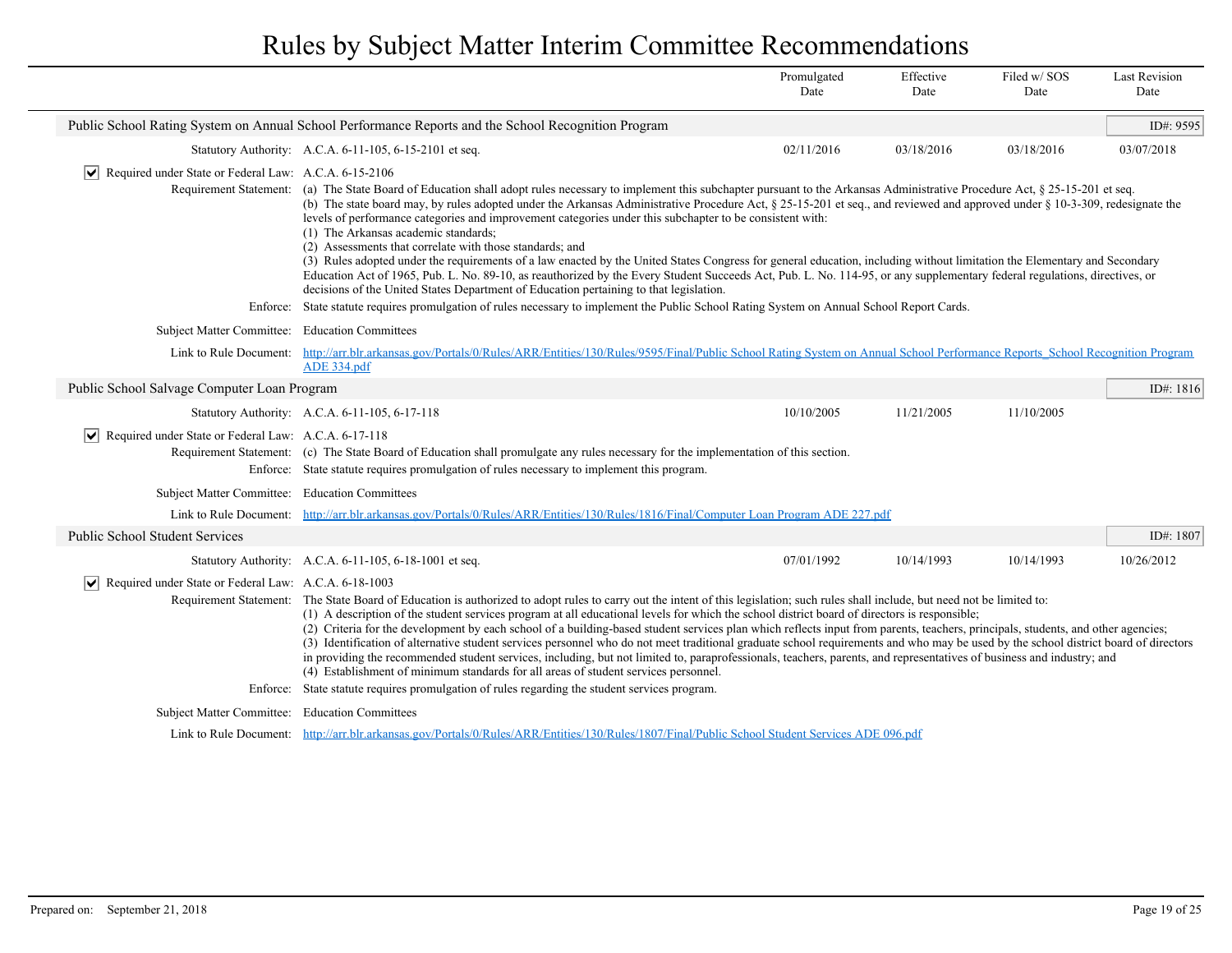|                                                                                                                                                                                                                             |                                                                                                                                                                                                                                                                                                                                                       | Promulgated<br>Date | Effective<br>Date | Filed w/SOS<br>Date | <b>Last Revision</b><br>Date |
|-----------------------------------------------------------------------------------------------------------------------------------------------------------------------------------------------------------------------------|-------------------------------------------------------------------------------------------------------------------------------------------------------------------------------------------------------------------------------------------------------------------------------------------------------------------------------------------------------|---------------------|-------------------|---------------------|------------------------------|
| Publicly Funded Educational Institution Audit Requirements                                                                                                                                                                  |                                                                                                                                                                                                                                                                                                                                                       |                     |                   |                     | ID#: 1873                    |
|                                                                                                                                                                                                                             | Statutory Authority: A.C.A. § 6-1-101; 6-11-105; 6-11-205; 6-12-112; 6-13-1020; 6-13-1608; 6-17-426; 6-<br>20-1801 through 6-20-1804; 6-20-1806; 6-20-1905; 10-4-413                                                                                                                                                                                  | 09/19/2010          | 10/02/2010        | 09/22/2010          | 01/14/2012                   |
| $ \mathbf{v} $ Required under State or Federal Law: A.C.A. 6-13-1608, 10-4-413                                                                                                                                              | Requirement Statement: A.C.A. 6-13-1608 (e) The department and the division shall jointly develop the scope and details of the comprehensive fiscal review consistent with the requirements of this<br>section.                                                                                                                                       |                     |                   |                     |                              |
| Enforce:                                                                                                                                                                                                                    | A.C.A. 10-4-413 (E) The State Board of Education shall promulgate rules necessary to administer the regulatory basis provided in this subsection.<br>State statute requires the Department develop the scope and details of the comprehensive fiscal review consistent with the requirements of the publicly funded educational<br>institution audit. |                     |                   |                     |                              |
| Subject Matter Committee: Education Committees                                                                                                                                                                              |                                                                                                                                                                                                                                                                                                                                                       |                     |                   |                     |                              |
|                                                                                                                                                                                                                             | Link to Rule Document: http://arr.blr.arkansas.gov/Portals/0/Rules/ARR/Entities/130/Rules/1873/Final/Audit Requirements Publicly Funded Educational Institution ADE 306.pdf                                                                                                                                                                           |                     |                   |                     |                              |
| Regulatory Basis of Accounting                                                                                                                                                                                              |                                                                                                                                                                                                                                                                                                                                                       |                     |                   |                     | ID#: 1824                    |
|                                                                                                                                                                                                                             | Statutory Authority: A.C.A. 6-11-105, 6-20-401                                                                                                                                                                                                                                                                                                        | 10/09/2006          | 11/17/2006        | 11/07/2006          | 04/27/2012                   |
| Required under State or Federal Law: (none)<br>Requirement Statement: (none)                                                                                                                                                | Enforce: These rules are necessary to establish a consistent basis of accounting for schools.                                                                                                                                                                                                                                                         |                     |                   |                     |                              |
| Subject Matter Committee: Education Committees                                                                                                                                                                              |                                                                                                                                                                                                                                                                                                                                                       |                     |                   |                     |                              |
|                                                                                                                                                                                                                             | Link to Rule Document: http://arr.blr.arkansas.gov/Portals/0/Rules/ARR/Entities/130/Rules/1824/Final/Regulatory Basis of Accounting ADE 246.pdf                                                                                                                                                                                                       |                     |                   |                     |                              |
| Reimbursement by School District for Election Expenses                                                                                                                                                                      |                                                                                                                                                                                                                                                                                                                                                       |                     |                   |                     | ID#: $1843$                  |
|                                                                                                                                                                                                                             | Statutory Authority: A.C.A. 6-11-105, 6-14-118                                                                                                                                                                                                                                                                                                        | 10/08/2007          | 11/16/2007        | 11/06/2007          | 04/08/2010                   |
| Required under State or Federal Law: (none)<br>Requirement Statement: (none)                                                                                                                                                | Enforce: A.C.A. 6-14-118 outlines the requirements for when the school district must reimburse the county for school elections. These rules establish the procedures for determining the<br>reimbursement amounts.                                                                                                                                    |                     |                   |                     |                              |
| Subject Matter Committee: Education Committees                                                                                                                                                                              |                                                                                                                                                                                                                                                                                                                                                       |                     |                   |                     |                              |
|                                                                                                                                                                                                                             | Link to Rule Document: http://arr.blr.arkansas.gov/Portals/0/Rules/ARR/Entities/130/Rules/1843/Final/Reimbursement by School District for Election Expenses ADE 280.pdf                                                                                                                                                                               |                     |                   |                     |                              |
|                                                                                                                                                                                                                             | Reporting Compliance with Ark. Code Ann. 6-13-631 and for Withholding Aid from School Districts not in Compliance with Ark. Code Ann. 6-13-631                                                                                                                                                                                                        |                     |                   |                     | ID#: 1992                    |
| Statutory Authority: A.C.A. 6-13-631                                                                                                                                                                                        |                                                                                                                                                                                                                                                                                                                                                       | 08/13/2001          | 09/23/2001        | 09/13/2001          |                              |
| Required under State or Federal Law: (none)<br>Requirement Statement: (none)                                                                                                                                                | Enforce: According to A.C.A. 6-13-631(i) regarding the effect of minority population on election of School Board Members, "The State Board of Education is hereby authorized to adopt<br>rules and regulations necessary for the implementation of this section".                                                                                     |                     |                   |                     |                              |
| Subject Matter Committee: Education Committees                                                                                                                                                                              |                                                                                                                                                                                                                                                                                                                                                       |                     |                   |                     |                              |
| http://arr.blr.arkansas.gov/Portals/0/Rules/ARR/Entities/130/Rules/1992/Final/Reporting Compliance Withholding Aid from School Districts Not in Compliance with A.C.A. 6-13<br>Link to Rule Document:<br>$-631$ ADE 123.pdf |                                                                                                                                                                                                                                                                                                                                                       |                     |                   |                     |                              |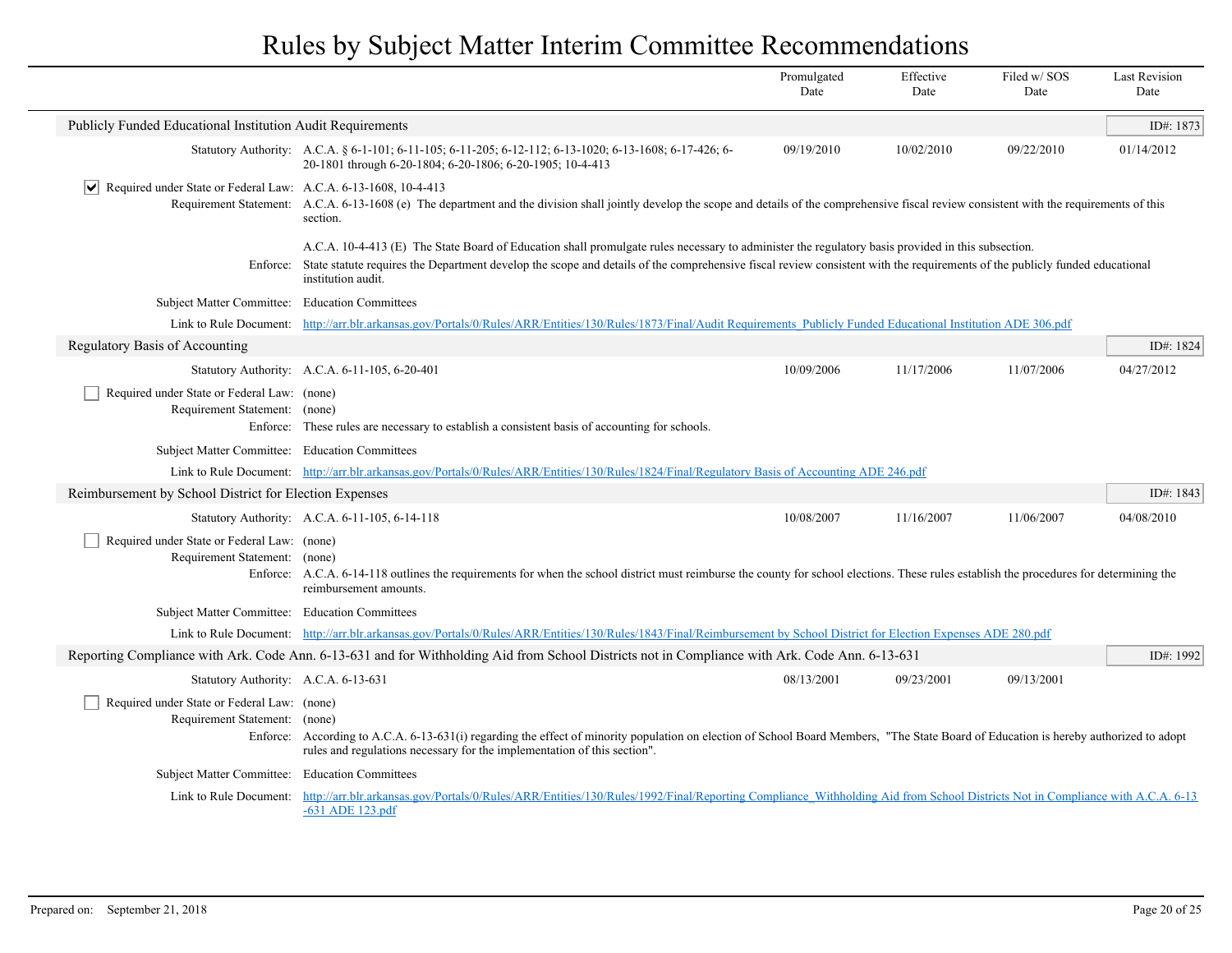|                                                                              |                                                                                                                                                                                                                                                                                                                                                                                                                                                                                                                                                                                                                                                                                                                                                                                                                                                                      | Promulgated<br>Date | Effective<br>Date | Filed w/ SOS<br>Date | <b>Last Revision</b><br>Date |
|------------------------------------------------------------------------------|----------------------------------------------------------------------------------------------------------------------------------------------------------------------------------------------------------------------------------------------------------------------------------------------------------------------------------------------------------------------------------------------------------------------------------------------------------------------------------------------------------------------------------------------------------------------------------------------------------------------------------------------------------------------------------------------------------------------------------------------------------------------------------------------------------------------------------------------------------------------|---------------------|-------------------|----------------------|------------------------------|
| Required Training for School Board Members                                   |                                                                                                                                                                                                                                                                                                                                                                                                                                                                                                                                                                                                                                                                                                                                                                                                                                                                      |                     |                   |                      | ID#: 1818                    |
|                                                                              | Statutory Authority: A.C.A. 6-11-105, 6-13-629                                                                                                                                                                                                                                                                                                                                                                                                                                                                                                                                                                                                                                                                                                                                                                                                                       | 03/13/2006          | 04/28/2006        | 04/18/2006           | 06/08/2018                   |
| Required under State or Federal Law: A.C.A. 6-13-629                         | Requirement Statement: (c) (1) The State Board of Education shall promulgate rules, which may be included in the Standards for Accreditation of Arkansas Public Schools and School Districts, requiring<br>that a statement of the hours of training and instruction obtained by each member of a school district board of directors in the preceding year be:<br>(A) Part of the comprehensive school plan and goals;<br>(B) Published in the same way that other components of the comprehensive school plan and goals are required to be published; and<br>(C) Made a part of the annual school performance report under $\S 6$ -15-1402.<br>(2) The state board shall promulgate rules as necessary to carry out the provisions and intent of this section.<br>Enforce: State statute requires promulgation of rules regarding training of school board members. |                     |                   |                      |                              |
| Subject Matter Committee: Education Committees                               |                                                                                                                                                                                                                                                                                                                                                                                                                                                                                                                                                                                                                                                                                                                                                                                                                                                                      |                     |                   |                      |                              |
|                                                                              | Link to Rule Document: http://arr.blr.arkansas.gov/Portals/0/Rules/ARR/Entities/130/Rules/1818/Final/Required Training for School Board Members ADE 237.pdf                                                                                                                                                                                                                                                                                                                                                                                                                                                                                                                                                                                                                                                                                                          |                     |                   |                      |                              |
| Rewarding Excellence in Achievement Program                                  |                                                                                                                                                                                                                                                                                                                                                                                                                                                                                                                                                                                                                                                                                                                                                                                                                                                                      |                     |                   |                      | ID#: 1838                    |
|                                                                              | Statutory Authority: A.C.A. 6-11-105, 6-15-2601 et seq.                                                                                                                                                                                                                                                                                                                                                                                                                                                                                                                                                                                                                                                                                                                                                                                                              | 10/08/2007          | 11/16/2007        | 11/06/2007           |                              |
| Required under State or Federal Law: A.C.A. 6-15-2604<br>$ \vee $            | Requirement Statement: The State Board of Education is authorized and directed to establish rules for the Rewarding Excellence in Achievement Program consistent with this subchapter.<br>Enforce: State statute requires promulgation of rules for the Rewarding Excellence in Achievement Program.                                                                                                                                                                                                                                                                                                                                                                                                                                                                                                                                                                 |                     |                   |                      |                              |
| Subject Matter Committee: Education Committees                               |                                                                                                                                                                                                                                                                                                                                                                                                                                                                                                                                                                                                                                                                                                                                                                                                                                                                      |                     |                   |                      |                              |
|                                                                              | Link to Rule Document: http://arr.blr.arkansas.gov/Portals/0/Rules/ARR/Entities/130/Rules/1838/Final/Rewarding Excellence in Achievement Program ADE 277.pdf                                                                                                                                                                                                                                                                                                                                                                                                                                                                                                                                                                                                                                                                                                         |                     |                   |                      |                              |
|                                                                              | School District Requirements for Personnel Policies, Salary Schedules, Minimum Salaries, and Documents Posted to District Websites                                                                                                                                                                                                                                                                                                                                                                                                                                                                                                                                                                                                                                                                                                                                   |                     |                   |                      | ID#: 1884                    |
|                                                                              | Statutory Authority: A.C.A. 6-11-105, 6-11-129, 6-17-201, 6-17-207, 6-17-807, 6-17-812, 6-17-2203, 6-17-<br>2301, 6-17-2402, and 6-17-2403.                                                                                                                                                                                                                                                                                                                                                                                                                                                                                                                                                                                                                                                                                                                          | 05/08/2014          | 07/11/2014        | 06/11/2014           | 03/28/2016                   |
| Required under State or Federal Law: (none)<br>Requirement Statement: (none) | Enforce: A.C.A. 6-11-129 requires that certain data be accessible on school district websites. These rules apprise the districts of the requirements for publishing the data.                                                                                                                                                                                                                                                                                                                                                                                                                                                                                                                                                                                                                                                                                        |                     |                   |                      |                              |
| Subject Matter Committee: Education Committees                               |                                                                                                                                                                                                                                                                                                                                                                                                                                                                                                                                                                                                                                                                                                                                                                                                                                                                      |                     |                   |                      |                              |
|                                                                              | Link to Rule Document: http://arr.blr.arkansas.gov/Portals/0/Rules/ARR/Entities/130/Rules/1884/Final/School District Website Requirements ADE 318.pdf                                                                                                                                                                                                                                                                                                                                                                                                                                                                                                                                                                                                                                                                                                                |                     |                   |                      |                              |
| School Fire Marshal and Fire Drill Reports                                   |                                                                                                                                                                                                                                                                                                                                                                                                                                                                                                                                                                                                                                                                                                                                                                                                                                                                      |                     |                   |                      | ID#: 9596                    |
| Statutory Authority: A.C.A. 6-10-110                                         |                                                                                                                                                                                                                                                                                                                                                                                                                                                                                                                                                                                                                                                                                                                                                                                                                                                                      | 09/13/1959          | 09/13/1959        | 09/13/1959           | 10/10/1987                   |
| $ \mathbf{v} $ Required under State or Federal Law: A.C.A. 6-10-110          | Requirement Statement: (c) The State Board of Education shall promulgate reasonable and necessary rules and regulations for the establishment of minimum requirements to be met by the various school<br>districts of this state for a school fire marshal program.                                                                                                                                                                                                                                                                                                                                                                                                                                                                                                                                                                                                  |                     |                   |                      |                              |
|                                                                              | Enforce: State statute requires promulgation of rules and regulations for school fire marshal programs.                                                                                                                                                                                                                                                                                                                                                                                                                                                                                                                                                                                                                                                                                                                                                              |                     |                   |                      |                              |
| Subject Matter Committee: Education Committees                               |                                                                                                                                                                                                                                                                                                                                                                                                                                                                                                                                                                                                                                                                                                                                                                                                                                                                      |                     |                   |                      |                              |
|                                                                              | Link to Rule Document: http://arr.blr.arkansas.gov/Portals/0/Rules/ARR/Entities/130/Rules/9596/Final/School Fire Marshal ADE.pdf                                                                                                                                                                                                                                                                                                                                                                                                                                                                                                                                                                                                                                                                                                                                     |                     |                   |                      |                              |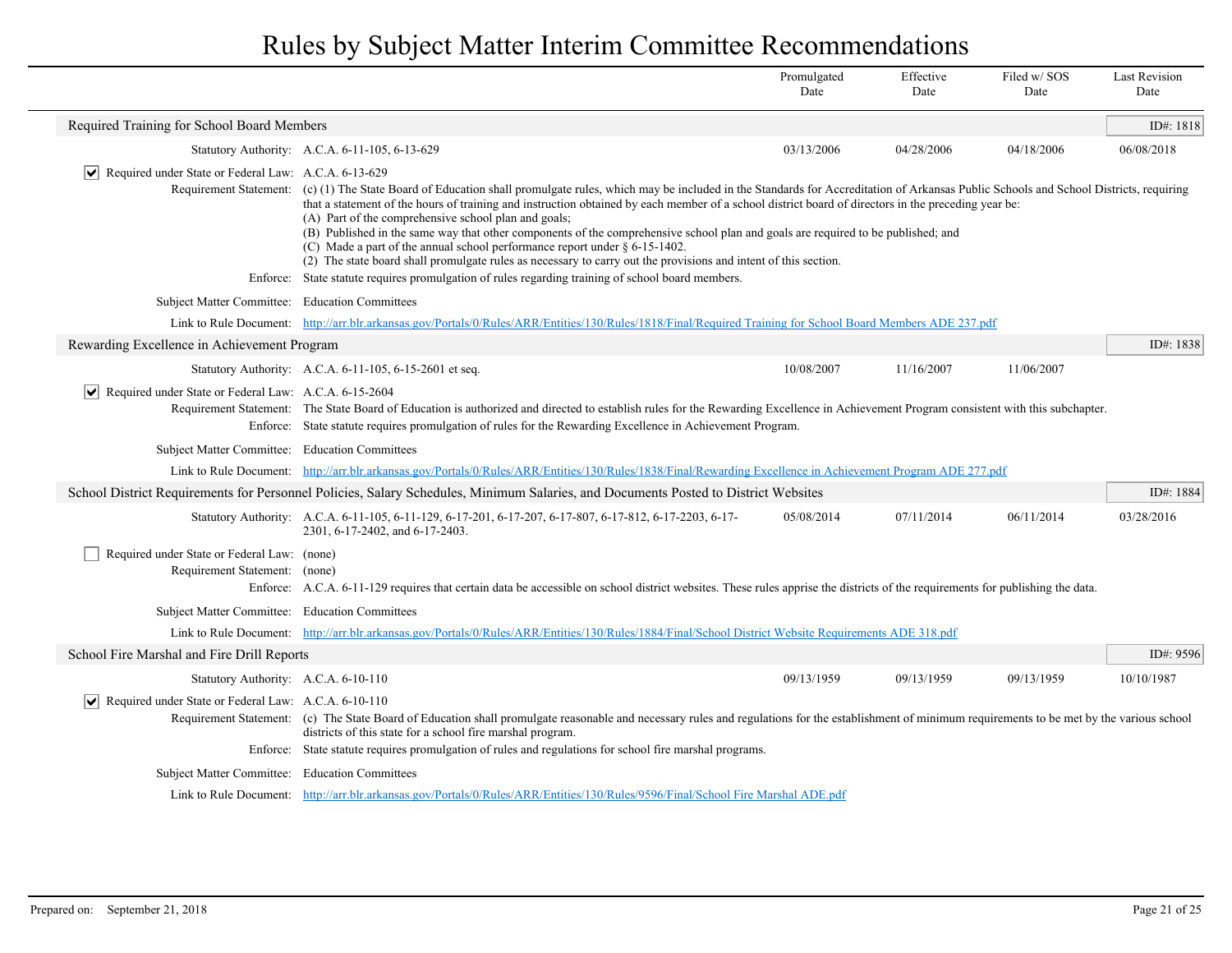|                                                                     |                                                                                                                                                                                                                                                                                                                                                                                                                                                                                                                                                                                                                                                                                                                                                                                                                                                                                                                                                                                                                                                                                                                                                                                                                                                                                                                                                                                                    | Promulgated<br>Date | Effective<br>Date | Filed w/SOS<br>Date | <b>Last Revision</b><br>Date |
|---------------------------------------------------------------------|----------------------------------------------------------------------------------------------------------------------------------------------------------------------------------------------------------------------------------------------------------------------------------------------------------------------------------------------------------------------------------------------------------------------------------------------------------------------------------------------------------------------------------------------------------------------------------------------------------------------------------------------------------------------------------------------------------------------------------------------------------------------------------------------------------------------------------------------------------------------------------------------------------------------------------------------------------------------------------------------------------------------------------------------------------------------------------------------------------------------------------------------------------------------------------------------------------------------------------------------------------------------------------------------------------------------------------------------------------------------------------------------------|---------------------|-------------------|---------------------|------------------------------|
| School Superintendent Mentoring Program                             |                                                                                                                                                                                                                                                                                                                                                                                                                                                                                                                                                                                                                                                                                                                                                                                                                                                                                                                                                                                                                                                                                                                                                                                                                                                                                                                                                                                                    |                     |                   |                     | ID#: 1876                    |
|                                                                     | Statutory Authority: A.C.A. 6-11-105, 6-13-109, 6-17-427                                                                                                                                                                                                                                                                                                                                                                                                                                                                                                                                                                                                                                                                                                                                                                                                                                                                                                                                                                                                                                                                                                                                                                                                                                                                                                                                           | 12/12/2011          | 03/01/2012        | 01/31/2012          |                              |
| $ \mathbf{v} $ Required under State or Federal Law: A.C.A. 6-17-427 | Requirement Statement: (a) $(G)(3)$ The State Board of Education shall establish rules to implement the superintendent mentoring program.<br>Enforce: State statute requires promulgation of rules to implement the superintendent mentoring program.                                                                                                                                                                                                                                                                                                                                                                                                                                                                                                                                                                                                                                                                                                                                                                                                                                                                                                                                                                                                                                                                                                                                              |                     |                   |                     |                              |
| Subject Matter Committee: Education Committees                      |                                                                                                                                                                                                                                                                                                                                                                                                                                                                                                                                                                                                                                                                                                                                                                                                                                                                                                                                                                                                                                                                                                                                                                                                                                                                                                                                                                                                    |                     |                   |                     |                              |
|                                                                     | Link to Rule Document: http://arr.blr.arkansas.gov/Portals/0/Rules/ARR/Entities/130/Rules/1876/Final/Superintendent Mentoring Program ADE 310.pdf                                                                                                                                                                                                                                                                                                                                                                                                                                                                                                                                                                                                                                                                                                                                                                                                                                                                                                                                                                                                                                                                                                                                                                                                                                                  |                     |                   |                     |                              |
| School Worker Defense Program                                       |                                                                                                                                                                                                                                                                                                                                                                                                                                                                                                                                                                                                                                                                                                                                                                                                                                                                                                                                                                                                                                                                                                                                                                                                                                                                                                                                                                                                    |                     |                   |                     | ID#: 1808                    |
|                                                                     | Statutory Authority: A.C.A. 6-11-105, 6-17-1113, 6-17-1118                                                                                                                                                                                                                                                                                                                                                                                                                                                                                                                                                                                                                                                                                                                                                                                                                                                                                                                                                                                                                                                                                                                                                                                                                                                                                                                                         | 09/13/1999          | 10/22/1999        | 10/12/1999          | 06/14/2014                   |
| Required under State or Federal Law: A.C.A. 6-17-1113               | Requirement Statement: (e)(2) The department shall adopt appropriate rules and regulations necessary to carry out the purposes of this section.<br>Enforce: State statute requires promulgation of rules and regulations for the School Worker Defense Program.                                                                                                                                                                                                                                                                                                                                                                                                                                                                                                                                                                                                                                                                                                                                                                                                                                                                                                                                                                                                                                                                                                                                    |                     |                   |                     |                              |
| Subject Matter Committee: Education Committees                      |                                                                                                                                                                                                                                                                                                                                                                                                                                                                                                                                                                                                                                                                                                                                                                                                                                                                                                                                                                                                                                                                                                                                                                                                                                                                                                                                                                                                    |                     |                   |                     |                              |
|                                                                     | Link to Rule Document: http://arr.blr.arkansas.gov/Portals/0/Rules/ARR/Entities/130/Rules/1808/Final/School Worker Defense Program ADE 097.pdf                                                                                                                                                                                                                                                                                                                                                                                                                                                                                                                                                                                                                                                                                                                                                                                                                                                                                                                                                                                                                                                                                                                                                                                                                                                     |                     |                   |                     |                              |
|                                                                     | School-Based Automated External Defibrillator (AED) Devices and Cardiopulmonary Resuscitation (CPR) Programs                                                                                                                                                                                                                                                                                                                                                                                                                                                                                                                                                                                                                                                                                                                                                                                                                                                                                                                                                                                                                                                                                                                                                                                                                                                                                       |                     |                   |                     | ID#: $1940$                  |
|                                                                     | Statutory Authority: A.C.A. 6-10-122, 6-10-123, 6-11-105                                                                                                                                                                                                                                                                                                                                                                                                                                                                                                                                                                                                                                                                                                                                                                                                                                                                                                                                                                                                                                                                                                                                                                                                                                                                                                                                           | 03/11/2010          | 04/12/2010        | 04/02/2010          |                              |
| $ \mathbf{v} $ Required under State or Federal Law: A.C.A. 6-10-123 | Requirement Statement: (a) The State Board of Education, after consultation with the Department of Health, shall develop rules based on guidelines for automated external defibrillator and<br>cardiopulmonary resuscitation training that incorporates at least the following:<br>(1) Health care provider oversight, including planning and review of the selection, placement, and maintenance of automated external defibrillators;<br>(2) Appropriate training of anticipated rescuers in the use of the automated external defibrillator and in cardiopulmonary resuscitation;<br>(3) Testing of psychomotor skills based on the American Heart Association scientific guidelines, standards, and recommendations for the use of the automated external<br>defibrillator, as they existed on January 1, 2009, and for providing cardiopulmonary resuscitation as published by the American Heart Association, American Red Cross, or in<br>equivalent course materials, as they existed on January 1, 2009;<br>(4) Coordination with the emergency medical services system; and<br>(5) An ongoing quality improvement program to monitor training and evaluate response with each use of the automated external defibrillator.<br>Enforce: State statute requires promulgation of rules based on guidelines for automated external defibrillator and cardiopulmonary resuscitation training. |                     |                   |                     |                              |
| Subject Matter Committee: Education Committees                      |                                                                                                                                                                                                                                                                                                                                                                                                                                                                                                                                                                                                                                                                                                                                                                                                                                                                                                                                                                                                                                                                                                                                                                                                                                                                                                                                                                                                    |                     |                   |                     |                              |
|                                                                     | Link to Rule Document: http://arr.blr.arkansas.gov/Portals/0/Rules/ARR/Entities/130/Rules/1940/Final/Automated External Defib CPR Programs ADE 299.pdf                                                                                                                                                                                                                                                                                                                                                                                                                                                                                                                                                                                                                                                                                                                                                                                                                                                                                                                                                                                                                                                                                                                                                                                                                                             |                     |                   |                     |                              |
|                                                                     |                                                                                                                                                                                                                                                                                                                                                                                                                                                                                                                                                                                                                                                                                                                                                                                                                                                                                                                                                                                                                                                                                                                                                                                                                                                                                                                                                                                                    |                     |                   |                     |                              |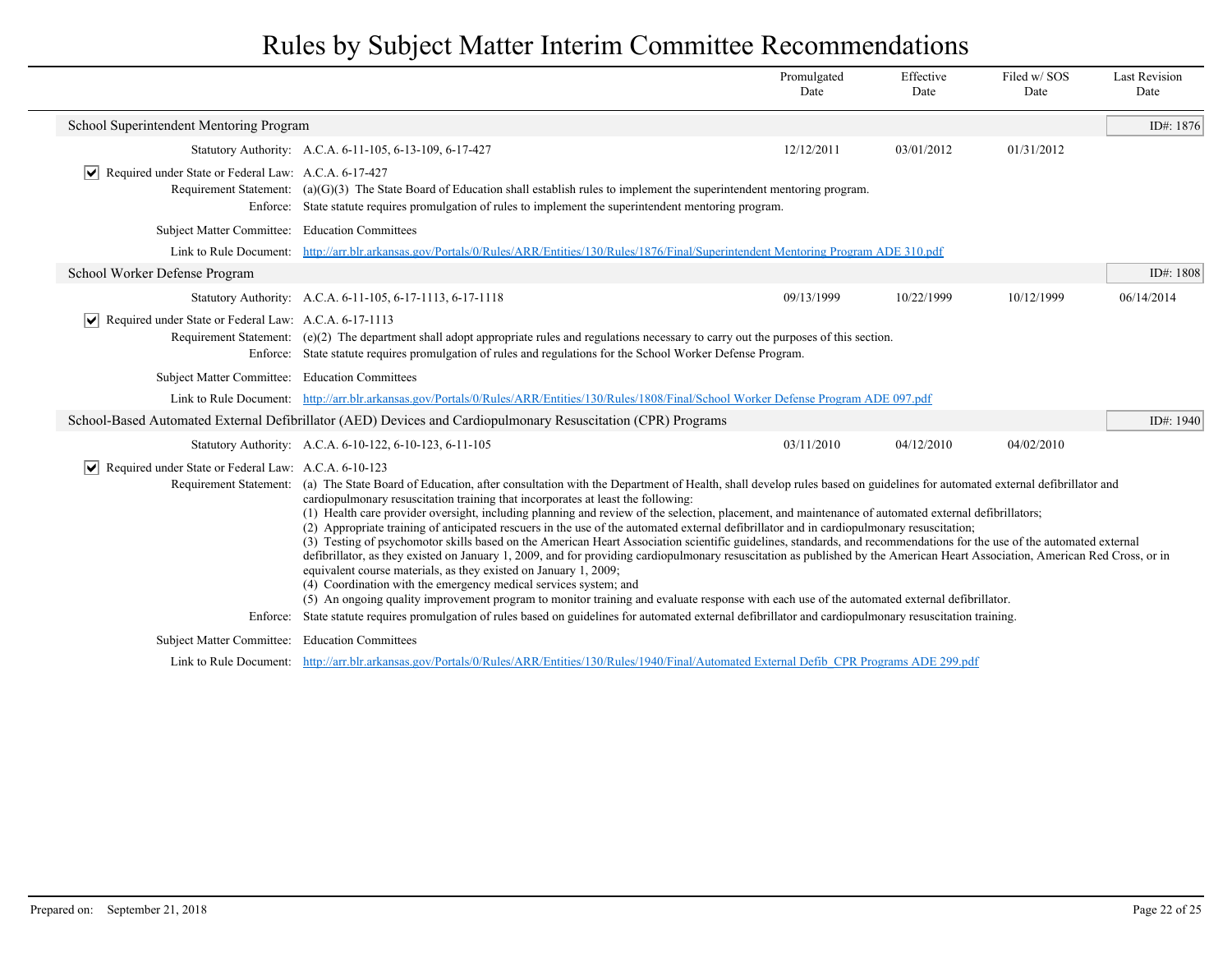|                                                                                                                                                                                                                                                                                                                                                                                                                                                                                                                                                                                                                                                                                                                                                                                                                                                                                                                                                                                                                        |                                                       |                                                                                                                                                                                                                                                                                                                                                                                                                                                                                                                                                                                                                                                                                                                                                                                                                                                                                                                                                                                                                                                                                                                                                                                                                                                                                                                                                                                                                                                                                                                                                                                          | Promulgated<br>Date | Effective<br>Date | Filed w/SOS<br>Date | <b>Last Revision</b><br>Date |
|------------------------------------------------------------------------------------------------------------------------------------------------------------------------------------------------------------------------------------------------------------------------------------------------------------------------------------------------------------------------------------------------------------------------------------------------------------------------------------------------------------------------------------------------------------------------------------------------------------------------------------------------------------------------------------------------------------------------------------------------------------------------------------------------------------------------------------------------------------------------------------------------------------------------------------------------------------------------------------------------------------------------|-------------------------------------------------------|------------------------------------------------------------------------------------------------------------------------------------------------------------------------------------------------------------------------------------------------------------------------------------------------------------------------------------------------------------------------------------------------------------------------------------------------------------------------------------------------------------------------------------------------------------------------------------------------------------------------------------------------------------------------------------------------------------------------------------------------------------------------------------------------------------------------------------------------------------------------------------------------------------------------------------------------------------------------------------------------------------------------------------------------------------------------------------------------------------------------------------------------------------------------------------------------------------------------------------------------------------------------------------------------------------------------------------------------------------------------------------------------------------------------------------------------------------------------------------------------------------------------------------------------------------------------------------------|---------------------|-------------------|---------------------|------------------------------|
|                                                                                                                                                                                                                                                                                                                                                                                                                                                                                                                                                                                                                                                                                                                                                                                                                                                                                                                                                                                                                        | Schools of Innovation                                 |                                                                                                                                                                                                                                                                                                                                                                                                                                                                                                                                                                                                                                                                                                                                                                                                                                                                                                                                                                                                                                                                                                                                                                                                                                                                                                                                                                                                                                                                                                                                                                                          |                     |                   |                     | ID#: 1911                    |
|                                                                                                                                                                                                                                                                                                                                                                                                                                                                                                                                                                                                                                                                                                                                                                                                                                                                                                                                                                                                                        |                                                       | Statutory Authority: A.C.A. 6-11-105, 6-15-2801 et seq.                                                                                                                                                                                                                                                                                                                                                                                                                                                                                                                                                                                                                                                                                                                                                                                                                                                                                                                                                                                                                                                                                                                                                                                                                                                                                                                                                                                                                                                                                                                                  | 04/10/2014          | 09/07/2014        | 08/08/2014          | 06/25/2018                   |
|                                                                                                                                                                                                                                                                                                                                                                                                                                                                                                                                                                                                                                                                                                                                                                                                                                                                                                                                                                                                                        | Required under State or Federal Law: A.C.A. 6-15-2802 | Requirement Statement: (c) The State Board of Education shall adopt rules to administer this subchapter, including without limitation rules that address the:<br>(1) Rules subject to exemption or modification for a school of innovation plan if approved by the commissioner;<br>(2) Application, school of innovation plan review, approval, and amendment process for a public school district to establish a school of innovation;<br>(3) Timeline for initial approval of a school of innovation and subsequent renewal, including any ongoing evaluations of a school of innovation;<br>(4) Documentation required to show meaningful parental, educator, and community engagement and capacity for the changes identified in the school of innovation plan;<br>(5) Approval by the eligible employees of a school of innovation;<br>(6) Evidence of teacher collaboration and shared leadership responsibility within each school seeking to become a school of innovation;<br>(7) Documentation of the understanding and implementation of research-based practices of professional learning communities;<br>(8) Process for revocation of a designation as a district of innovation or school of innovation;<br>(9) Reporting and oversight responsibility of the school of innovation and the Department of Education;<br>(10) Budget and financial details of the school of innovation; and<br>(11) Other information necessary as determined by the state board.<br>Enforce: State statute requires promulgation of rules to administer the Schools of Innovation program. |                     |                   |                     |                              |
|                                                                                                                                                                                                                                                                                                                                                                                                                                                                                                                                                                                                                                                                                                                                                                                                                                                                                                                                                                                                                        | Subject Matter Committee: Education Committees        |                                                                                                                                                                                                                                                                                                                                                                                                                                                                                                                                                                                                                                                                                                                                                                                                                                                                                                                                                                                                                                                                                                                                                                                                                                                                                                                                                                                                                                                                                                                                                                                          |                     |                   |                     |                              |
|                                                                                                                                                                                                                                                                                                                                                                                                                                                                                                                                                                                                                                                                                                                                                                                                                                                                                                                                                                                                                        |                                                       | Link to Rule Document: http://arr.blr.arkansas.gov/Portals/0/Rules/ARR/Entities/130/Rules/1911/Final/Schools of Innovation ADE 332.pdf                                                                                                                                                                                                                                                                                                                                                                                                                                                                                                                                                                                                                                                                                                                                                                                                                                                                                                                                                                                                                                                                                                                                                                                                                                                                                                                                                                                                                                                   |                     |                   |                     |                              |
|                                                                                                                                                                                                                                                                                                                                                                                                                                                                                                                                                                                                                                                                                                                                                                                                                                                                                                                                                                                                                        |                                                       | Special Education and Related Services--Procedural Requirements, Program Standards, Eligibility Criteria for Children with Disabilities Ages 3-21                                                                                                                                                                                                                                                                                                                                                                                                                                                                                                                                                                                                                                                                                                                                                                                                                                                                                                                                                                                                                                                                                                                                                                                                                                                                                                                                                                                                                                        |                     |                   |                     | ID#: 1852                    |
|                                                                                                                                                                                                                                                                                                                                                                                                                                                                                                                                                                                                                                                                                                                                                                                                                                                                                                                                                                                                                        |                                                       | Statutory Authority: A.C.A. 6-41-201 et seq., 20 U.S.C.A. 1400 et seq., 34 CFR Part 300                                                                                                                                                                                                                                                                                                                                                                                                                                                                                                                                                                                                                                                                                                                                                                                                                                                                                                                                                                                                                                                                                                                                                                                                                                                                                                                                                                                                                                                                                                  | 04/21/2008          | 05/17/2008        | 05/07/2008          | 06/25/2018                   |
| Required under State or Federal Law: 20 U.S.C.A. 1407<br>Requirement Statement: (a) Rulemaking Each State that receives funds under this chapter shall—<br>(1) ensure that any State rules, regulations, and policies relating to this chapter conform to the purposes of this chapter;<br>(2) identify in writing to local educational agencies located in the State and the Secretary any such rule, regulation, or policy as a State-imposed requirement that is not required by<br>this chapter and Federal regulations; and<br>(3) minimize the number of rules, regulations, and policies to which the local educational agencies and schools located in the State are subject under this chapter.<br>(b) Support and facilitation<br>State rules, regulations, and policies under this chapter shall support and facilitate local educational agency and school-level system improvement designed to enable children with<br>disabilities to meet the challenging State student academic achievement standards. |                                                       |                                                                                                                                                                                                                                                                                                                                                                                                                                                                                                                                                                                                                                                                                                                                                                                                                                                                                                                                                                                                                                                                                                                                                                                                                                                                                                                                                                                                                                                                                                                                                                                          |                     |                   |                     |                              |
|                                                                                                                                                                                                                                                                                                                                                                                                                                                                                                                                                                                                                                                                                                                                                                                                                                                                                                                                                                                                                        |                                                       | Enforce: Federal law requires that states that receive Special Education funding enact rules, regulations, and policies that conform to the purposes of the law.                                                                                                                                                                                                                                                                                                                                                                                                                                                                                                                                                                                                                                                                                                                                                                                                                                                                                                                                                                                                                                                                                                                                                                                                                                                                                                                                                                                                                         |                     |                   |                     |                              |
|                                                                                                                                                                                                                                                                                                                                                                                                                                                                                                                                                                                                                                                                                                                                                                                                                                                                                                                                                                                                                        | Subject Matter Committee: Education Committees        |                                                                                                                                                                                                                                                                                                                                                                                                                                                                                                                                                                                                                                                                                                                                                                                                                                                                                                                                                                                                                                                                                                                                                                                                                                                                                                                                                                                                                                                                                                                                                                                          |                     |                   |                     |                              |
|                                                                                                                                                                                                                                                                                                                                                                                                                                                                                                                                                                                                                                                                                                                                                                                                                                                                                                                                                                                                                        |                                                       | Link to Rule Document: http://arr.blr.arkansas.gov/Portals/0/Rules/ARR/Entities/130/Rules/1852/Final/Special Education Rules Combined.pdf                                                                                                                                                                                                                                                                                                                                                                                                                                                                                                                                                                                                                                                                                                                                                                                                                                                                                                                                                                                                                                                                                                                                                                                                                                                                                                                                                                                                                                                |                     |                   |                     |                              |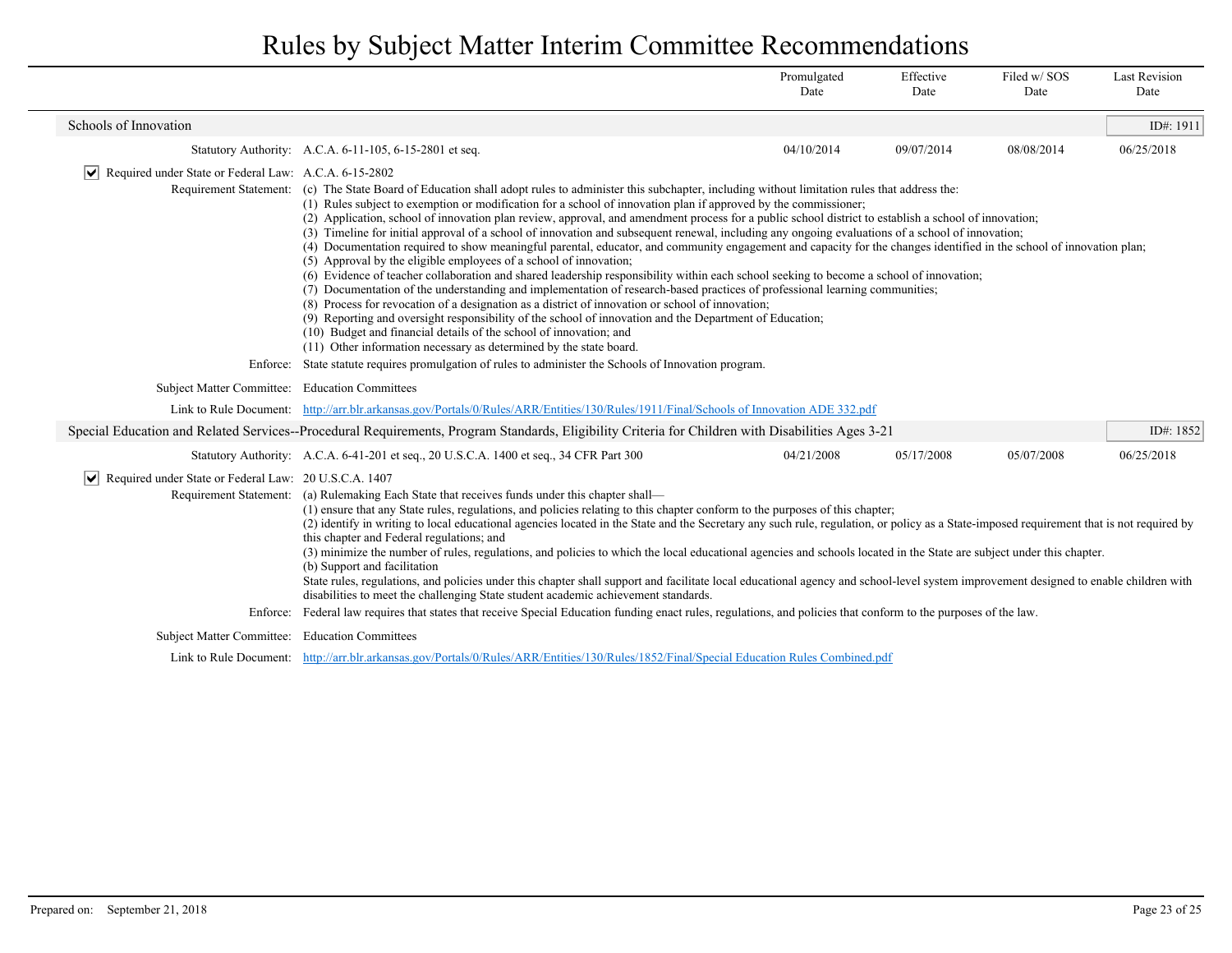|                                                                              |                                                                                                                                                                                                                                                                                                                                                                                                                                                                                                                                                                                                                                                                                                                                                                                                                               | Promulgated<br>Date | Effective<br>Date | Filed w/ SOS<br>Date | <b>Last Revision</b><br>Date |
|------------------------------------------------------------------------------|-------------------------------------------------------------------------------------------------------------------------------------------------------------------------------------------------------------------------------------------------------------------------------------------------------------------------------------------------------------------------------------------------------------------------------------------------------------------------------------------------------------------------------------------------------------------------------------------------------------------------------------------------------------------------------------------------------------------------------------------------------------------------------------------------------------------------------|---------------------|-------------------|----------------------|------------------------------|
| Standards of Accreditation of Arkansas Public Schools and School Districts   |                                                                                                                                                                                                                                                                                                                                                                                                                                                                                                                                                                                                                                                                                                                                                                                                                               |                     |                   |                      | ID#: 2118                    |
|                                                                              | Statutory Authority: A.C.A. 6-11-105, 6-15-201 et seq.                                                                                                                                                                                                                                                                                                                                                                                                                                                                                                                                                                                                                                                                                                                                                                        | 11/05/2007          | 01/17/2008        | 01/07/2008           | 06/25/2018                   |
| $ \mathbf{v} $ Required under State or Federal Law: A.C.A. 6-15-209          | Requirement Statement: The State Board of Education shall promulgate rules and regulations as necessary to set forth the:<br>(1) Process for identifying and addressing a school or school district that is failing to meet the Standards for Accreditation of Arkansas Public Schools and School Districts;<br>(2) Process and measures to be applied to require a school or school district to comply with the standards, including, but not limited to, possible annexation, consolidation or<br>reconstitution of a school district under $\S 6-13-1401$ et seq. and this subchapter;<br>(3) Appeals process and procedures available to a school district pursuant to this subchapter and current law; and<br>(4) Definitions and meaning of relevant terms governing the establishment and governance of the standards. |                     |                   |                      |                              |
|                                                                              | Enforce: State statute requires promulgation of rules and regulations regarding the Standards for Accreditation of Arkansas Public Schools and School Districts.                                                                                                                                                                                                                                                                                                                                                                                                                                                                                                                                                                                                                                                              |                     |                   |                      |                              |
| Subject Matter Committee: Education Committees                               |                                                                                                                                                                                                                                                                                                                                                                                                                                                                                                                                                                                                                                                                                                                                                                                                                               |                     |                   |                      |                              |
|                                                                              | Link to Rule Document: http://arr.blr.arkansas.gov/Portals/0/Rules/ARR/Entities/130/Rules/2118/Final/Standards for Accreditation of Arkansas Public Schools and School Districts ADE 282.pdf                                                                                                                                                                                                                                                                                                                                                                                                                                                                                                                                                                                                                                  |                     |                   |                      |                              |
| Succeed Scholarship Program                                                  |                                                                                                                                                                                                                                                                                                                                                                                                                                                                                                                                                                                                                                                                                                                                                                                                                               |                     |                   |                      | ID#: 2083                    |
|                                                                              | Statutory Authority: A.C.A. 6-11-105, 6-20-2301 et seq., 6-41-901 et seq.                                                                                                                                                                                                                                                                                                                                                                                                                                                                                                                                                                                                                                                                                                                                                     | 12/10/2015          | 01/29/2015        | 01/19/2016           |                              |
| V Required under State or Federal Law: A.C.A. 6-41-906                       | Requirement Statement: (a) The State Board of Education shall adopt rules and develop notices and other documentation necessary to administer the Succeed Scholarship Program that are in the best<br>interest of students.<br>Enforce: State statute requires promulgation of rules in order to administer the Succeed Scholarship Program.                                                                                                                                                                                                                                                                                                                                                                                                                                                                                  |                     |                   |                      |                              |
| Subject Matter Committee: Education Committees                               |                                                                                                                                                                                                                                                                                                                                                                                                                                                                                                                                                                                                                                                                                                                                                                                                                               |                     |                   |                      |                              |
|                                                                              | Link to Rule Document: http://arr.blr.arkansas.gov/Portals/0/Rules/ARR/Entities/130/Rules/2083/Final/Succeed Scholarship Program ADE 343.pdf                                                                                                                                                                                                                                                                                                                                                                                                                                                                                                                                                                                                                                                                                  |                     |                   |                      |                              |
| <b>Technology Training Centers in Education Service Cooperatives</b>         |                                                                                                                                                                                                                                                                                                                                                                                                                                                                                                                                                                                                                                                                                                                                                                                                                               |                     |                   |                      | ID#: 1893                    |
|                                                                              | Statutory Authority: A.C.A. 6-11-105, 6-13-1013, 6-13-1023                                                                                                                                                                                                                                                                                                                                                                                                                                                                                                                                                                                                                                                                                                                                                                    | 08/13/2012          | 10/26/2012        | 09/26/2012           |                              |
| $ \mathbf{v} $ Required under State or Federal Law: A.C.A. 6-13-1013         | Requirement Statement: The State Board of Education shall develop such policies, rules, and regulations as may be needed for the proper administration of this subchapter consistent with the need to<br>support and assist education service cooperatives in the delivery of services to school districts and with prudent use of available human and financial resources.                                                                                                                                                                                                                                                                                                                                                                                                                                                   |                     |                   |                      |                              |
|                                                                              | Enforce: State statute requires promulgation of rules as needed for the proper administration of technology training centers in education service cooperatives.                                                                                                                                                                                                                                                                                                                                                                                                                                                                                                                                                                                                                                                               |                     |                   |                      |                              |
| Subject Matter Committee: Education Committees                               |                                                                                                                                                                                                                                                                                                                                                                                                                                                                                                                                                                                                                                                                                                                                                                                                                               |                     |                   |                      |                              |
|                                                                              | Link to Rule Document: http://arr.blr.arkansas.gov/Portals/0/Rules/ARR/Entities/130/Rules/1893/Final/Technology Training Centers in Education Service Coops ADE 324.pdf                                                                                                                                                                                                                                                                                                                                                                                                                                                                                                                                                                                                                                                       |                     |                   |                      |                              |
|                                                                              | Uniform Grading Scales for Public Secondary Schools and for Optional Use in Public Elementary Schools                                                                                                                                                                                                                                                                                                                                                                                                                                                                                                                                                                                                                                                                                                                         |                     |                   |                      | ID#: 2019                    |
|                                                                              | Statutory Authority: A.C.A. 6-11-105, 6-15-901 et seq.                                                                                                                                                                                                                                                                                                                                                                                                                                                                                                                                                                                                                                                                                                                                                                        | 10/10/2005          | 11/21/2005        | 11/10/2005           |                              |
| Required under State or Federal Law: (none)<br>Requirement Statement: (none) | Enforce: According to A.C.A. 6-15-902(c)(1), "The State Board of Education shall adopt appropriate equivalents for advanced placement and college courses and shall recommend a<br>uniform grading structure for honors courses".                                                                                                                                                                                                                                                                                                                                                                                                                                                                                                                                                                                             |                     |                   |                      |                              |
| Subject Matter Committee: Education Committees                               |                                                                                                                                                                                                                                                                                                                                                                                                                                                                                                                                                                                                                                                                                                                                                                                                                               |                     |                   |                      |                              |
|                                                                              | Link to Rule Document: http://arr.blr.arkansas.gov/Portals/0/Rules/ARR/Entities/130/Rules/2019/Final/Uniform Grading Scales ADE 230.pdf                                                                                                                                                                                                                                                                                                                                                                                                                                                                                                                                                                                                                                                                                       |                     |                   |                      |                              |